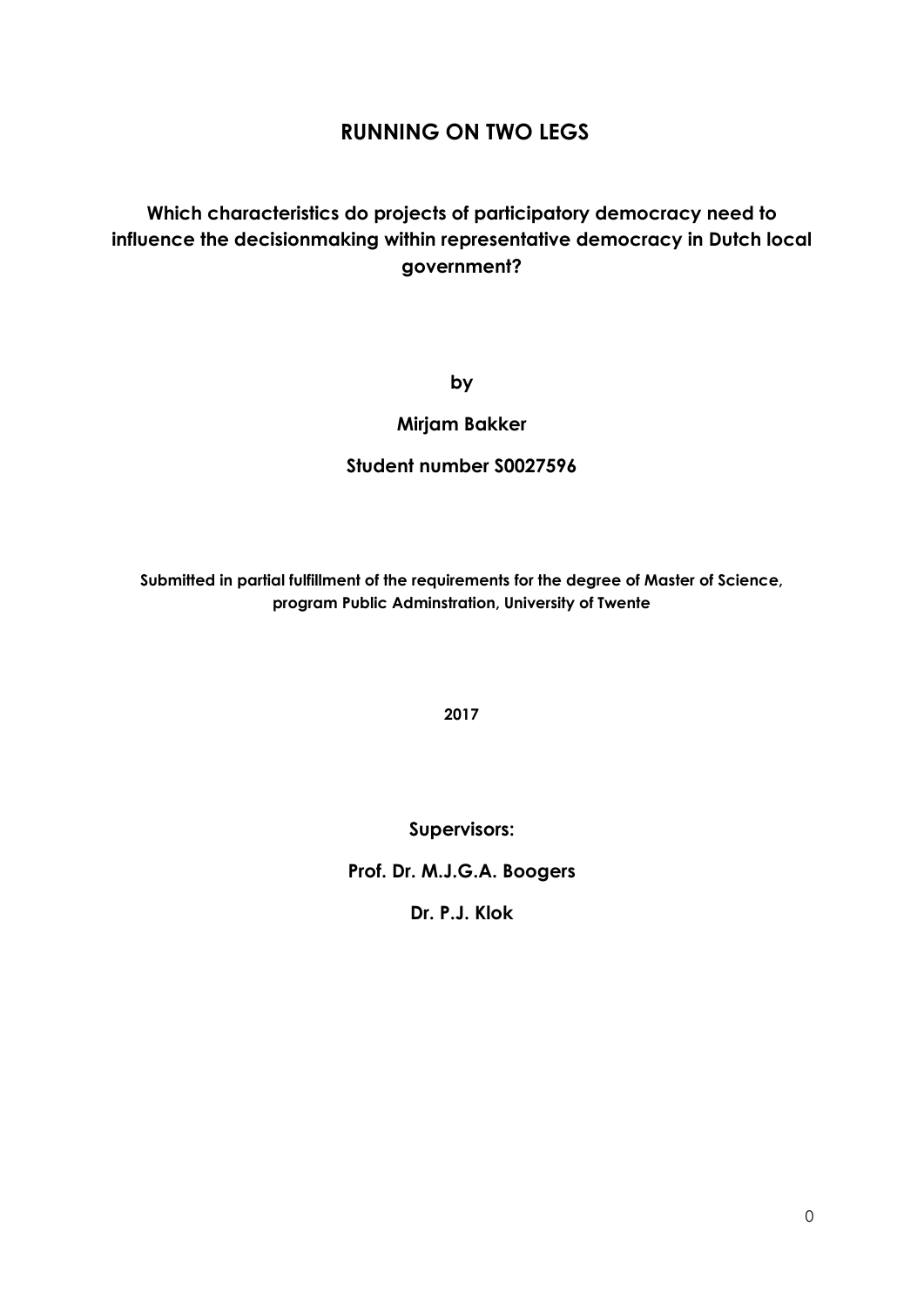## <span id="page-1-0"></span>PREFACE

With this thesis, my time as an official master student Public Administration at the University of Twente will come to an end, finally. Ever started (to) long ago. Once in the two weeks college in Utrecht at La Vie. Over two years, I completed all my subjects with great pleasure and discipline but one thing remained: writing my thesis. Every year I re-enrolled, but again postponed writing each year as a result of new jobs, elections, private concerns. And now, now it seriously has to be because after all those years my grades will no longer be valid after the 1th of september, so here it is my thesis. The closing piece!

In this preface, I would like to make use of the opportunity to thank various people that supported me during this process.

At first I want to thank my supervisors Dr. M.J.G.A. Boogers and Dr. Pieter-Jan Klok from the University of Twente for their guidance and feedback during this process. They helped and advised me to improve the academic quality of my report. Their expertise and feedback has been a valuable addition to the overall result.

Secondly I want to thank all my colleages who helped thinking and provided me with usefull advice, literature and empirical evidence. I really enjoyed the discussions we had.

And, last but not least, I want to thank my men: my dear husband and two wonderfull sons. They all encouraged, motivated and helped me during this, not always easy, process of completing my master. Thank you so much for that!

Mirjam Bakker

Sneek, August 2017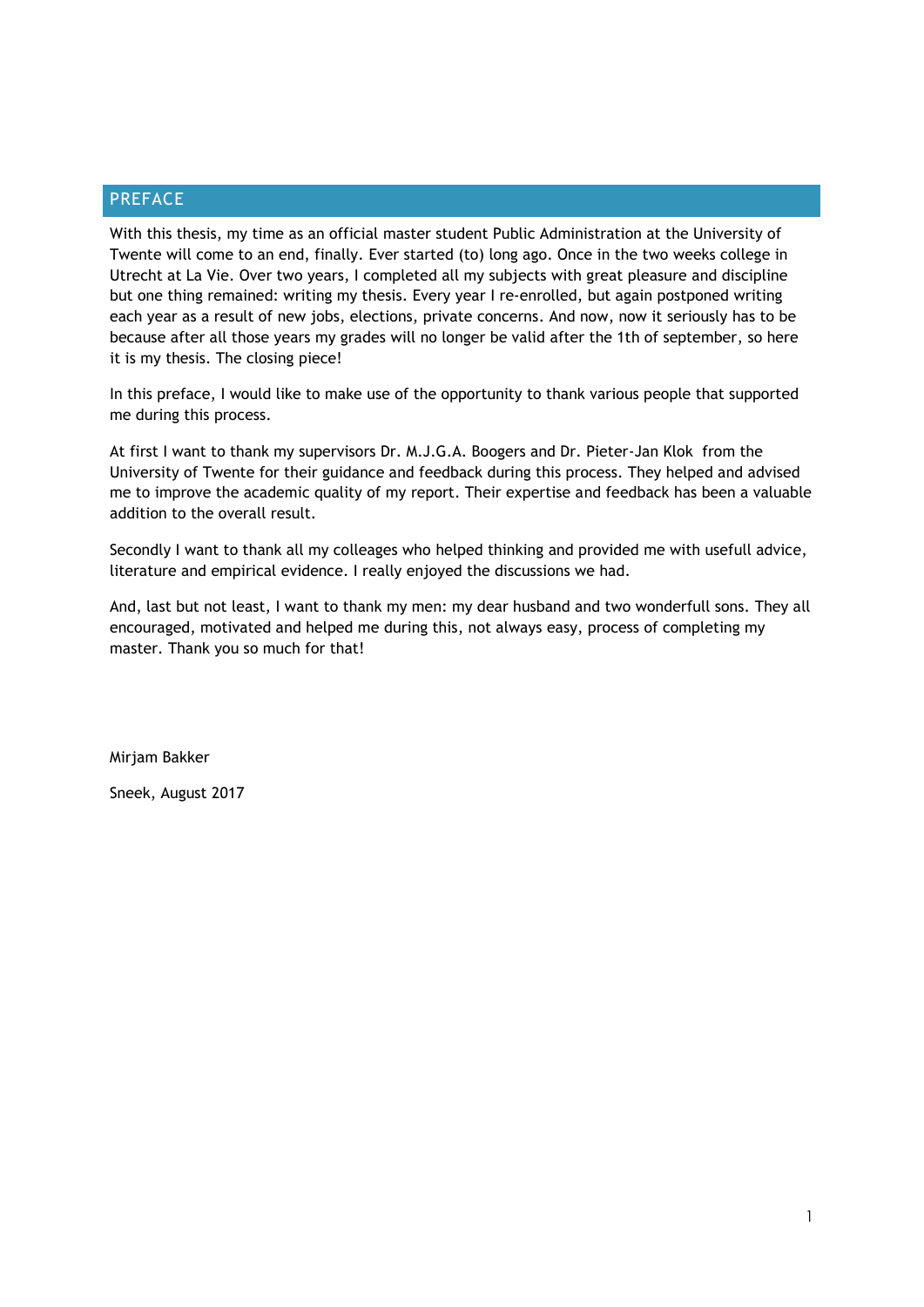## <span id="page-2-0"></span>ABSTRACT

Almost all municipalities in the Netherlands use nowadays the knowledge and commitment of citizens. This participation of citizens goes from telling what their opinions are about certain policy making to the most profound variant, the transfer of budgets and responsibilities to citizens. In literature, all these forms of participation are described in detail but a real research of the factors of success and failure within these various projects is lacking. The goal of this research is to get more clarity about these factors. On the basis of ten evaluation studies of Dutch lokal Courts of Auditors involving civic participation in policy development, this study will provide an overview of how certain characteristics can affect the results of the participation.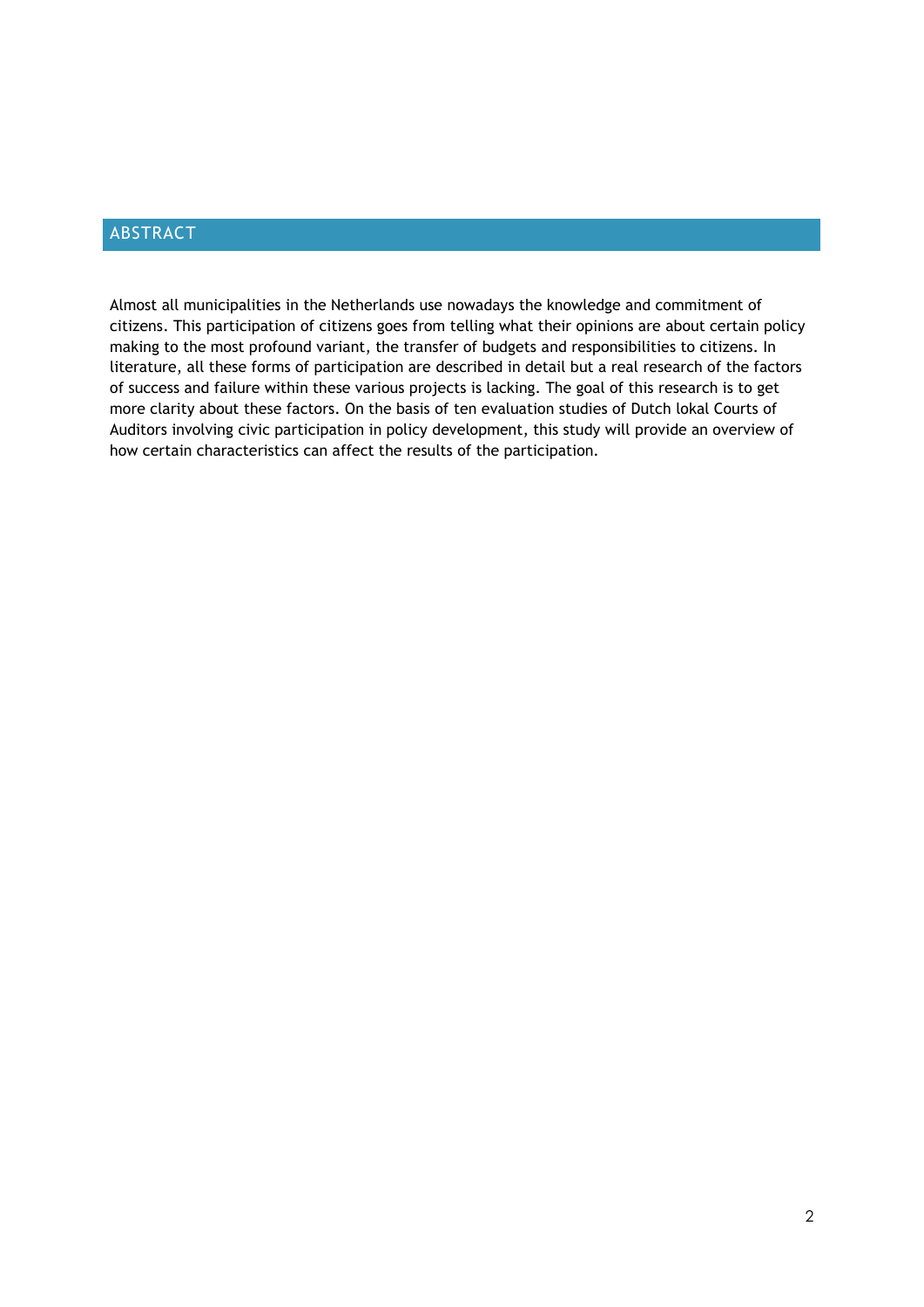## Table of contents

| 1. |      |  |  |  |
|----|------|--|--|--|
| 2. |      |  |  |  |
| 3. |      |  |  |  |
| 4. |      |  |  |  |
|    | 4.1. |  |  |  |
|    | 4.2. |  |  |  |
|    | 4.3. |  |  |  |
|    | 4.4. |  |  |  |
| 5. |      |  |  |  |
|    | 5.1. |  |  |  |
|    | 5.2. |  |  |  |
|    | 5.3. |  |  |  |
|    | 5.4. |  |  |  |
|    | 5.5. |  |  |  |
|    |      |  |  |  |
|    |      |  |  |  |
|    |      |  |  |  |
|    |      |  |  |  |
|    |      |  |  |  |
|    | 5.6. |  |  |  |
| 6. |      |  |  |  |
|    | 6.1. |  |  |  |
| 7. |      |  |  |  |
| 8. |      |  |  |  |
| 9. |      |  |  |  |
|    |      |  |  |  |
|    |      |  |  |  |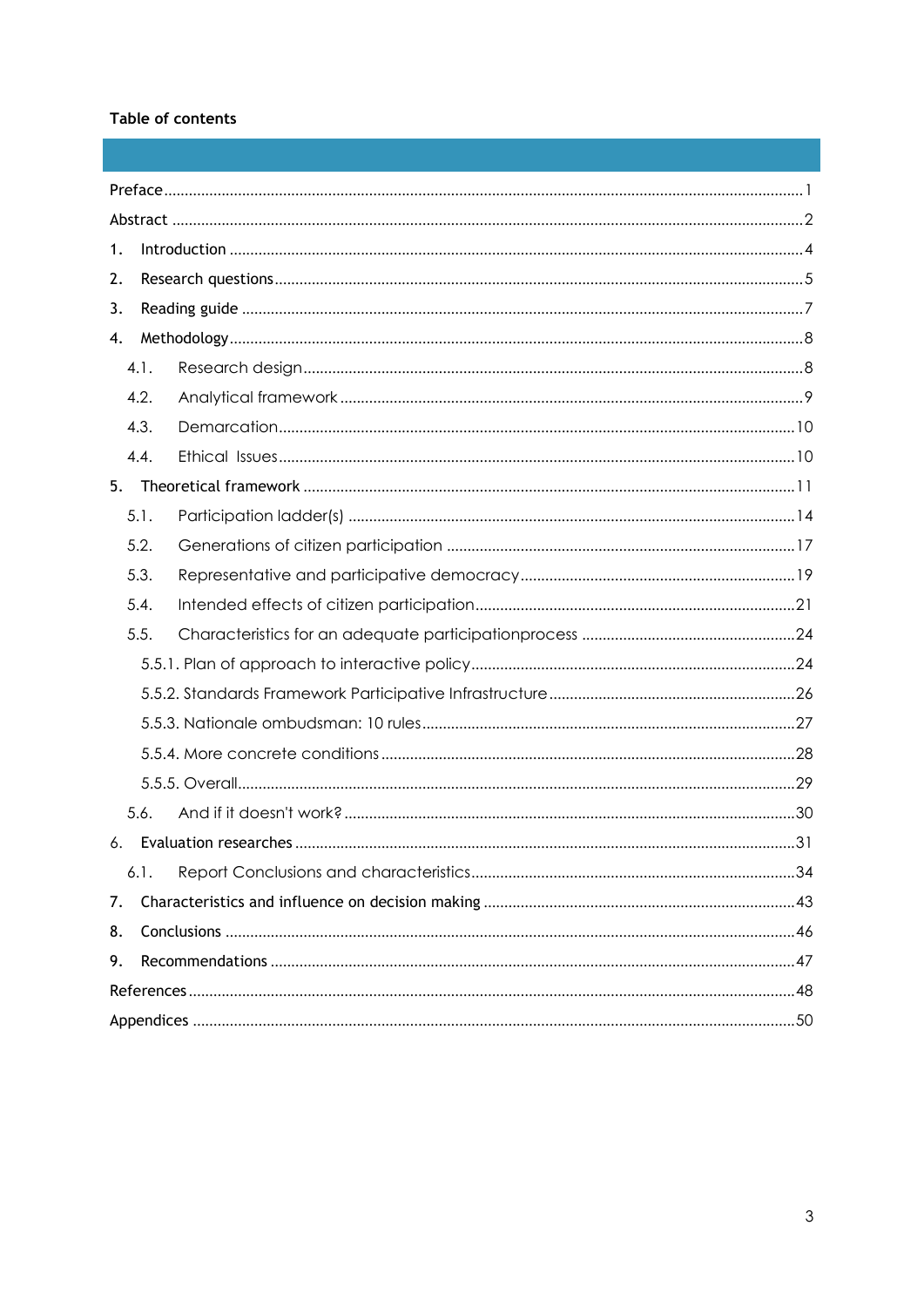## <span id="page-4-0"></span>1. INTRODUCTION

We are living in an administrative exciting time: representative democracy is under attack. The vast majority of people are in favour of the idea of democracy, but many citizens are dissatisfied with the way in which democracy is executed and implemented (Tonkens, Trappenburg, Hurenkamp, & Schmidt, 2015). Fewer and fewer people are members of a political party and fewer people will vote in especially local elections. There is talk of a rift between politicians and citizens. There is a lack of interest and involvement of citizens in our contemporary politics. To increase that commitment, and therefore to increase support of policy, most municipalities are engaged in forms of civic participation. These different forms are very diverse, sometimes but not always successful and actually relate to all areas within the municipal policy. It may concern say or think along in shaping policy, to assign budgets to districts or facilitating initiatives already undertaken by residents themselves.

It is undeniable that more and more citizens are in this way committed to their own environment, their own municipality. This available energy is increasingly used by (local) governments. But in the end stage of many decisions on policy, the town council has, according to law, the last word. Representative democracy so remains very important. In that way one can also say that representative and participative democracy more than once are at odds with each other. Citizens get started with their ideas, completely free and often ignorant of the (informal) rules of the city council / politics. At the time when their input has to be formally decided, the council looks at it in their own perspective. as: does this create a precedent, does it conform to laws and regulations, and, for certain politic parties, does it fit into my political agenda / how do I tell this to my voters, then become important. There are, in the worst case, two worlds, those of the meditated citizen and those of the decision-making council. Therefore, there are conflicting logics that are in the subject literature (Siegers, 2016) referred to as living world and system world. Speaking to each other and recognizing that these different logics are there is then a first important step.

The moment these worlds are too far apart, frustration arises. This frustration can play among all actors in this democratic game: civilians-council/politics, civilians-civil servants and civiliangovernment (vice versa).

It is not true that participatory democracy will replace the representative democracy, they can however reinforce each other. A clear, future-oriented representative democracy is needed to give maximum substance to successful forms of participatory democracy. With regard to participatory democracy, it is important that it is clear what the factors of success and failure are. This is that important because unsuccessful forms of citizen participation may be a reason for people to no longer participate in such projects and therefore confidence in the government and politics (further) decreases.

Although the issue of strengthening representative democracy is also very interesting, this study will focus on participatory democracy, and in specific on which characteristics projects of participatory democracy need to influence the decision making of the council. The results of this study should be that before citizen participation is deployed, it is clear how obstacles can be avoided and how success can be quaranteed.

The main reason for choosing this study for me is the strong relevance of such a research. In scientific literature you will find when participation of citizens can be used but not what the possible problems may be in the process. Given the strong increase in the number of participatory projects/processes, it is important to understand how they can be closed positively. More positive experience with such projects will ensure that these projects are being deployed and civilians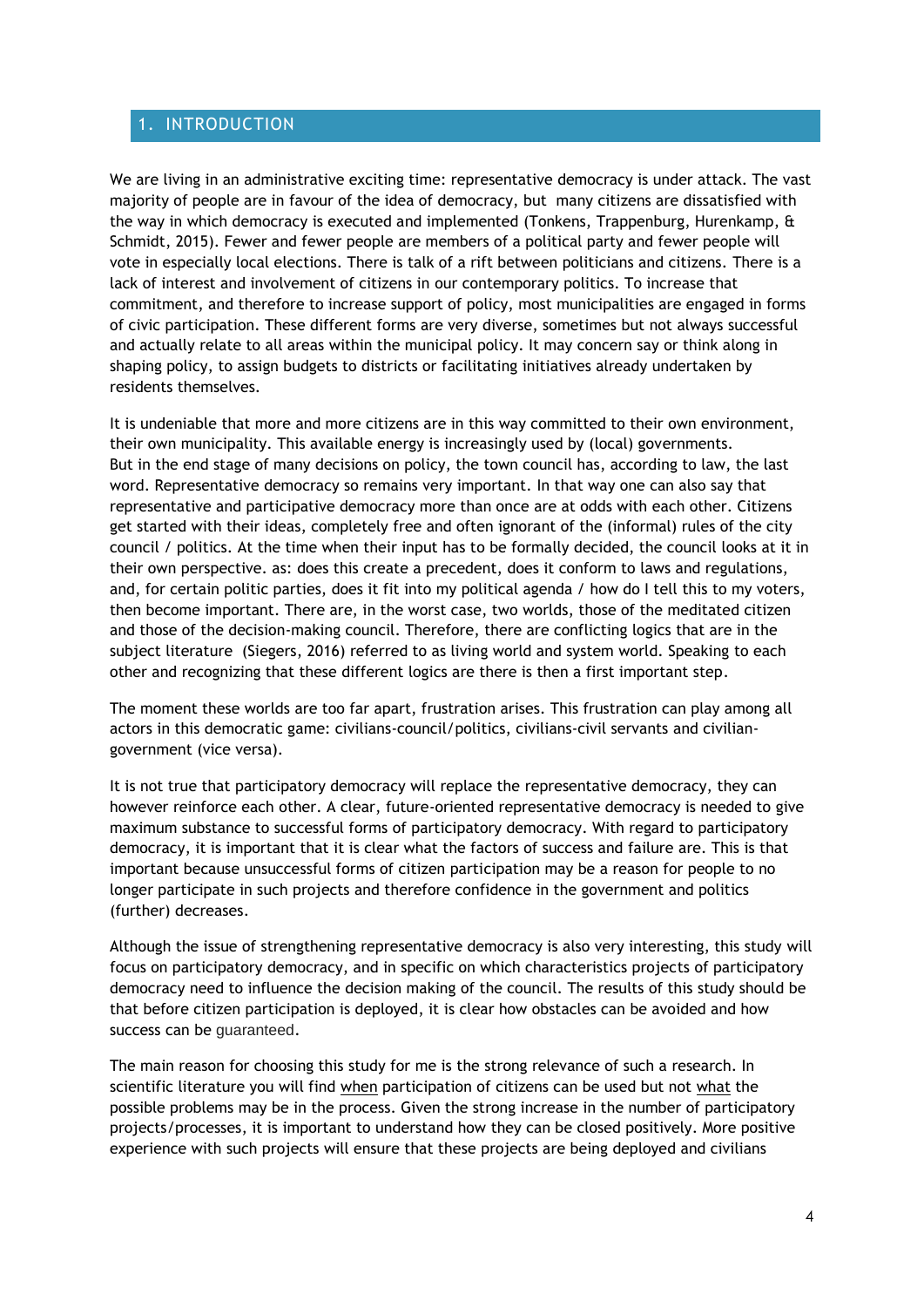remain enthusiastic. I am sure recommendations or some kind of model(s) on this topic will certainly help local government in modern policymaking.

## <span id="page-5-0"></span>2. RESEARCH QUESTIONS

The overall research question is:

## **Which characteristics do projects of participatory democracy need to influence the decision making within representative democracy in Dutch local government?**

This research question is a policy-related, design question. The answer to this question results in a design or proposal of how to design projects of participatory democracy so that they can influence decision making in the process of representative democracy in Dutch local government.

The sub questions are:

- 1. What is representative democracy and what is participatory democracy in Dutch local government?
- 2. Looking at results of empirical studies, what are the characteristics within projects of participatory democracy that influence decision making within representative democracy in Dutch local government?
- 3. Which characteristics do we see in the studied evaluations of participatory democracy?
- 4. How do the characteristics of the studied evaluations influence the decision making within representative democracy in the projects?
- 5. Which characteristics can, combining the answers from sub questions 2,3 and 4, be used in projects of participatory democracy in general to influence the process of decision making within representative democracy in Dutch local government? So this will combine theory and practice and will be an analytical generalisation.

ad. 1.This is a theoretical, conceptual question, it defines what we mean when we talk about representative and participatory democracy in Dutch municipalities. To answer this question I will give a definition of the processes of decision making and definitions of representative and participatory democracy and tell (in view of literature) in what extent they are contrary or overlapping.

ad.2.This is a descriptive question, it is empirical and tells about the different characteristics that influence decision making within representative democracy in Dutch local government. The answer I will find in literature and looking at different disclosed cases of participatory democracy.

ad. 3. This is a descriptive question, it is empirical and tells which characteristics are present within representative democracy in Dutch local government. The answer to this question will be given by studying ten evaluation studies of Dutch lokal courts of auditors involving civic participation in policy development.

ad. 4. This is an explanatory question, it is empirical and tells how characteristics of the studied evaluations, influence decision making within representative democracy in Dutch local government. I will investigate the causality between the defined characteristics of the studied evaluations and the effect they have on the representative democracy.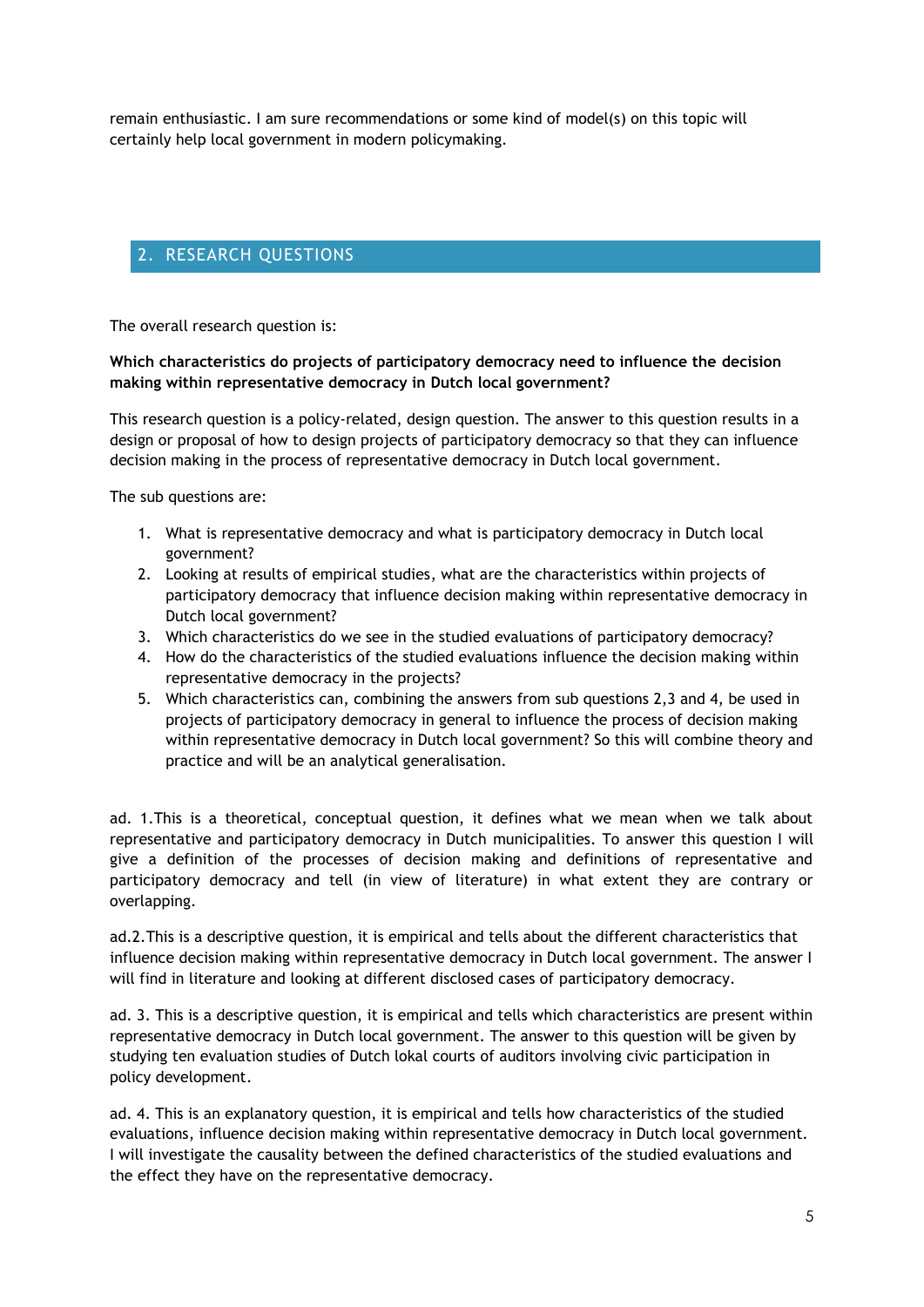ad. 5. This is an explanatory question and an analytical generalisation. It tells us how we can enlarge influence of projects of participatory democracy, in general, in the process of decision making within representative democracy in Dutch local government.

The research will take place in Holland, at the level of local government and in specific municipalities. Policymaking of municipalities is of direct influence to the inhabitants, therefore lots of inhabitants want to be and, in reality, are participating in many different types of participatory democracy at this level. That's why I choose for this type of government and not the level of Province or Central State.

Looking at the literature and fast evolution, in especially the last years, of different types of participatory democracy, I will do the emperical research since 2010, so the last 7 years. There are more than enough cases, types and ideas about participatory and representative democracy.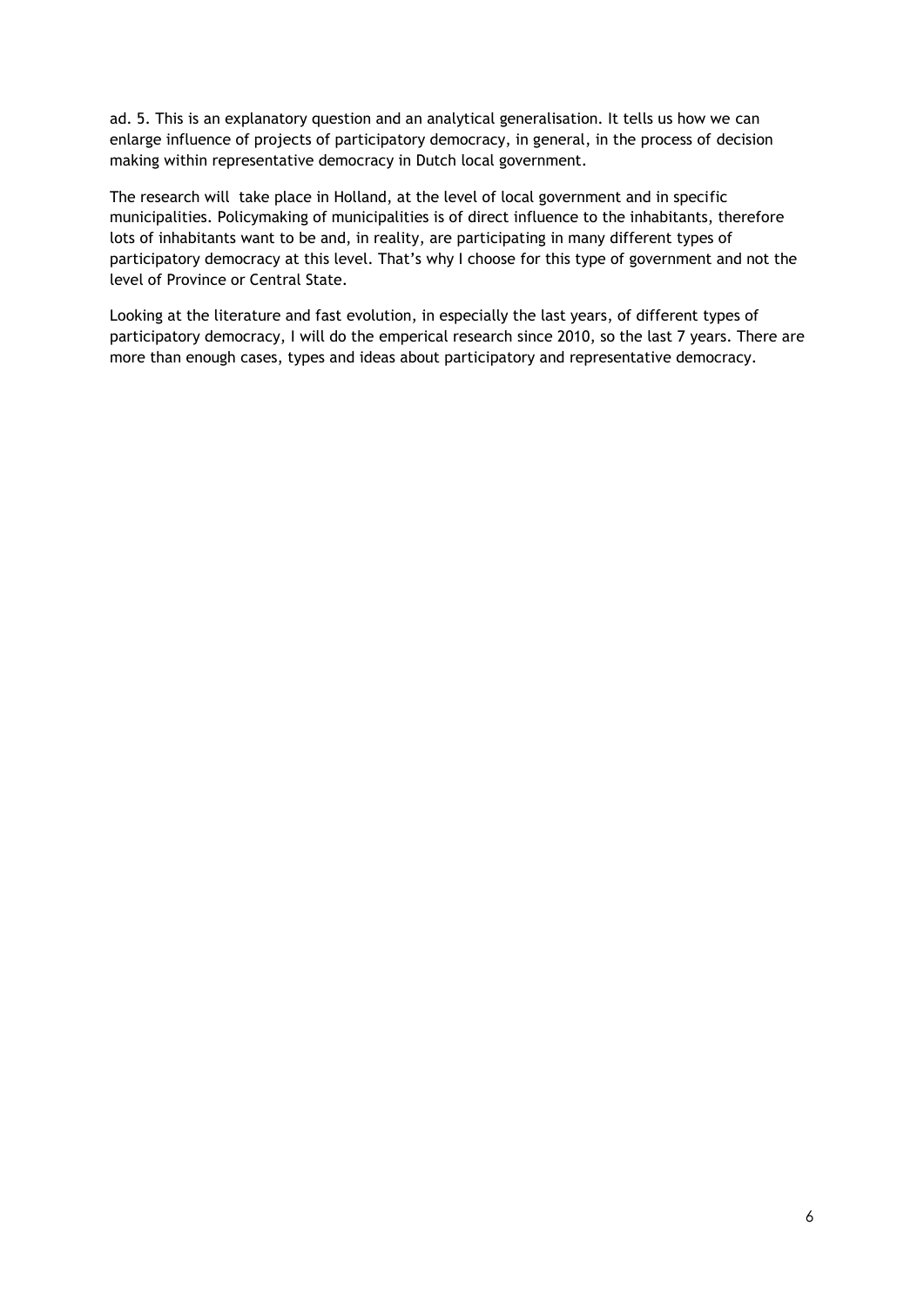## <span id="page-7-0"></span>3. READING GUIDE

In Chapter 2, the overall research questions and the five sub questions have been introduced and explained. Then, in Chapter 4, the explanation of the methodology of the study follows. Chapter 5 follows the theoretical framework, focusing in particular on the development of participatory democracy in relation to representative democracy. This chapter will answer the sub-research questions 1 and 2. Chapter 6 gives an overview of the evaluations used, following an analysis framework chosen for this purpose. In this chapter, the research questions 3 and 4 are discussed. In chapter 7, theory and empiricism will be combined and an answer will be given to sub research question 5. Then, in chapter 8 and 9, the conclusions and recommendations are followed.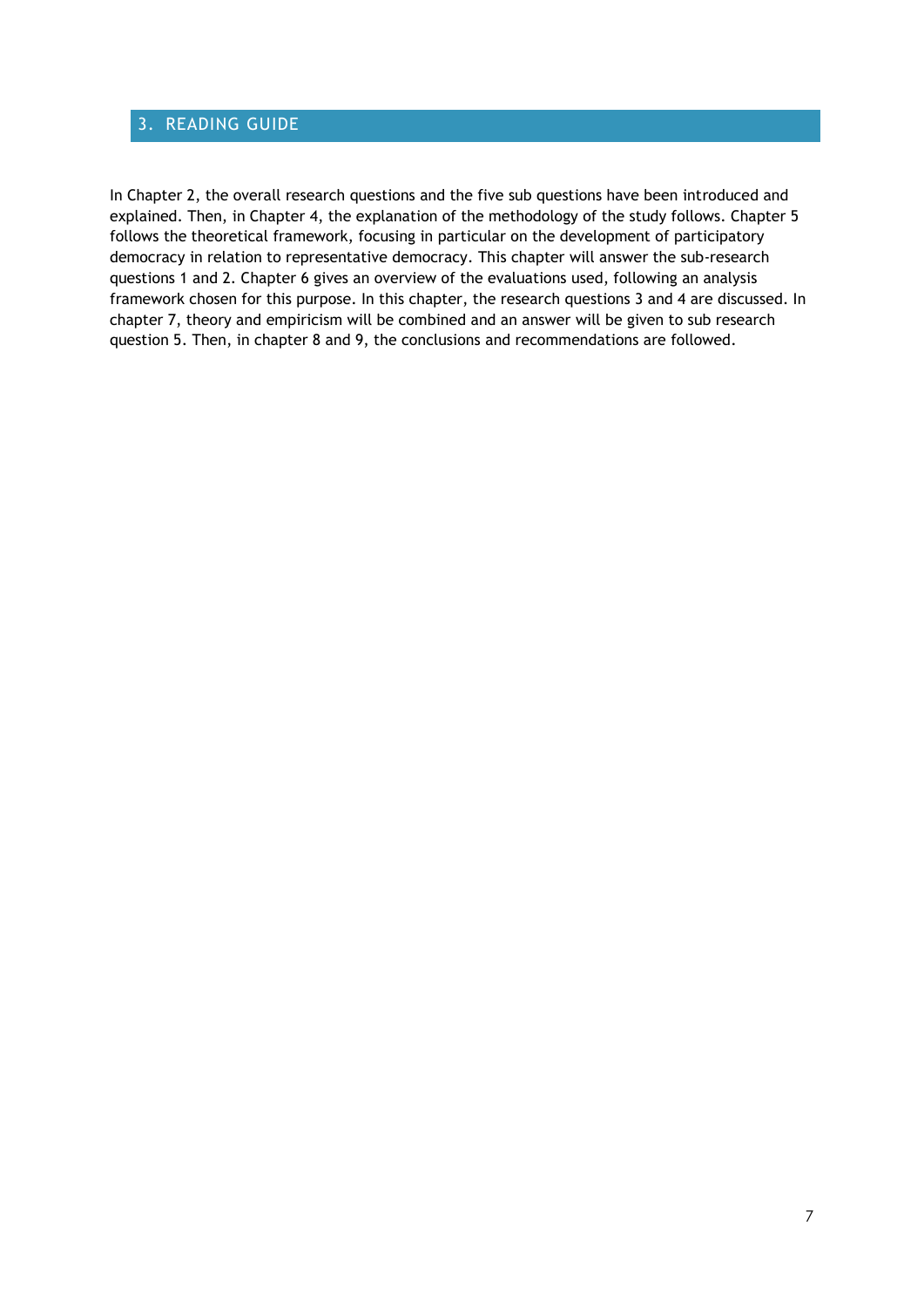## <span id="page-8-0"></span>4. METHODOLOGY

In order to answer the research question of the study, a qualitative design will be used. Qualitative research is the non-numerical examination and interpretation of observations, for the purpose of discovering underlying meanings and patters of relationships.

## <span id="page-8-1"></span>4.1. RESEARCH DESIGN

At first I will give a theoretical framework about the sub questions 1 and 2 based on studying literature and different disclosed cases of participatory democracy. This research will define a set of characteristics that influence decision making within representative democracy in Dutch local government.

After that I will investigate ten evaluation studies of Dutch lokal Courts of Auditors involving civic participation in policy development so I can answer subquestions 3 and 4. These evaluations are selected based on availability and comparability. They are found on the site of the Dutch Association of Court of Auditors (8 evaluations) and through research on the internet (2 evaluations). The comparability exist of the kind of civic participation: government interaction with citizens and organizations at an early stage when the decision is still in development. The government still takes the initiative and ultimately also decides. However, the citizen comes into the picture at an early stage.

The research of these ten municipalities and their civic participation (units of analysis) will be qualitative and will be done by studying the evaluationdocuments (units of observation) regarding citizen participation of the named municipalities. So the design is a secundary analyses of existing data. A disadvantage of secondary analysis is that it could be collected for a purpose that does not fit the needs of this research: most secondary data is collected (for a specific report or database) for a specific research purpose. In this case, this is not the problem because the Courts of Auditors have the same point of view: every municipality in the Netherlands has a Court of Auditors or an Audit Committee. Each Court Of Auditors has an important role in supporting the city council. Of the three tasks of the board - the representative, executive and supervisory task - the auditorium serves as support for the last two.

They investigate the effectiveness (achieved goal), efficiency (through appropriate costs and efforts) and the legitimacy (complies with the policies and regulations) of the board of the municipality. The Court of Auditors is independent. Where possible, recommendations for improvement will be made. Looking at the different evaluations, it becomes clear that all municipalities want to know how they organise participation of citizens, what the effects are and what is needed to make the participation more successful. Comparisational research thus appears very well possible.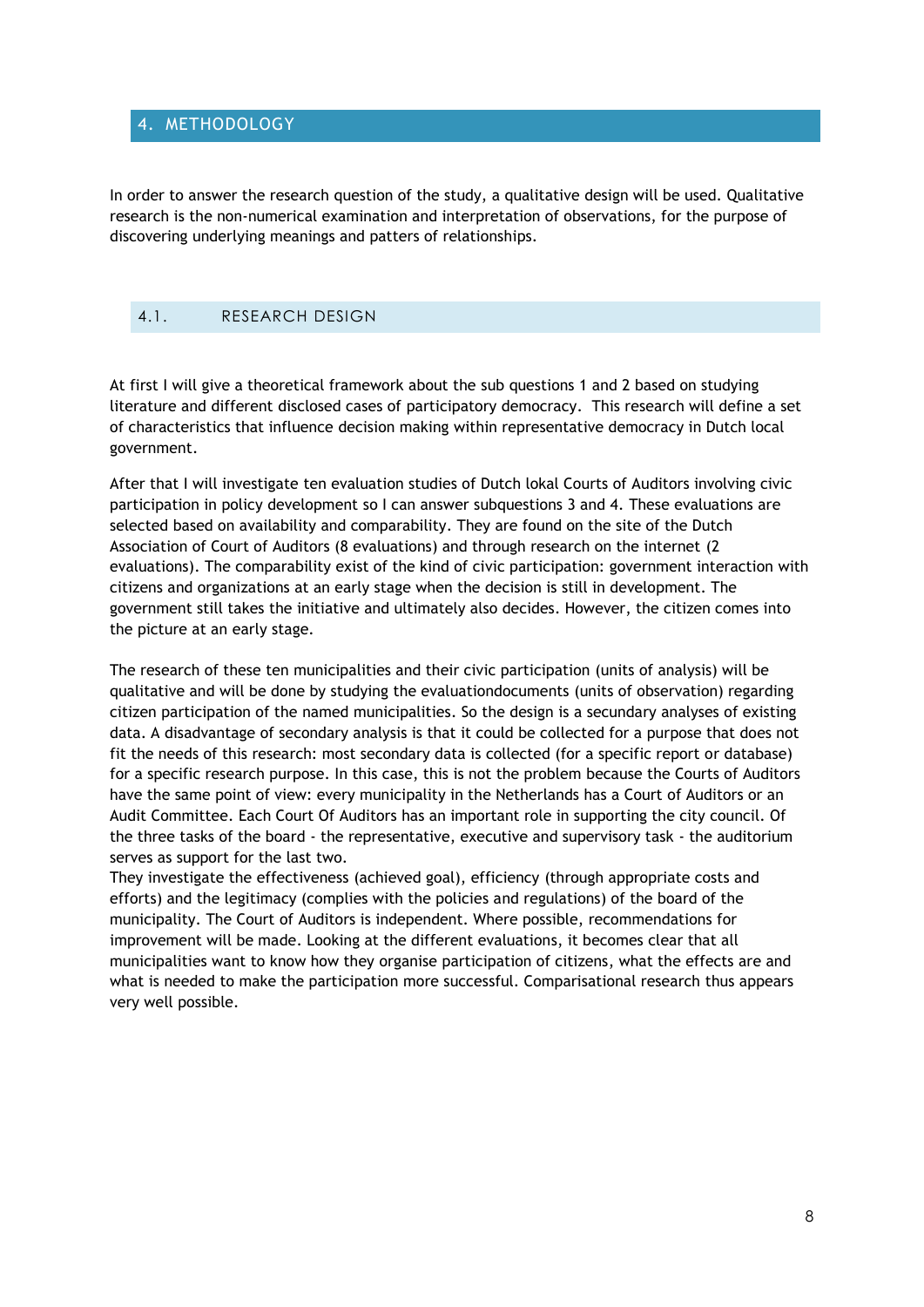This means that the research has been done on the basis of the following process steps:



<span id="page-9-0"></span>In order to be able to bundle and analyze the amount and diversity of information, which results from the evaluation researches, an analysis framework has been used. This analysis framework is based on the contours of a plan of approach to interactive policy as described by Pröpper and Steenbeek ( (Pröpper & Steenbeek, De aanpak van interactief beleid: elke situatie anders, 2001). The idea behind designing a particular approach to interactive policy is that in advance to what extent and in what way interactive policy is designed, can be planned. This figure includes both the necessary internal and external orientation and will further be explained in the chapter 5.5.1. *Plan of approach to interactive policy*. The idea is that, using this plan of approach, all relevant characteristics for effective policy of civic participation passed by and have been considered. So an overview can be given by analyzing the next steps, which together reflect the implementation of the used contours of a plan of approach to interactive.

- 1. Political administrative approach
- 2. Organization and management of the interactive approach
- 3. Structure of the substantive policy development
- 4. Structure of the interaction
- 5. Political administrative translation of the results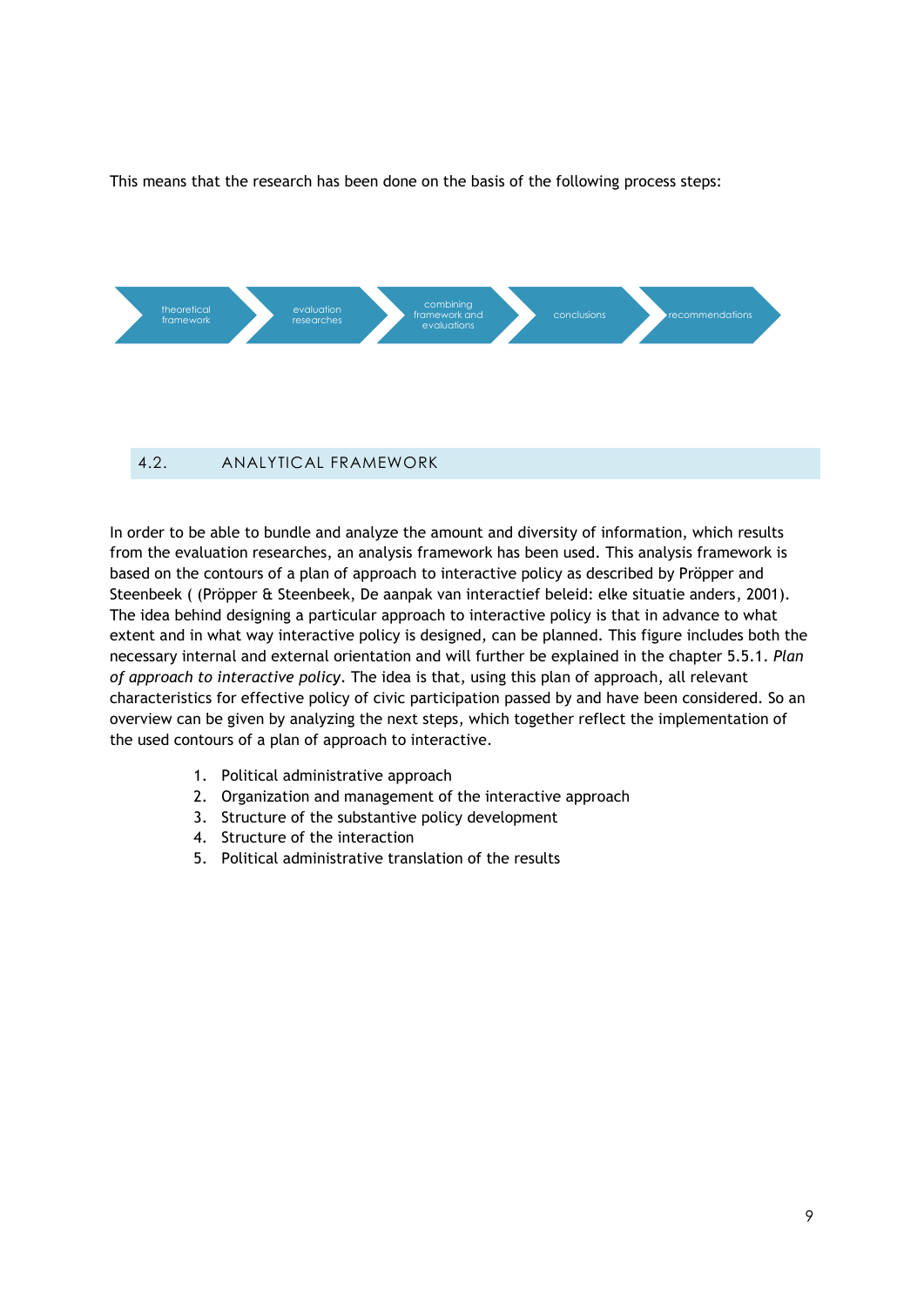## <span id="page-10-0"></span>4.3. DEMARCATION

This research is focused on approaching citizen participation from the perspective of the municipality and where it wants to give direction in this policy-making process. It is then about the so-called '2nd generation citizen participation': government interaction with citizens and organizations at an early stage when the decision is still in development. The government still takes the initiative and ultimately also decides. However, the citizen comes into the picture at an early stage. In this case, it is about clearly defined projects with a beginning and end and a politicaladministrative routing.

## <span id="page-10-1"></span>4.4. ETHICAL ISSUES

The so-called practical investigation concerns an analysis of secondary data of existing and publicly published evaluations of the relevant accounting rooms. Given this disclosure of data, investigated municipalities can be named.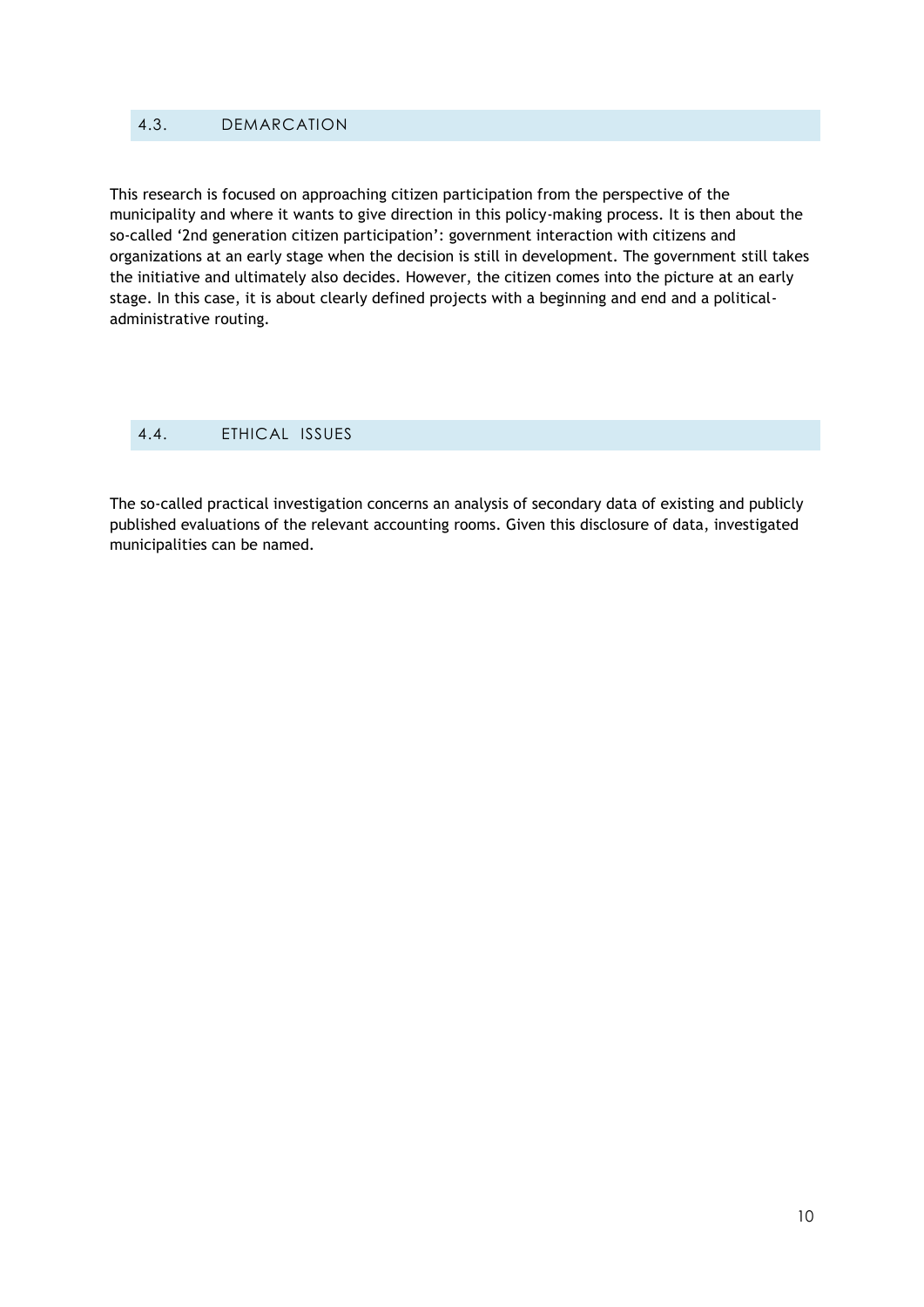## <span id="page-11-0"></span>5. THEORETICAL FRAMEWORK

#### **Introduction:**

In this chapter I will provide a theoretical framework, focusing in particular on the development of participatory democracy in relation to representative democracy. This chapter will answer the two first sub-research questions mentioned in chapter 2:

1. What is representative democracy and what is participatory democracy in Dutch local government?

2. Looking at results of empirical studies, what are the characteristics within projects of participatory democracy that influence decision making within representative democracy in Dutch local government?

## **Theoretical framework:**

Since 1848, we have been living in a democracy in the Netherlands, or to be more specific: a parliamentary, representative government. When Thorbecke wrote the new Constitution in that year, it had the following major changes:

- Introduction of the ministerial responsibility
- Direct elections of the House of Representatives, municipal councils and the Provincial Executive.
- Public meetings of the representative bodies
- The possibility to dissolve the House and to initiate new elections
- Introduction of the right of amendment to the House of Representatives and the right of survey to the Senate

Since then, there have been several revisions to the constitution, but the foundation for our form of democracy was laid at that time. The most important (of all the) collective decisions are taken by the representatives of the population, organized in political parties, who have been voted for by secret ballot, and who can be replaced by other representatives after a fixed period.

Until the 1960s, the system of a formal, representative democracy was accepted and seen as the only form of representation. The Netherlands was characterized by a highly-compartmentalized society, a paternalistic government, and a high degree of political passivity among the population. From the 60s onward, the power of a select group of directors could no longer be taken for granted. Due to increased prosperity, the rise of radio and TV, as well as a higher level of education, citizens believed they had the right to a higher degree of participation in the decision-making process. Consequently, the opportunity for public participation in the decision-making process was anchored as a permanent factor in law and legislation. The birth of the current form citizen participation was a fact, in that here it is purely about involving citizens in already designed policy.

The development of society as described above has been developed further since the 60s. In today's society, citizens are (more) aware, (more) outspoken and (more) critical. Thanks to the Internet and other new (social) media there are numerous different opportunities for gathering knowledge and forming an opinion and (also immediately) expressing it. Following this development, it seems that the need to exert influence, join the discussion over what happens in one's living environment, or even to contribute, has increased even further.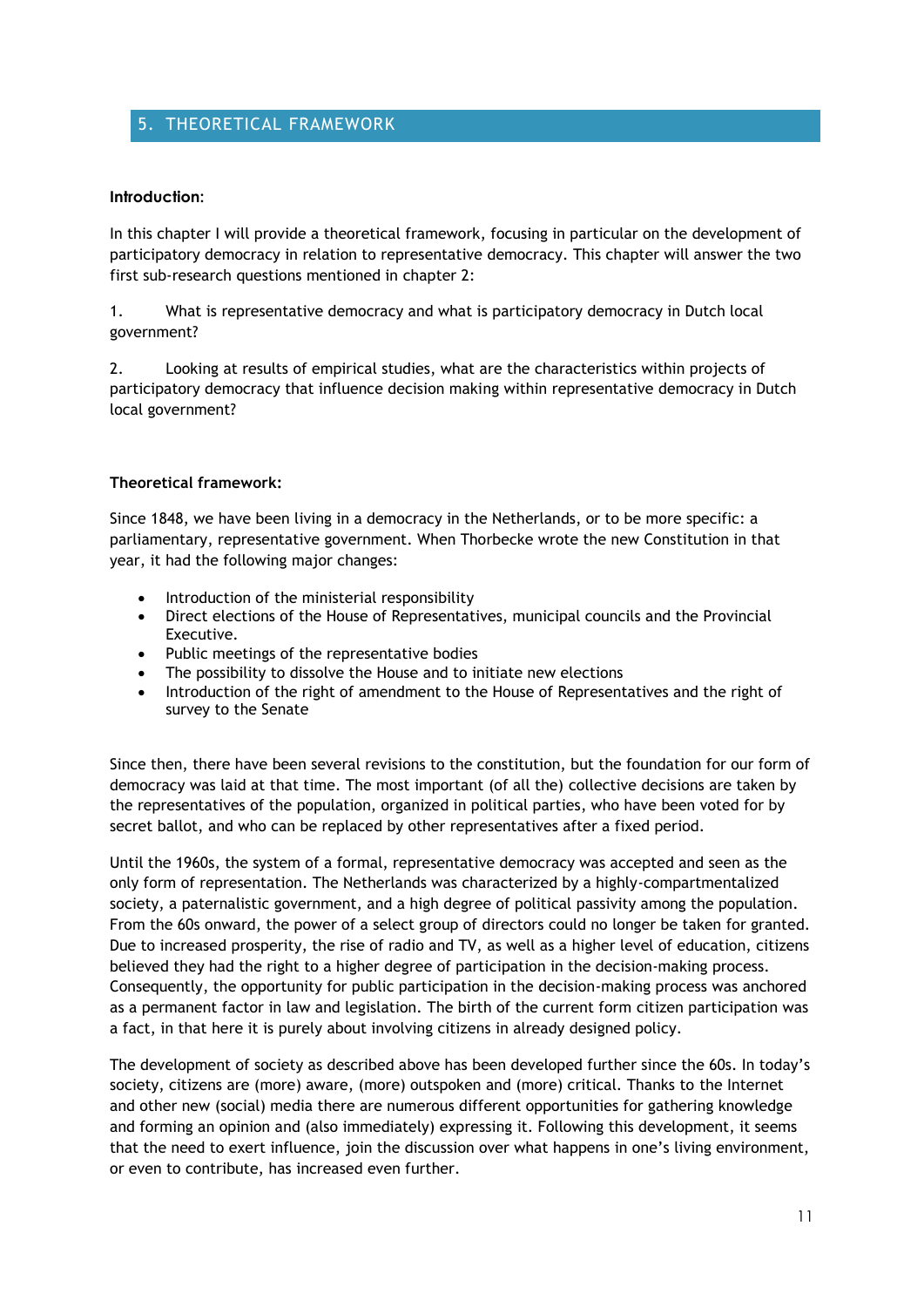Over 90% of the Dutch population supports the idea of democracy, and more than 70% is happy enough with how democracy functions. However, people are less satisfied with the practical interpretation of democracy, i.e. politics. There is a lot of criticism of the elected politicians, and significant support for more input from citizens and more direct democracy (e.g. referendums on important issues, choosing the mayor). The largest group, however, does not see the need for citizens to have an influence on all legislation, and many opt for the representative democracy over a model where as much as possible is decided by referendum. This seems to indicate that at least some of the Dutch population see direct democracy mainly as an addition to or improvement of the representative democracy instead of an alternative. (De Ridder & Dekker, 2015)

Confidence in democracy remains high; however, confidence in politicians and political parties is under severe pressure. The connection between society and government is made through political parties (Wallage, 2012). Citizens no longer feel represented by these parties and the political representatives. In the traditional representative democracy, political parties competed with each other at election time and maintained extremely divergent ideologies based on compartmentalization so that voters also actually had something to choose between. Politicological research shows that political differences are less and less relevant. Citizens see less and less difference between political parties. They no longer become a member of a party. In 2015, the number of voters with membership of a party currently in the House of Representatives was 2.5 percent (statistics Documentation Centre, Dutch Political Parties). This percentage is one of the lowest in Western Europe. One of them is only 10% active in their party. Citizens no longer identify with a particular party, but decide at election time who to vote for. Thus, the political parties do their best to draw in the largest possible portion of the electorate, making them less distinctive (Tonkens, Trappenburg, Hurenkamp, & Schmidt, 2015).

Another outcome of this 'chasm' between citizens and politics or the so-called democratic fatigue syndrome, as David van Reybrouck calls it in his book "Against elections" is that fewer and fewer people vote. In particular, the turn out for municipal council elections (from 73.23% in 1986 to 54% in 2014) and provincial elections (from 66.32% in 1987 to 47.76% in 2015) has dropped drastically. 1

It can be concluded that fewer and fewer people are members of a political party and even fewer are truly active for their party. The declining turn out for municipal and provincial elections can be added to that. If it is assumed that the connection between society and administration is through political parties, it can be said that the basis of the representativeness of these political parties has, over the years, become very narrow and has helped in the "alienation" of politics.

However, citizens do want to exert influence on their own living environment. Research has shown that more than 70% of inhabitants want to be involved in issues that play out in their own living environment. This desire, complemented by an increasingly higher level of education, the outspoken citizen, and digitalization and social media has led increasingly to citizens wanting to exert direct influence on policy that has the greatest impact on their daily lives, the policy of their municipality. More citizen participation responds to this call. Not just through participation, i.e. commenting on already designed policy, but actual, substantive control over policy complies with this desire.

1

<sup>1</sup> (Kiesraad, sd)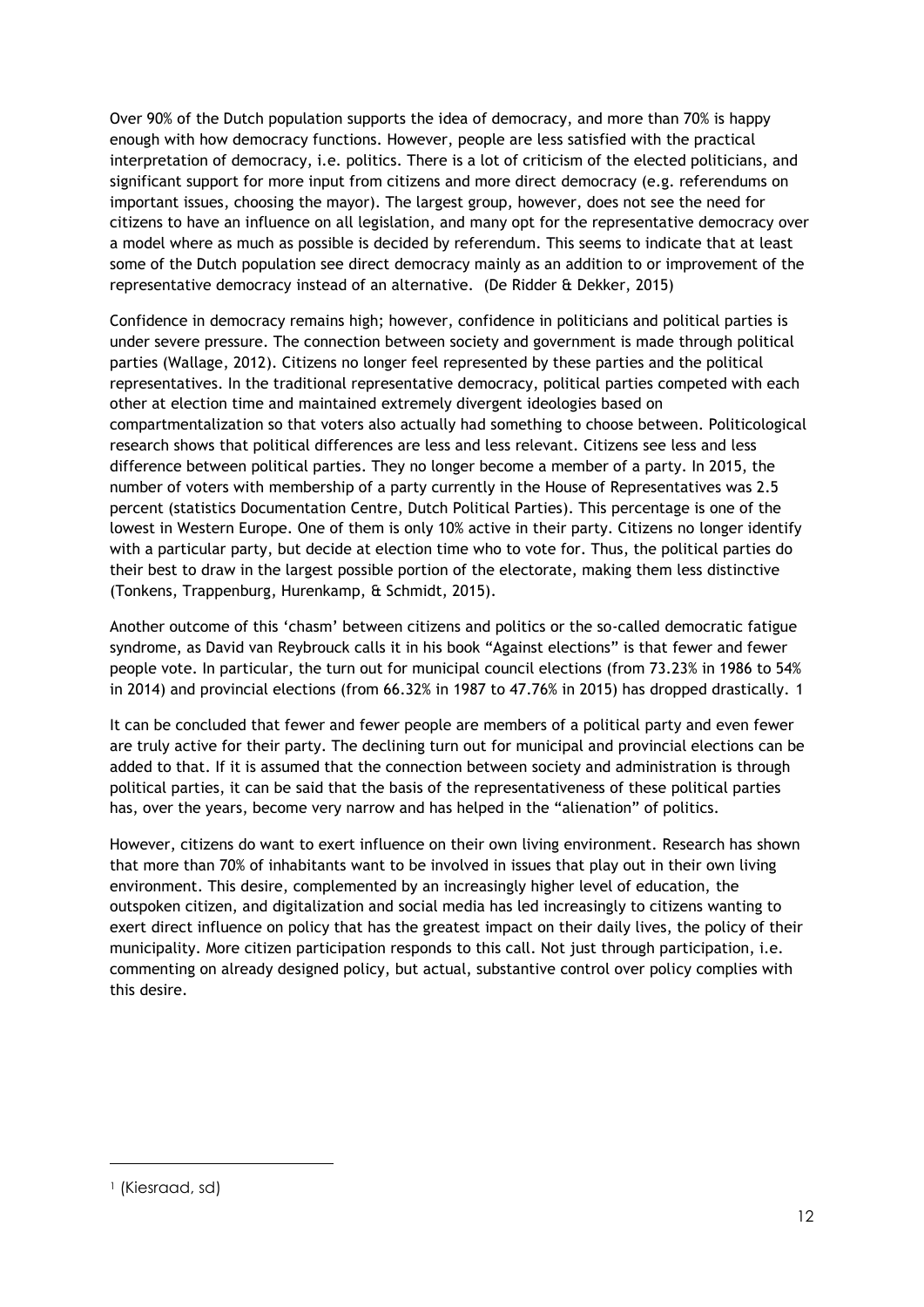The above developments in current society have led to the fact that governments, since the 1970s, have more often involved citizens in decision-making by public administration. A major reason is that acceptance of policies has become increasingly important. Citizens will have a full role in public administration and want certain things organize and handle themselves. Only then we can count on cooperation and legitimization of political decisions. And so arises, in addition to representative democracy, participatory democracy: a form of democracy in which the citizen has a significant influence of policy-making by the government. Decisions here are not only be left to elected representatives, as is the case in a parliamentary / representative democracy.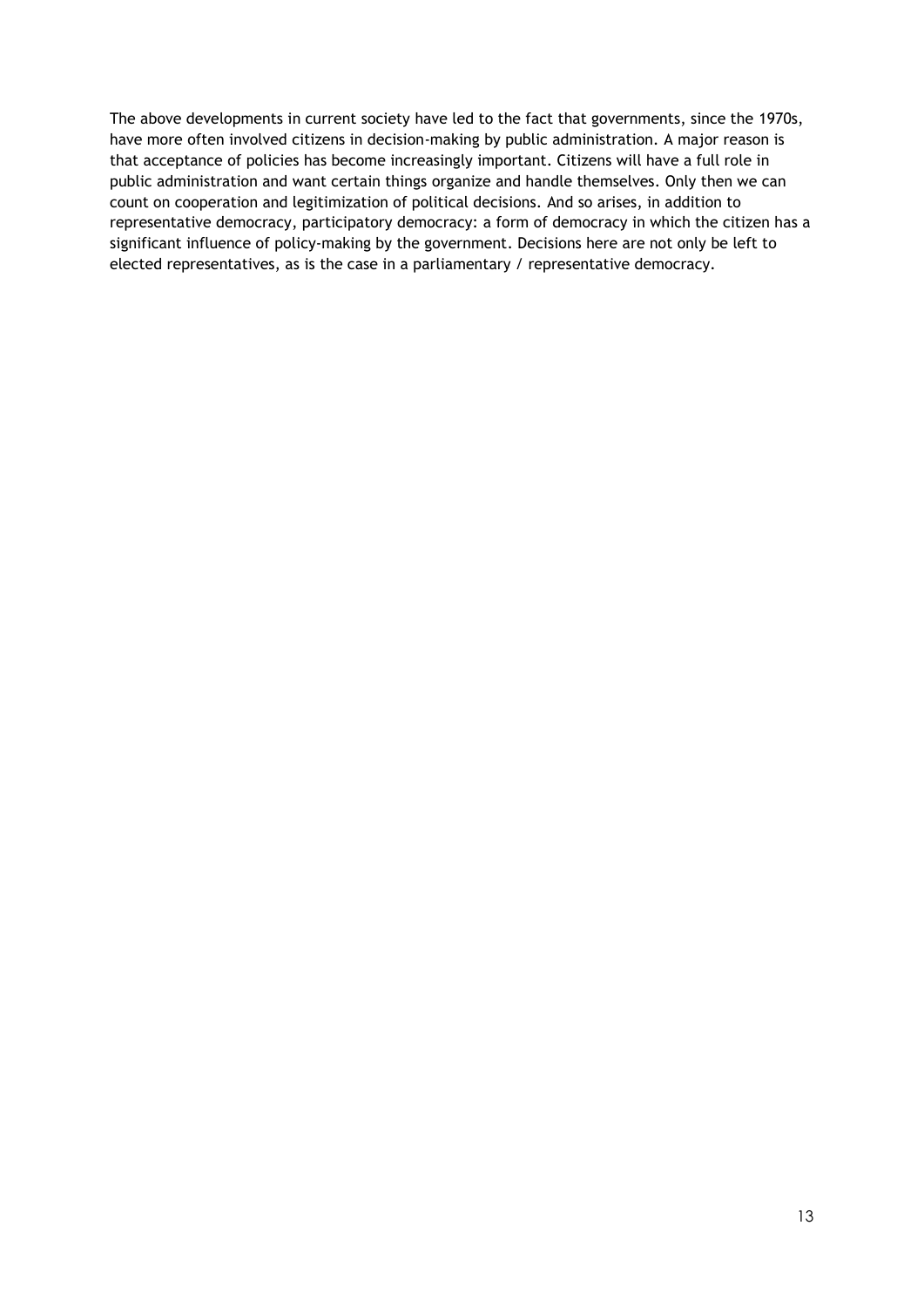## <span id="page-14-0"></span>5.1. PARTICIPATION LADDER(S)

The way inhabitants are involved in policy, has varying degrees, i.e. Informing; Consulting; Advising; Co-producing; Co-deciding and Self-management. The participation ladder is a useful tool to illustrate the intensity and mutual involvement between inhabitants and management per participation process. There are several participation ladders in circulation (Arnstein, Edelenbos, etc.). In general, the opinion from the literature is that not all rungs of the ladder can be given the title participative democracy or interactive policy-making. The further up the ladder, the more active the policy-making. The dividing line on what counts as interactive policy-making differs per author, but lies in general between advising and co-producing.

|             | <b>ZELFBESTUUR</b>  | The administration leaves the agenda and decision-making to the                                                                                                                            |
|-------------|---------------------|--------------------------------------------------------------------------------------------------------------------------------------------------------------------------------------------|
| Self-manage |                     | inhabitants. The decision also falls to the inhabitants. The civil<br>service works in an advisory and support capacity.                                                                   |
| Co-decide   | <b>MEEBESLISSEN</b> | The administration and inhabitants jointly set the problem agenda:<br>solutions are sought and decisions made together.                                                                    |
| Co-produce  | COPRODUCEREN        | The administration and inhabitants jointly set the problem agenda: a plan is<br>jointly developed and implemented. The government takes the decision and<br>commits to the agreed solution |
| Advise      | <b>DVISEREN</b>     | The administration seeks advice from inhabitants. The population identifies problems<br>and comes up with solutions. Here it's about mobilizing the inhabitants to generate<br>ideas.      |
| Consult     | <b>ADPLEGEN</b>     | The administration sets the agenda but listens to the opinion of the population,<br>without the guarantee that this leads to commitment. It is about open, non-                            |
| Inform      | <b>RMEREN</b>       | The administration sets the agenda and keeps the population well-informed                                                                                                                  |
|             |                     |                                                                                                                                                                                            |

Figure 1: Participationladder (Community Development West Flanders)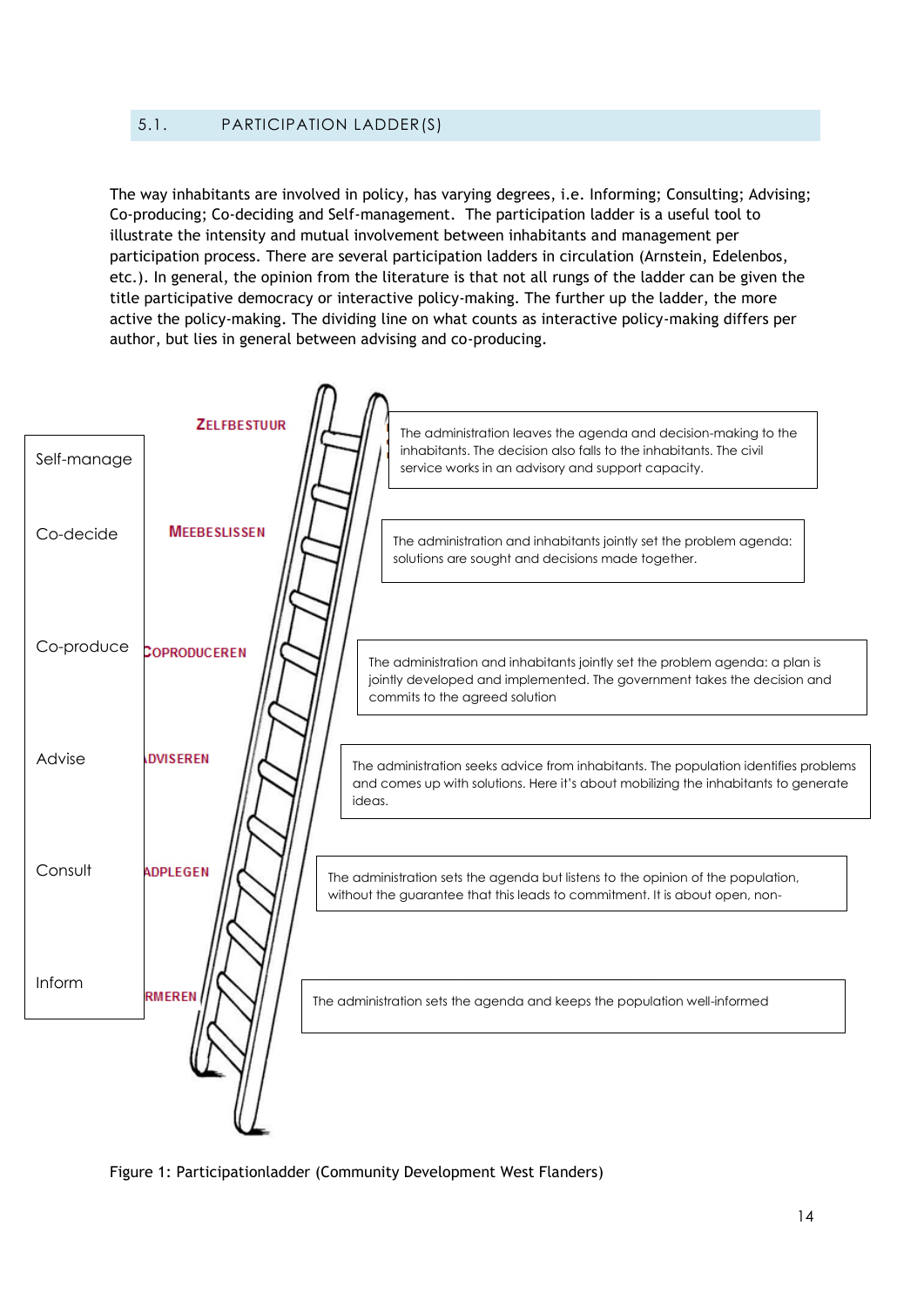Over the years, these "bare" appearances of the participation ladder are elaborated inter alia by desired administration styles (role of the administration). From the lowest rung to the highest: closed authoritarian, open authoritarian, consultative, participative, delegating, collaborative and facilitating style.

|            | <b>Facilitating style</b>     | The administration provides<br>support but leaves decision-<br>making to the inhabitants.                                                      |
|------------|-------------------------------|------------------------------------------------------------------------------------------------------------------------------------------------|
|            | Collaborative style           | Based on equality, the<br>administration is working with<br>inhabitans to develop policy.                                                      |
|            | Delegating style              | The adminstration sets boundary<br>conditions within which<br>inhabitants develop and decide<br>policy.                                        |
| nteractive | Participative style           | The administration is developing<br>plans basically by itself, but asks<br>for an open opinion with plenty<br>of room for input and discussion |
|            | Consultative style            | The administration develops<br>policy plans but gives inhabitants<br>the opportunity to express their<br>views on the decisions made           |
| nvolvement | Open authoritarian<br>style   | The administration conducts<br>independent policy and will<br>provide information to disclose<br>the policy.                                   |
|            | Closed authoritarian<br>style | The administration carries out<br>completely independent policy<br>and does not provide information<br>about this.                             |

Figure 2: Participationladder: administration styles (role of the administration)

The most recent elaboration is from Anke Siegers who places ownership in the participation ladder ("ownership steps"). The reason for this is that ownership leads to active participation. This new development is in line with the enormous increase in the number of initiatives that are set up by inhabitants themselves whereby the role of the administration should be a more facilitating one, the so-called DIY democracy, where ownership is widely present. Siegers describes it as follows:

"People want to be in charge and involved in decision-making when it concerns issues that affect them. Only being able to give an opinion, in whatever form, after which others take the decision is no longer enough. The inhabitant of today is too mature for that. Naturally, there are people who will say that not everyone is capable of that. That is also true. People can, however, do this together. A combination of defining the frameworks, sharing objective information and a movement that is deployed in a form of citizens' summit, for example, brings all the knowledge together. This example the cross of the crowds of the cross of the cross of the cross of the cross of the cross of the cross of the cross of the cross of the cross of the cross of the cross of the cross of the cross of the cross of the c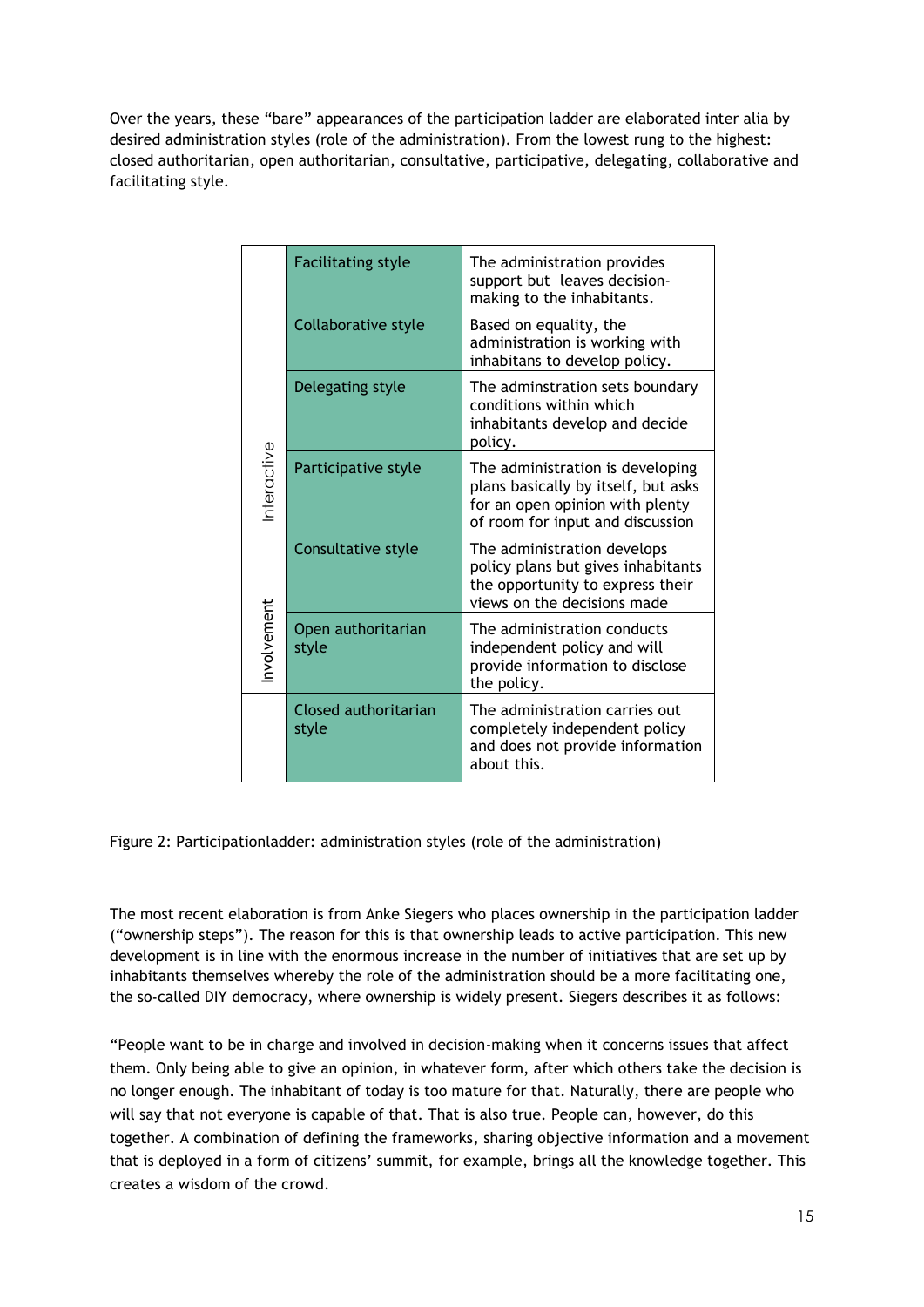When this is organized well, it is simply no longer necessary to consider the same topic later in the municipal council, for instance. In fact, a facilitating and frameworking role creates ownership. In addition, the decision taken by the enormous, engaged group (that has made an informed decision after it has weighed up all the pros and cons without having a political interest) by means of organized debate is of better quality than if the decision is taken by multiple smaller group (population) representatives" (Siegers, 2016).



Figure 3: Ladder of ownership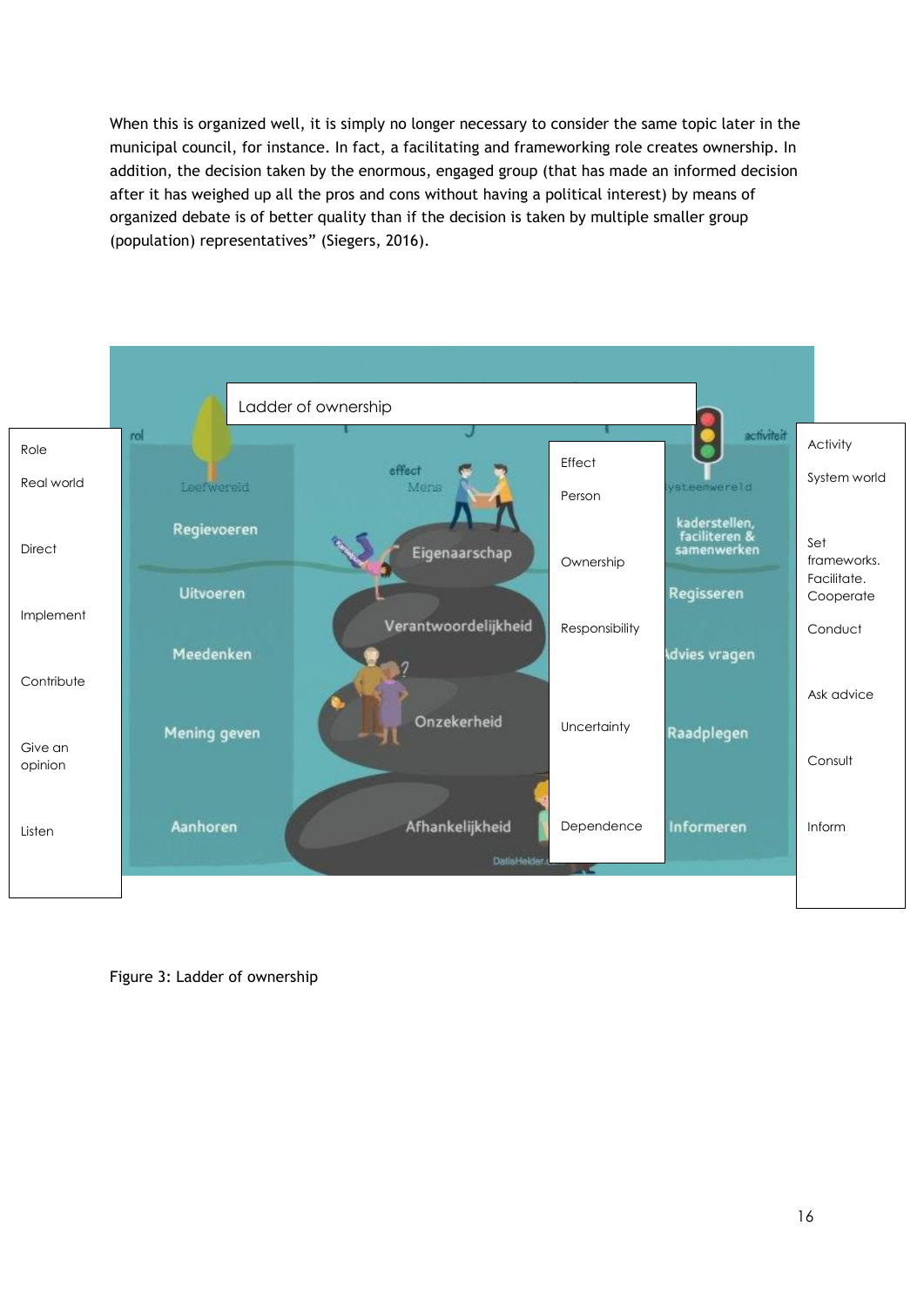## <span id="page-17-0"></span>5.2. GENERATIONS OF CITIZEN PARTICIPATION

The terms interactive policy-making and citizen participation are often mixed up in everyday use. Both terms are used widely and public institutions, such as municipalities, are quick to use them. In policy programmes and coalition agreements, we find these terms used more than once, in some cases as an all-purpose concept: everything we (policy wise) do with inhabitants is quickly labelled citizen participation or interactive policy-making. This is why it is necessary to describe what, at least for this research, is precisely meant by these terms.

Interactive policy-making is a (communicative) form of policy development where, for instance, the central government involves other public authorities, citizens, businesses and organized stakeholders at the earliest possible phase, to jointly develop and implement policies. Citizen participation refers specifically to the participation of citizens in political decision-making and the bringing about of policy (Edelenbos, Domingo, Klok, & Van Tatenhove, 2006).

This citizen participation implies detecting at an early stage and involving individual citizens in the formulation, implementation and evaluation of policy (Edelenbos, Domingo, Klok, & Van Tatenhove, 2006). In addition, a feature of citizen participation is that involved citizens are able to influence. This implies multi-lateral communication (a dialogue) and in principle, equality and power equality of all participating parties (Van de Peppel, 2001).

Citizen participation is an all-purpose concept under which all possible forms of participation by citizens, groups and inhabitants can be placed. Clear, successive levels in the citizen participation process scan be distinguished: Informing; Consulting; Advising; Co-producing; Co-deciding.

The term 'citizen participation' has undergone an enormous evolution in the past 50 years: we speak of different 'generations'. There is a shift from representative democracy to participative democracy. From a system where the democratically elected are given 'power of attorney' to act, to a democracy that creates room for participation and therefore gives citizens the opportunity to give direction and even to co-decide.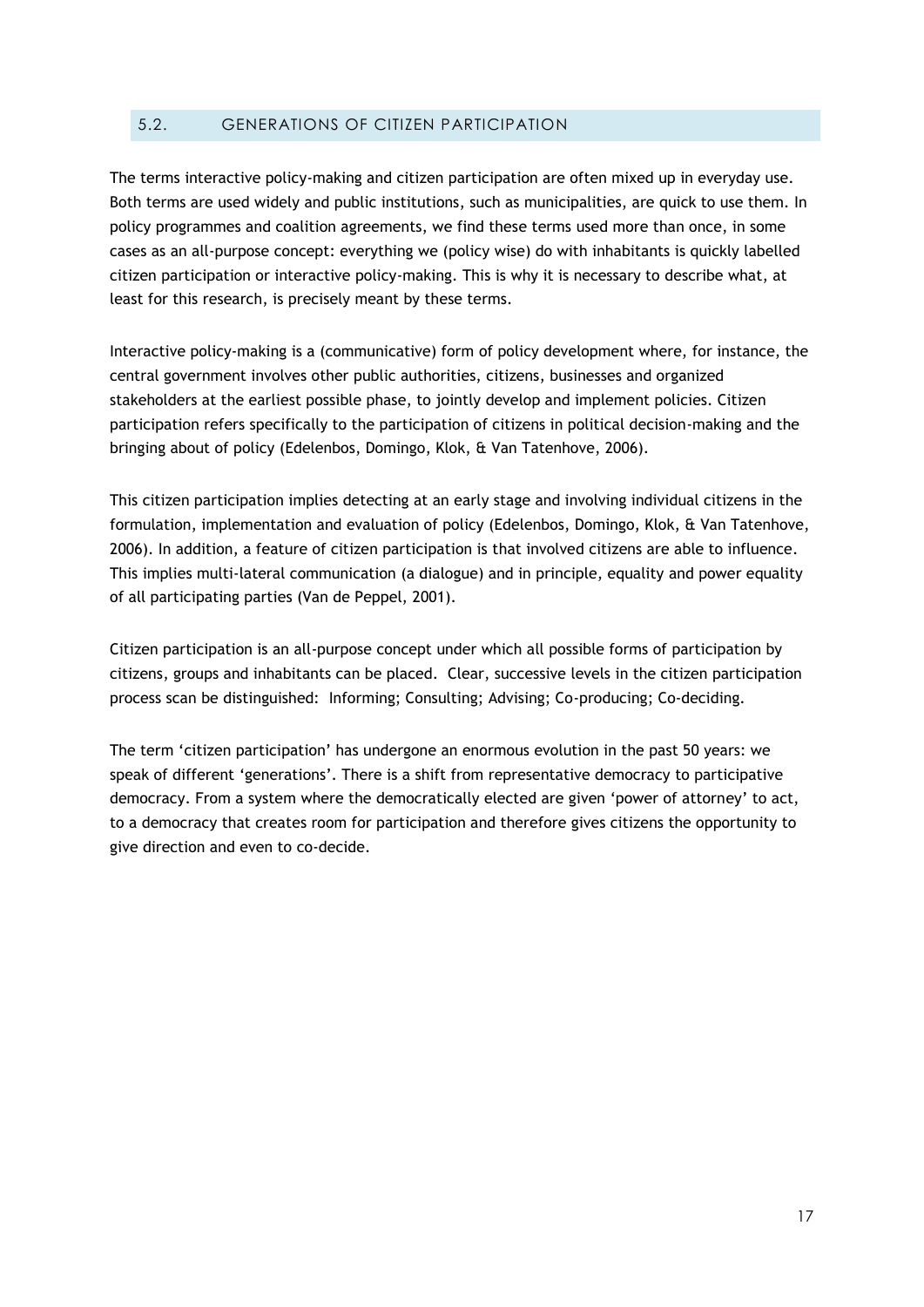In short, we can distinguish three forms:

• Public participation in democracy ('70s)

First generation citizen participation: statutory pubic participation by means of the right to review and appeal that puts the citizen in a position to exert influence on government decisions. The initiative lies with the administration, the citizen may give his opinion. Public participation is about informing and raising awareness about reviews and proposals worked out by the local administration.

- Interactive democracy ('90s). Second generation citizen participation: interactive policy-making: government interaction with citizens and organizations at an early stage when the decision is still in development. The government still takes the initiative and ultimately also decides. However, the citizen comes into the picture at an early stage.
- Direct democracy (since 2000)

Third generation citizen participation: the citizen takes the initiative. The government can respond to this citizen initiative (government participation) and offer support in the realization of this citizen initiative. The government facilitates citizen initiatives that help to orient policy decisions. The agenda of the administration is not a priority. The start and outcome of this process are open. The initiative no longer lies with the municipal council; the citizen determines where and how action must be taken. This form of participation is also known as government participation or third generation participation. With this form of participation, citizens introduce initiatives and the government participates in them, with social support. The associative or DIY democracy is a renewal of the participative democracy, in the sense that citizens exert influence on the policy by 'doing' themselves. Getting healthcare, for instance, is not enforced by the government by means of a referendum or demonstration. For example, the citizen, or more precisely a group of citizens, sets up a healthcare cooperative.

These forms of democracy are not exclusively tied to a certain period. Based on the deployment and the objective of a participation process, each of these three forms can be applicable, and they can even run alongside each other. In other words, these 'generations' complement each other.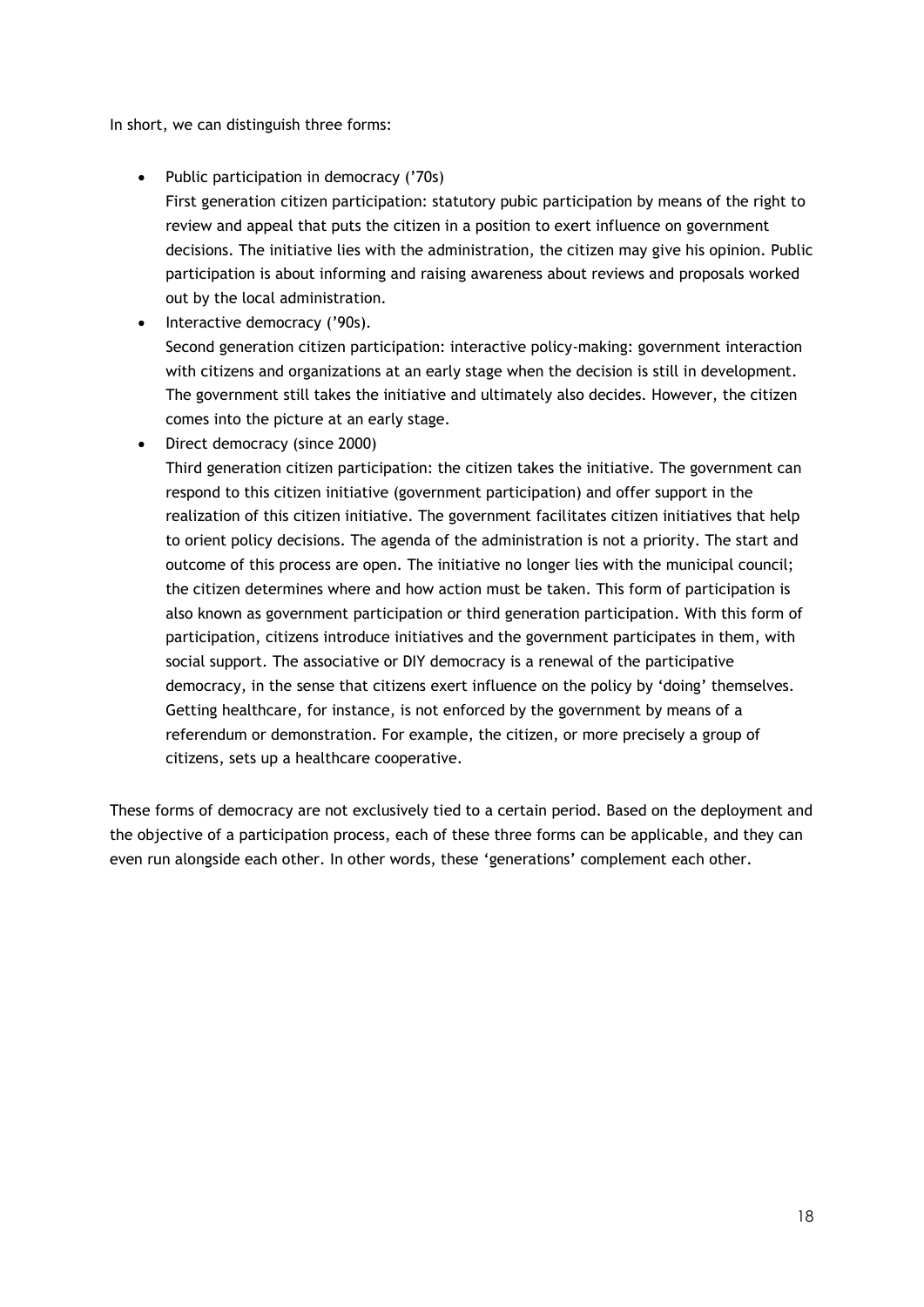#### <span id="page-19-0"></span>5.3. REPRESENTATIVE AND PARTICIPATIVE DEMOCRACY

In participatory democracy, citizens influence the government-led policy. This influence is exercised through participation, participation and, to a lesser extent, by petitions, signatures or demonstrations. Do-democracy is a renewal of participatory democracy, in the sense that citizens influence the policy by "doing" themselves.

In addition to participatory democracy, there is also the classical representative democracy of the elected representatives. Locally, residents of a municipality choose new councilors every four years. They represent the interests of the inhabitants and allow for the policy-making and implementation thereof by the College of Mayors and Governors. Recently, there has been more discussion about the gap between citizens and politics. The rise in municipal elections decreases and the question is whether all citizens feel represented by local representatives. Due to more equal relations between government and citizens, the gap that could arise could possibly be bridged.

Participative and representative democracy renews and interferes with each other more and more. To depict these new combinations Movisie (Movisie, 2014) has developed the flywheel of dodemocracy. This flywheel refers to the idea that do-democracy has a specific force: civilian power. The line of do-democracy comes into contact with the rages of the (with) thought democracy and representative democracy. The action of each of the three wheels of the flywheel causes interaction, movement and new variations to the classic forms of democracy.



Figure 4: Flywheel DIY democracy: act, think and decide together (Movisie, 2014)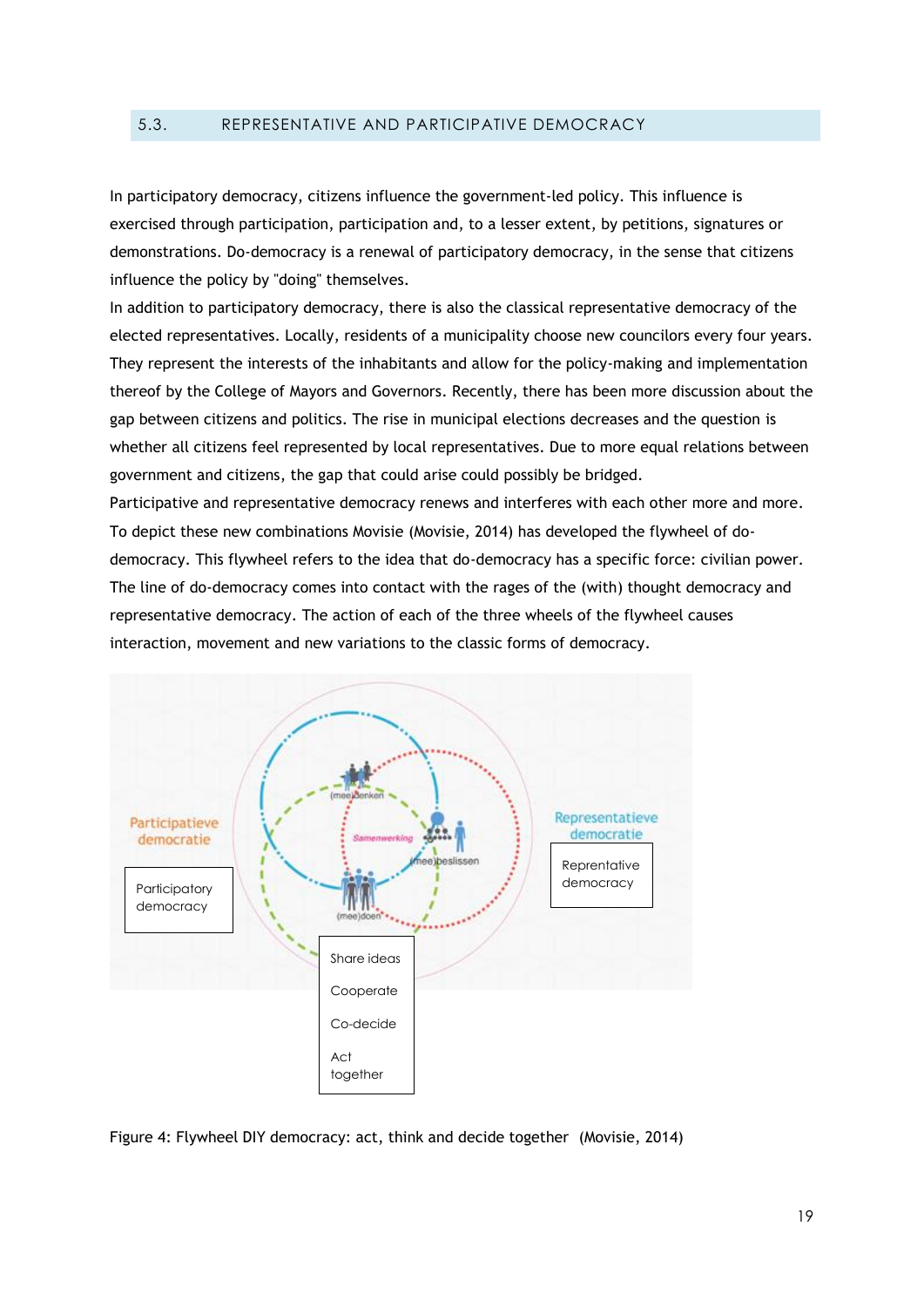The flywheel makes clear how representative democracy and participatory democracy in Dutch local government are standing next to each other and even complement each other nowadays and gives an answer to **subquestion 1: What is representative democracy and what is participatory democracy in Dutch local government?** 

The "conservative" representative democracy is supplemented and strengthened by forms of participatory democracy since the 1970s. At first only by involvement of citizens (policy is almost set, citizens may give their opinion at the end of the process) till now when citizens even take over de policy making in the so-called do-democracy. In this research the influence of participative projects on the representative democracy is central. That's why the the third generation (direct democracy) will not be included. These do-democracy projects are designed and implemented by the citizens themselves and in that way do not need to go through the representative process of decisionmaking. So for this research there is too little interaction between the participative, dodemocracy projects/processes and the administration of the municipality (representative democracy) to draw conclusions for this research.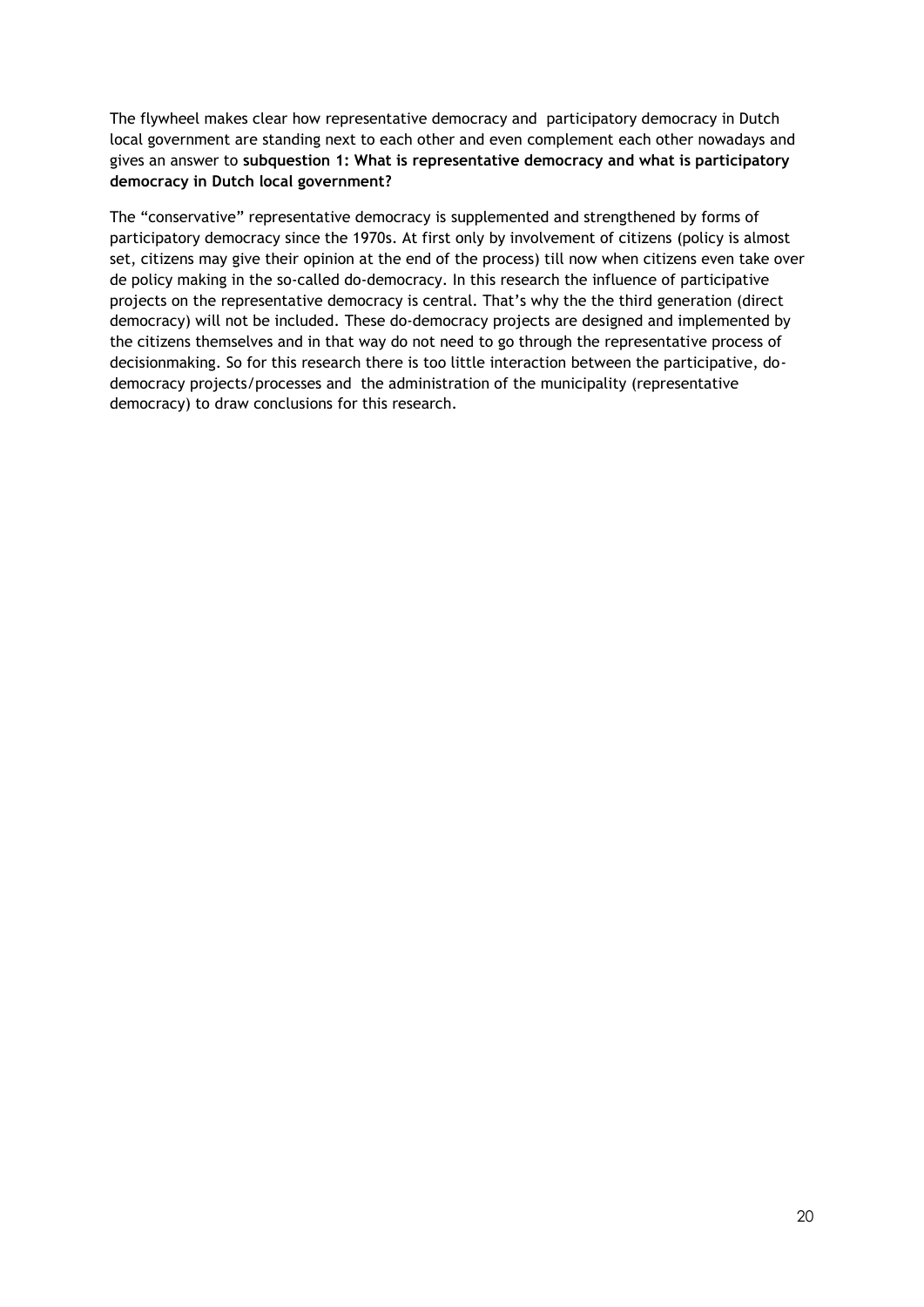## <span id="page-21-0"></span>5.4. INTENDED EFFECTS OF CITIZEN PARTICIPATION

After explaining the origin of citizen participation and its various forms, I would like to go into the intended effects of the deployment of citizen participation. We will look at the initiatives from the rung of advising/co-producing and higher. Self-management will not be examined since the initiatives concern those set up and implemented by the inhabitants themselves, without clear direction and vision from the administration concerned. The question is therefore: why do (local) administrations want citizen participation? Closing the so-called chasm between citizen and government is often mentioned as the main argument. This argument is of course rather abstract; looking at the literature (Pröpper & Steenbeek, De aanpak van interactief beleid: elke situatie anders, 2001), (Edelenbos & Monnikhof, 2001), (Ministerie van Binnenlandse Zaken en Koninkrijksrelaties, 2013) we can identify several more specific effects.

#### **Quality**

By working together as a team on planning and formation of policy (and the implementation) the municipality and inhabitants can achieve a higher quality. High quality is when the process leads to a policy that is technically, practically and financially achievable. A policy (plan) that fits within the principles of the municipality, is in line with the opinions and wishes of inhabitants, results in the achievement of the set goals.

#### **Alliance**

During a citizen participation process, participants become familiar with how politics and the municipal organization work. Because one participates and therefore gets a look into the municipal kitchen, one realizes that a municipal administration must make choices and in doing so must weigh up the individual, group and community interests. An additional effect is that inhabitants are able to see that not every individual interest can be honoured. Participants in such a process also see that those for and against a particular choice come with arguments they themselves may not have thought of (yet). The participant learns to take a broader view and to weigh up interests. If that happens more often, that same citizen may, in the long run, look at other processes from more perspectives and be more willing and able to think in terms of the big picture. In the long term, this results in:

- More support for the implementation;
- More efficiency in the decision-making;
- Less costs in the realization of this decision-making;
- Faster procedures.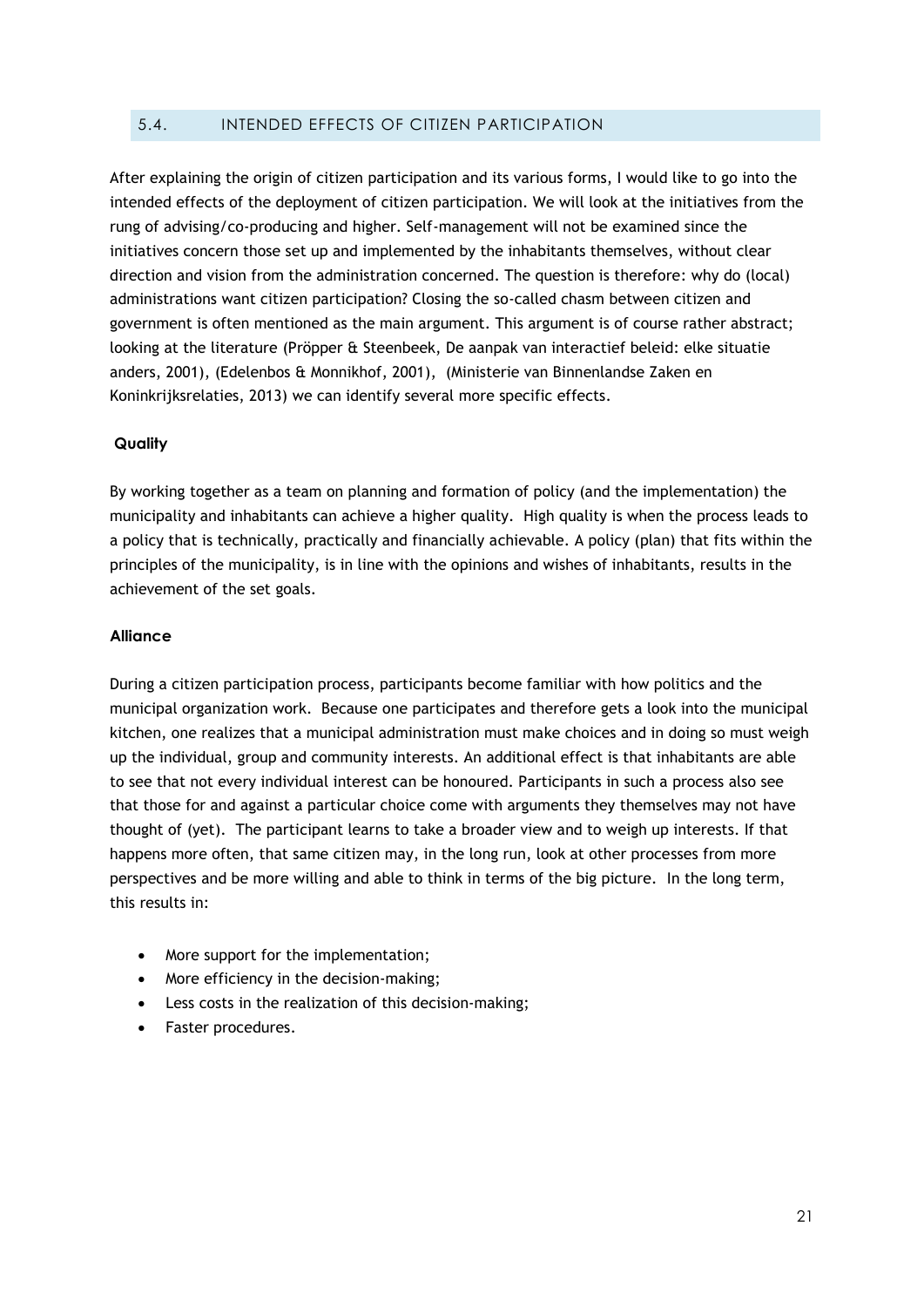#### **Increase trust between citizens and municipality**

The process itself and the role of the municipality as partner (i.e. initiator) in that process are important. Deployment of citizen participation enables the government to present itself as an excellent party to work with. Citizen participation can be deployed as an instrument with which to reinforce and improve the citizens' trust in politics and administration. The argument also applies the other way round! The administration must also learn to trust the knowledge and expertise of its citizens.

## **Support**

If inhabitants of the municipality are involved in planning, have followed the process closely, and know that their opinions and those of co-inhabitants have been considered, they are more likely to support the end result than if there was no involvement. Everyone agrees that participation can lead to acceptance, acceptance leads to support. The increase in support usually leads to fewer objections and complaints about municipal plans or resolutions.

## **Costs in the creation of this decision-making**

Citizen participation may lead to savings on hiring specific (external) expertise and skills. Inhabitants of a municipality with special expertise can contribute their knowledge. This motivates inhabitants to participate and may even, because of a better view of their own living environment, for example, lead to better results.

## **Interaction (increasing knowledge)**

The benefit of citizen participation is that it results in citizens becoming more skilled through active participation in the decision-making process. On the other hand, the municipality (administration and civil servants) gain more insight into what is going on in the towns and where specific expertise is available.

#### **Improve the internal organization**

By working from the outside in, the organization is aware of the environment, which affects the quality of products and services.

## **Increase in tasks for local government and the commitment to establish a different relationship between government and citizens**

Municipalities are being given more and more tasks by the State. At the same time, the government expects municipalities to carry them out with fewer resources. In other words, more for less money. Many municipalities spend time thinking about other ways of working to carry out the assigned tasks. At the same time, there is social awareness that the relationship between the government and the citizen needs to be renewed, which is expressed in the tipping concept. Significant efforts are put into a new 'administration philosophy'. The municipality shifts from "caring for" to "caring that". The basis is the strengthening of individual responsibility of citizens. Following that, certain (implementation) tasks that historically were automatically carried out by the municipalities for the citizens are examined to see if the citizens can now deal with them themselves. As mentioned above, this is expressed in the efforts to reach a new 'administration philosophy'.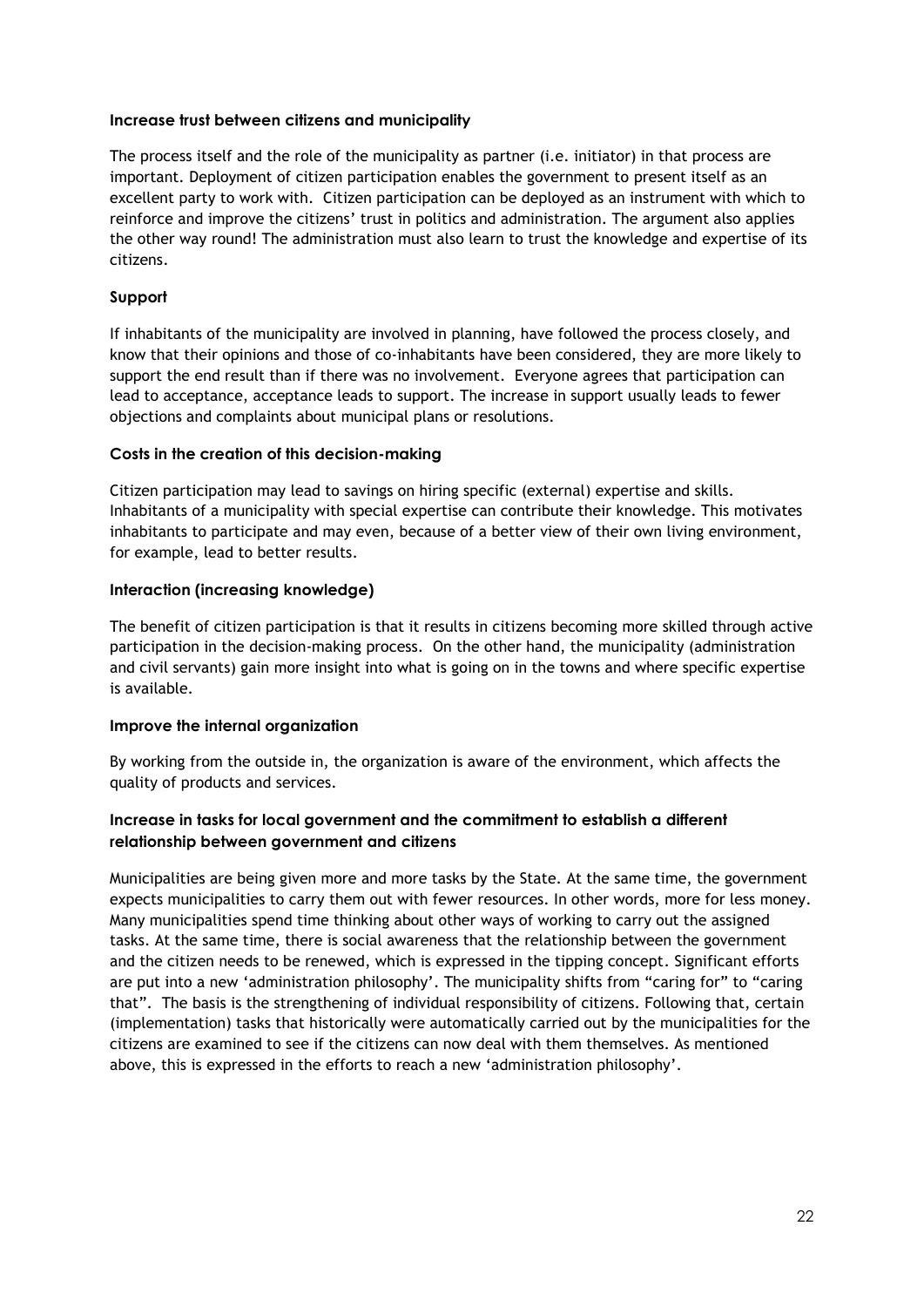These different effects described by several authors can be subdivided into the following four blocks of desired effects:

- Content Enrichment
- Improve support, cooperation, understanding of each other.
- Quality of process (reduce time and cost savings)
- Improving the organization.

In this study, all of the above effects are included because they are all of importance to the outcome of the participatory process.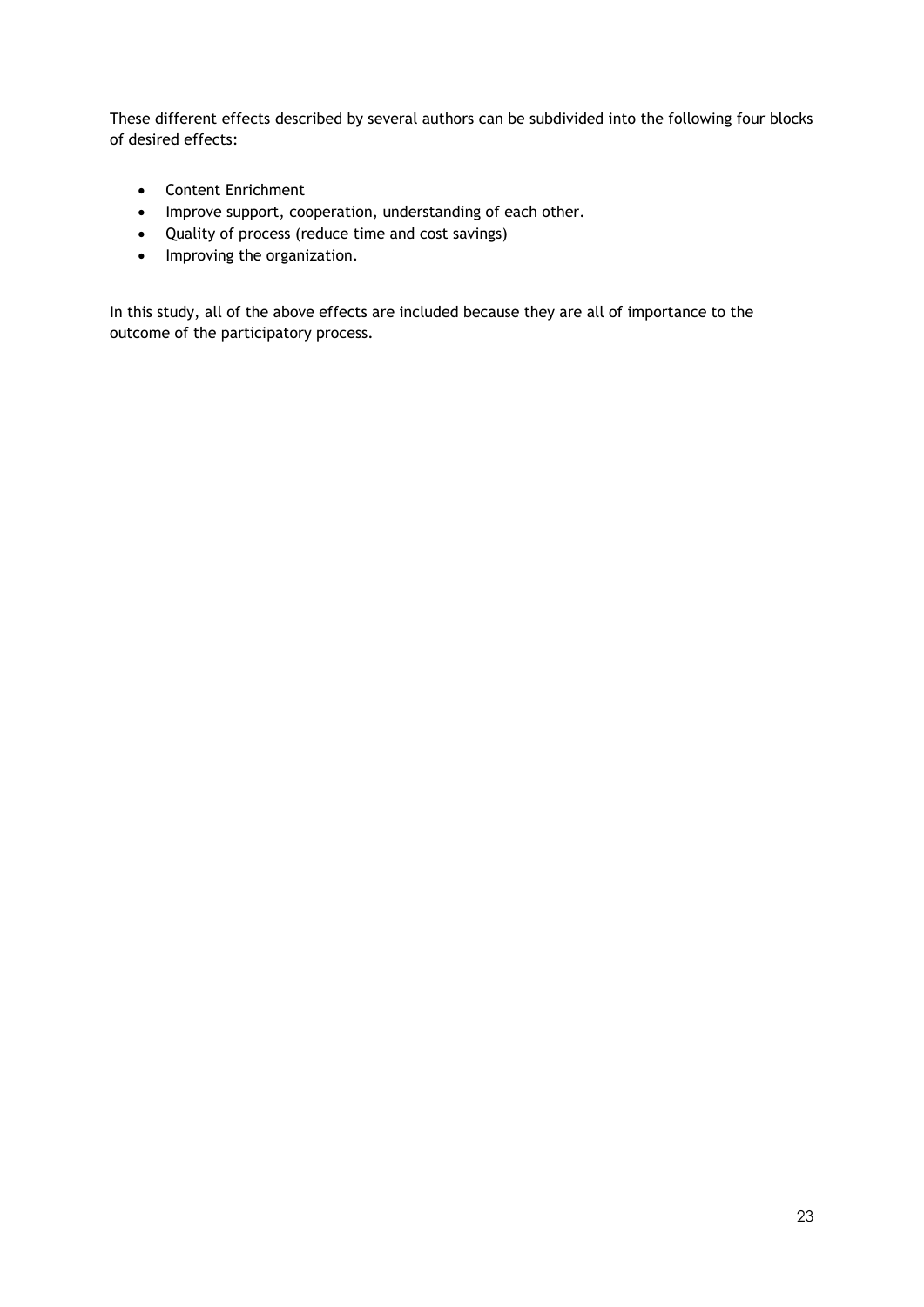#### <span id="page-24-0"></span>5.5. CHARACTERISTICS FOR AN ADEQUATE PARTICIPATIONPROCESS

Now that we know what we mean by citizen participation and why we want to apply it, i.e. the intended effects, it is important to know what conditions an effective participation process must meet. This will give an answer to **sub research question 2: Looking at theory, what are the characteristics within projects of participatory democracy that influence decision making within representative democracy in Dutch local government?**

Less attention is given to this in the literature; only the various forms of citizen participation are usually examined.

However something can be found about characteristics that must be present in an effective process of civic participation. Here are some clear and elaborate examples:

#### <span id="page-24-1"></span>5.5.1. PLAN OF APPROACH TO INTERACTIVE POLICY

In 2001, the contours of a plan of approach to interactive policy were described by Pröpper and Steenbeek.

The idea behind designing a particular approach to interactive policy is that in advance of the process, the degree of participation and the process itselves becomes well thought out, which will increase the chance of success. This plan of approach includes both the necessary internal and external orientation.

The first part forms the **political administrative approach (politieke en bestuurlijke inkadering)**. This is the strategic consideration of the place of the interactive process in the political and administrative process and the establishment of politicians and directors in relation to this process. This includes: governance (participation ladder), goals and preconditions, connection with the governance policy process and the procedures in place, political-management involvement and commitment and interim information, accountability and / or control.

**Organization and management of the interactive approach (organisatie en management van de intaractieve aanpak)** is also an important part of organizational embedding of the organizational process: Who is charged with the organization and management, what is the possible division of tasks and what structure is chosen.

**Structure of the substantive policy development (structurering van de inhoudelijke beleidsontwikkeling)** says something about the way in which internal parties involved in the policy are involved. In order to structure the substantive policy process, a problem solving scheme is generally used. This can be applied in all stages of policy development: policy preparation, determination, implementation, evaluation.

In addition to the substantive thinking process, interactive policy is a social, external process. Together with citizens, the government tries to come up with policies. The interaction with these parties can be pre-prepared and organized. This **structuring of the interaction (structurering van de interactie)** consists of three parts: designing a communication strategy, planning operational communication and formulating rules for interaction between board and participants.

The **substantive policy development** does not stand apart from the **structuring of the interaction**. These two components consistently share information and cooperate in order to get the result.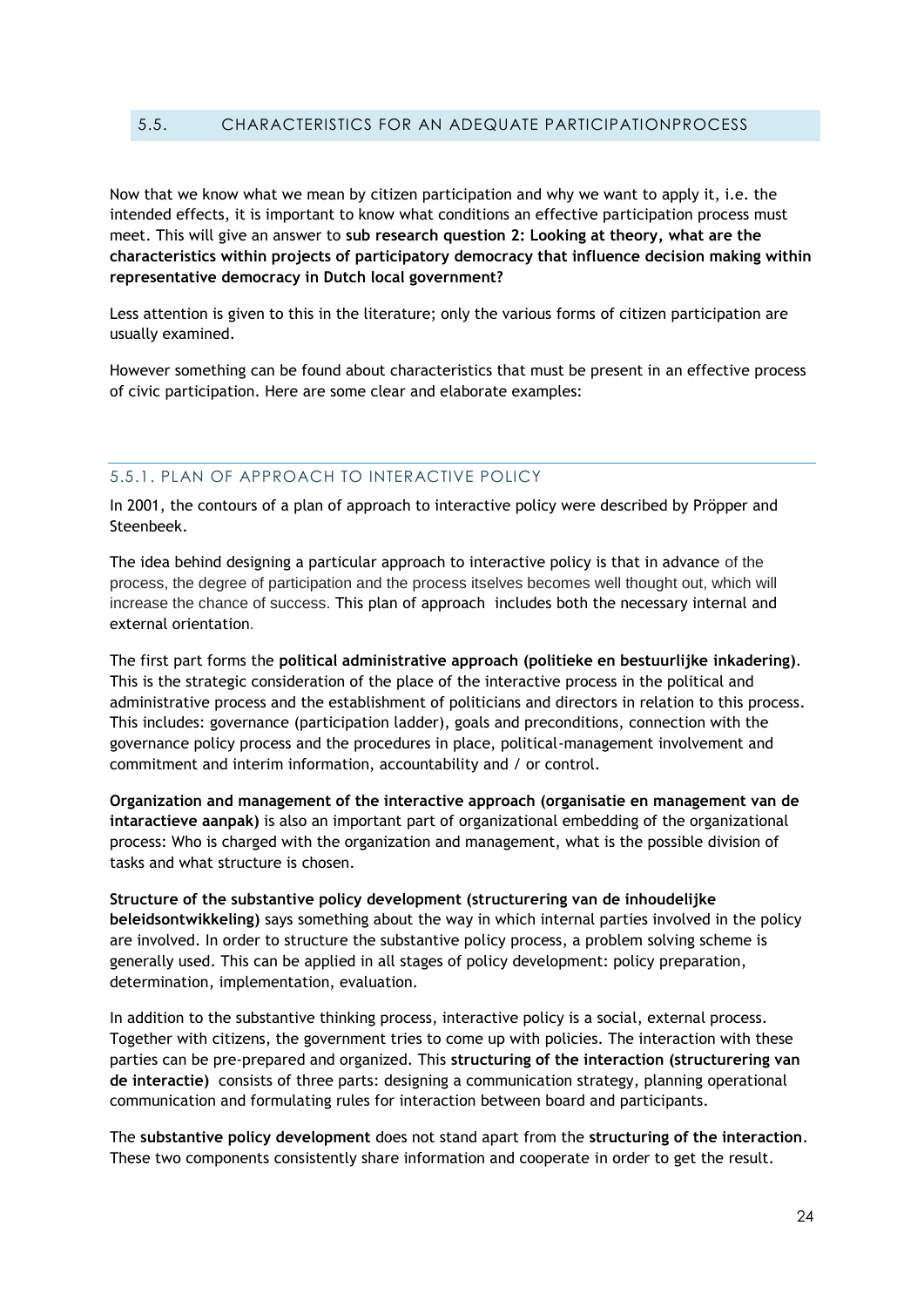The result of this process is the **political administrative translation (politiek bestuurlijke vertaling van de resultaten)**, which means an actual translation of the results into the policy and the concrete actions of the board.



Figure 5 : Contours of a plan of approach to interactive policy ( (Pröpper & Steenbeek, De aanpak van interactief beleid: elke situatie anders, 2001)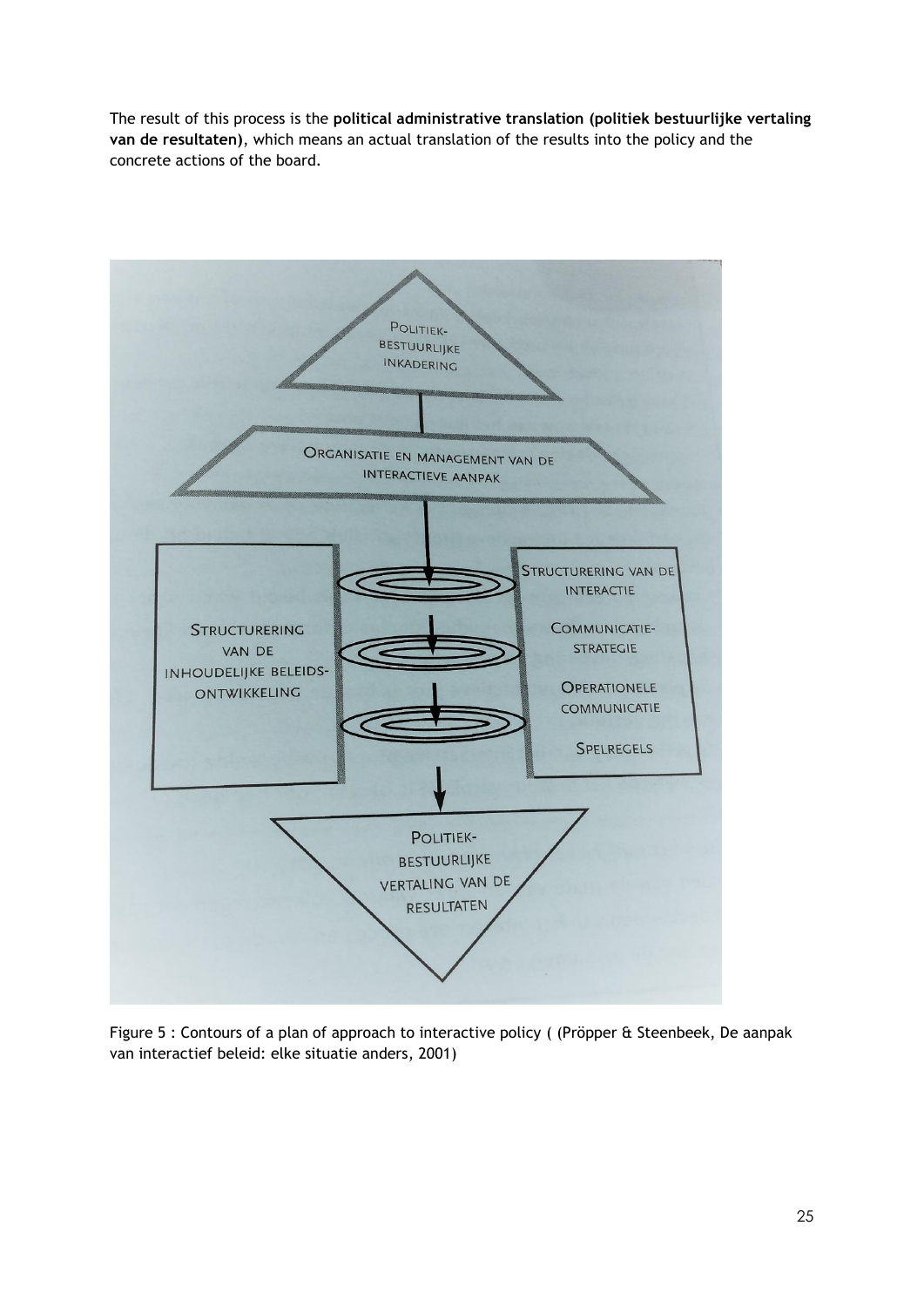With regard to the question of what a good process design would be, Pröpper and Steenbeek suggest that it should realize a match with the policy situation, governance of the governing body and the objective of the interactive process. They indicate that there is no blueprint but at most a number of fist rules can be applied. In the end, their main recommendation is that parties should have deliberately thought about the purpose of the interactive process and its organization process design.

## <span id="page-26-0"></span>5.5.2. STANDARDS FRAMEWORK PARTICIPATIVE INFRASTRUCTURE

Pröpper , Litjens , & Weststeijn (2006), describe a sort of required standards framework, the 'Standards Framework Participative Infrastructure'. With it, they introduce a number of standards for the organization for the interplay between municipal council and citizens, institutions and businesses. These standards form a basic condition for adequate participation. The standards framework consists of five components:

- adequate infrastructure at system or concern level (e.g.: use of a municipality-wide method relating to participation; presence of a contact management system);
- applicable architecture of separate processes (e.g.: clear expectation management; political-administrative anchoring of the participation process);
- the right personal attitude and skills (e.g.: an open attitude; presence of process and communications skills);
- sufficient degree of participation from the community (e.g.: number of citizens willing and able to participate);
- sufficient past results, as social capital for the future. Results are: the level of responsive administration (involves next to 'good listening' also taking all interests into account and public accountability about the decision taken); – participants' satisfaction; – the achievement of process objectives (e.g. content enrichment, creation of support, individual commitment and responsibility of participants). (Pröpper , Litjens , & Weststeijn , 2006)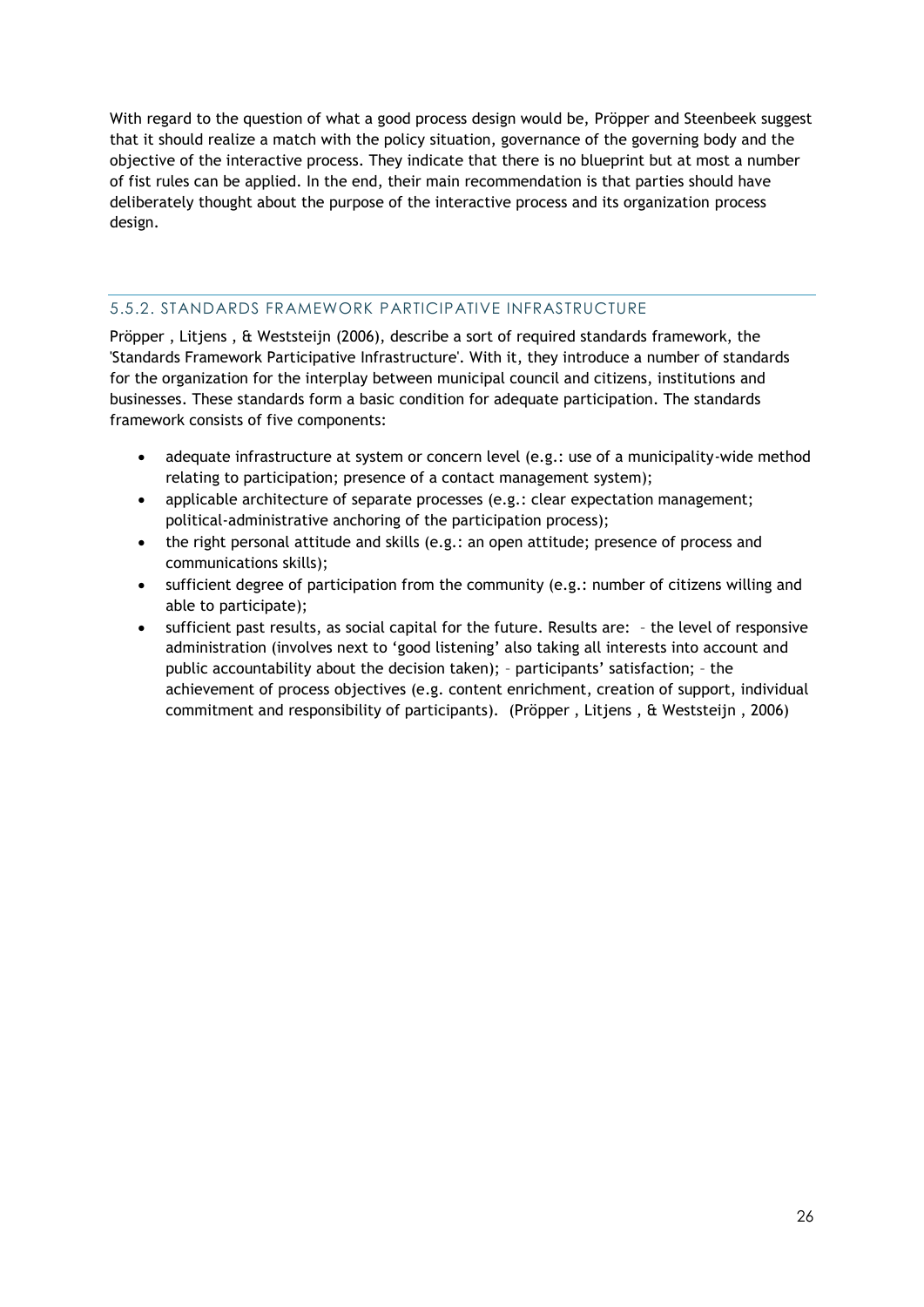## <span id="page-27-0"></span>5.5.3. NATIONALE OMBUDSMAN: 10 RULES

The Nationale ombudsman conducted an inquiry into citizen participation in 2009 (Nationale Ombudsman, 2009). This research shows that proper citizen participation has three core elements. Firstly, it is necessary for the municipality to make clear choices about the completion of the participation process. Second, management and civil servants should be really interested in the contribution of citizens and be convinced of the added value of citizen participation. Thirdly, the municipality must ensure that citizens are fully informed and remain informed during the participation process. These three core elements have been elaborated by the Nationale Ombudsman into ten rules that provide both the municipality and the citizen with handles for proper civic participation.

## **Clear choices in advance**

- The municipality motivates whether and how to involve citizens in policy and decision making. Criteria are: does this influence the environment and is there room for participation. The municipality will communicatie about this motivation as requested.
- The municipality makes participation a firm part of the political and administrative decision-making process.
- The municipality is very reluctant to limit participation because of the general interest. If the municipality chooses to limit its participation, then it must motivate this choice.
- The municipality decides, before the start of the participation process, what role the citizen receives: - codecision; - coproducing; - advise; - consult - inform
- The municipality ensures a carefully designed participation process. This means that the municipality makes explicit: - what topic is being discussed; - who engages in policy / decision making, so who are the stakeholders; - how they organize the participation process, if possible in consultation with stakeholders; - how they can best reach the citizen, for example by letter, by media or home visits. The way in which they choose depends partly on the role of the citizen in the participation process

## **Constructive attitude**

- The municipality is sincerely interested in what citizens bring forward and let that mark in word and deed. Citizens can expect a constructive contribution.
- The municipality weighs the contribution of citizens into the final decision and makes it visible.
- The municipality is making an extra effort to actively involve all stakeholders, including those who do not immediately register themselves.

#### **Information**

- The municipality informs the citizen in a timely and complete manner about the subject of participation, their role and the way in which the participation process takes shape.
- The municipality regularly informs citizens about what happens with their contribution during the participation process. The contribution of citizens is recorded in writing. The municipality also informs citizens about long periods of delay, delay or modification of plans or plans of the municipality. The municipality motivates its decision, paying attention to the arguments put forward by citizens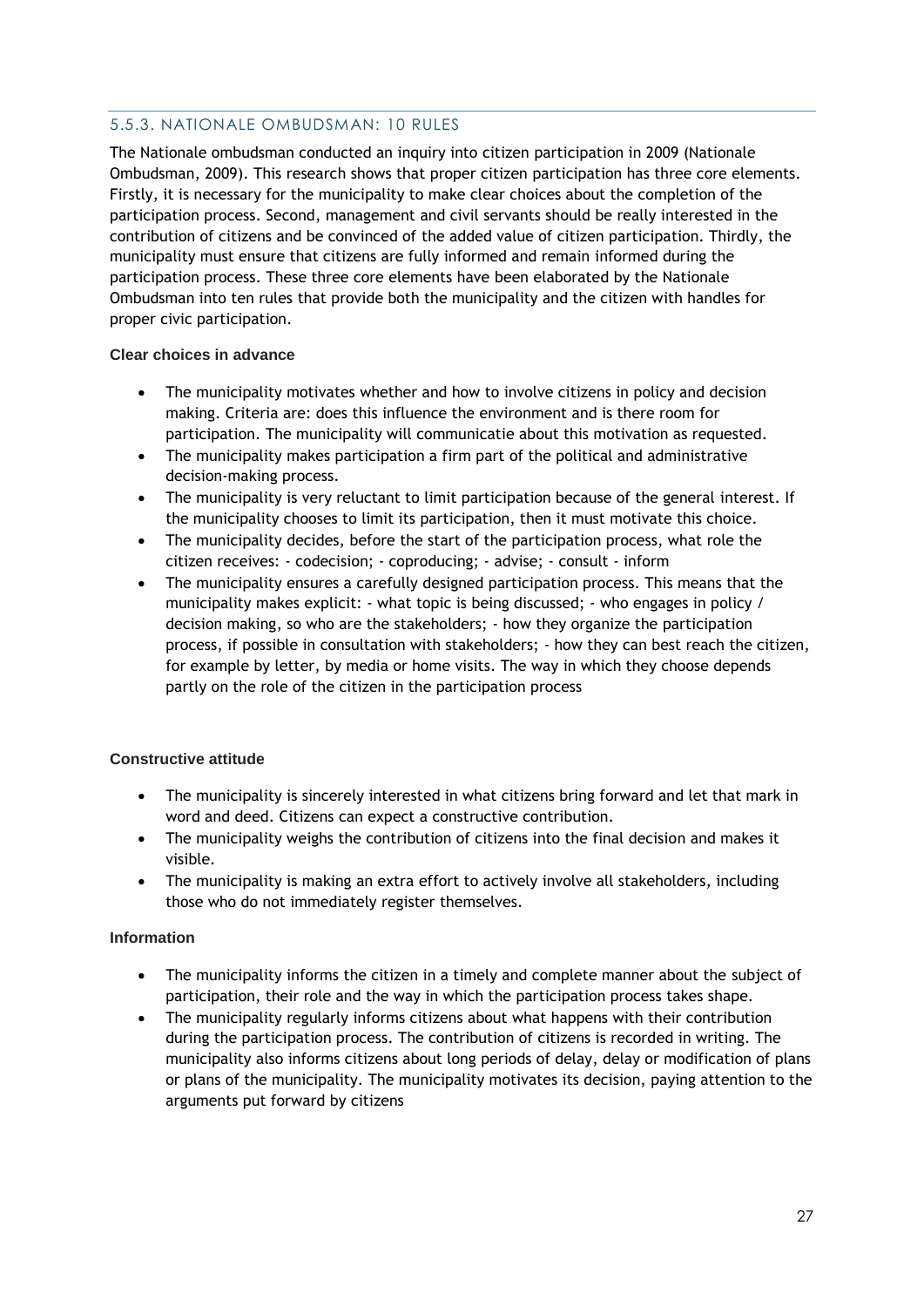## <span id="page-28-0"></span>5.5.4. MORE CONCRETE CONDITIONS

More concrete conditions for success are listed on the Frankwatchting website (Frankwatching, 2013), where the digital instruments and communication/publicity conditions are also mentioned:

- 1. **Involve citizens as early as possible in the process**. If people have the idea that the decision has already been made, you only create opposition. If citizens truly see that participation has an influence, you will find that they really want to contribute.
- 2. **Formulate a clear goal and outline solid boundaries**. If the message (what does the citizen require?) is not clear, they will not take action. There are always boundaries (e.g.: financial impossibilities or legal limitations). Do not ignore them, but mention them from the outset.
- 3. **Do not make the process too** long (max. 6 to 8 weeks, or periods of max. 6 to 8 weeks). The combination of physical meetings and digital dialogue/cooperation works excellently. But do not make the period in which you require the cooperation of citizens too long. Attention wanes fast and you have to re-activate them again and again.
- 4. **Make a mix between online and offline.** In practice, it turns out a large part of the target group will interact on a digital platform, but is less likely to respond to invitations to appear physically at a meeting. Accept that. Some people, do in fact want to meet each other or to connect with each other. In many cases, 1 or two physical meetings in combination with the use of an online cooperation platform works really well.
- 5. **Take advantage of the social acceptance of social media** (do not use complicated software). People are becoming more and more accustomed to social media. Choose a platform that is extremely simple to use and make it as easy as possible for participants.
- 6. **Give wide publicity to the existence of the project and the digital platform.** Where are the target groups and how do you reach them? A question that generates a different answer each time. In the above project, leaflets that were handed out by the conveyors and children ultimately worked best. The children took them home and gave them to their parents.
- 7. **Administrators and politicians 'must' also take part.** It always costs some effort, but key figures, such as administrators and politicians (both the civil servants and aldermen and councillors), have a major impact on the degree of (perceived) reliability and the importance of the project. It strongly increases the rate of participation.
- 8. **Be transparent about the discussion, the outcome and the results.** It is a good balance between achievability and limitations. Say that everyone goes for the maximum, but be honest about the possibilities and impossibilities.
- 9. **Accept that it does not go without saying and learn from the first projects.** Make sure there is professional guidance, take part and gain experience. This will ensure it can be incorporated in the current working environment more quickly. This is after all a whole new way of creating policy for municipalities (and other government bodies).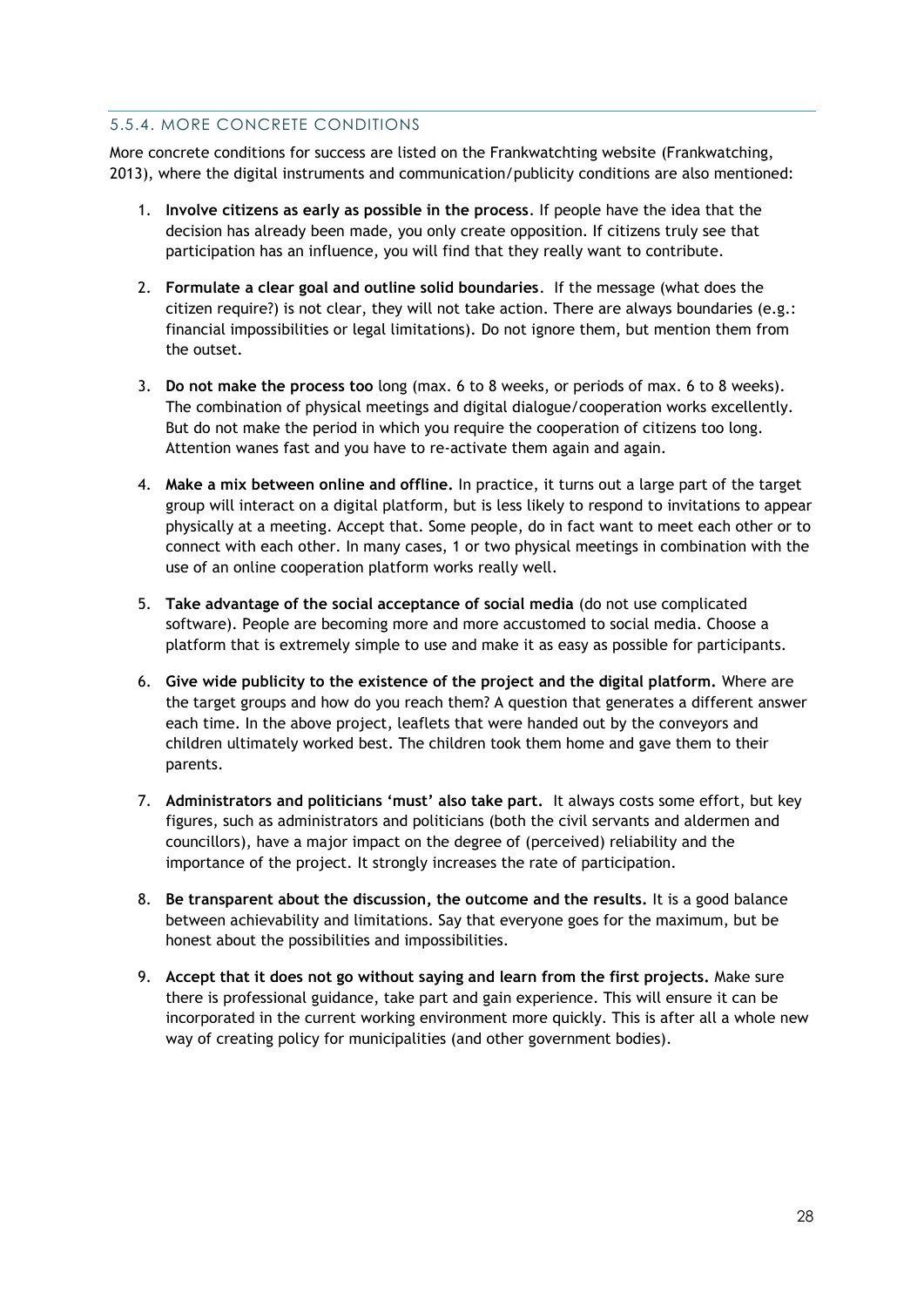## <span id="page-29-0"></span>5.5.5. OVERALL

In summary, it can be concluded that citizen participation must be rooted in the processes of a municipal organization, but in addition, the attitude and governance used during the process is at least as important. In recent years, extra attention has been paid to the way of communicating. The advise is to use more modern tools of communication, for example social media.

In this study the factors, described by Pröpper and Steenbeek (Chapter 5.5.1.) in their contours of a plan of approach of interactive policy, are further used and developed. The reason for this particular choice is that this plan of approach is complete. Completely in the sense of attention to all the actors of participatory policy making (officials, councilors, residents/participants) ), all phases of the policy process are mentioned and elaborated and there is both focus on the internal organization and external processes with society. It is more than a list of relevant factors, the added value of this plan is the structural development and the possibility of this as such to be used in participatory processes as a kind of guideline.

The plan of approach outlines the features that should contain effective, successful participatory policies. If this process is fully completed, there is a well-thought-out policy that can reduce the risks of negative results.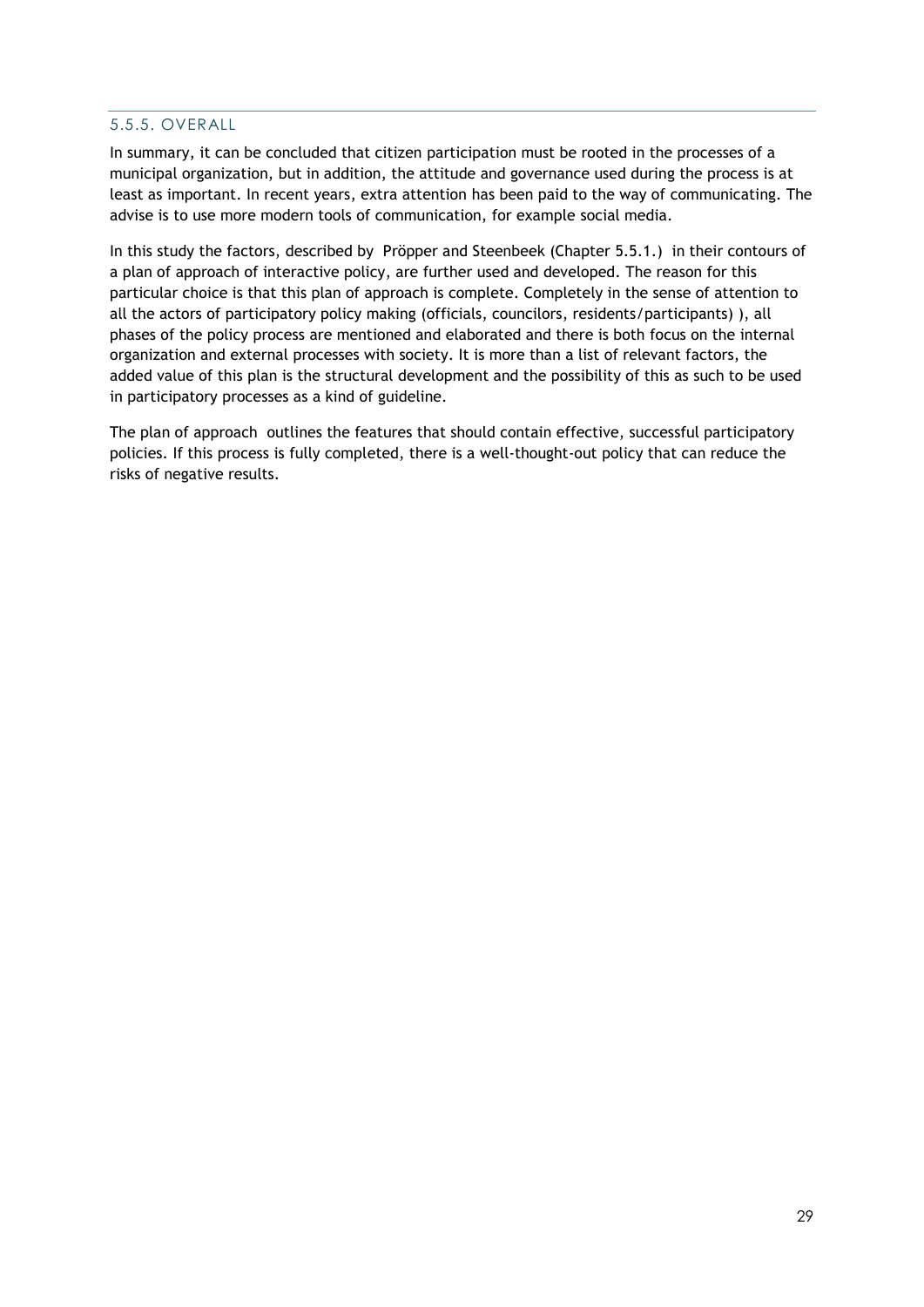## <span id="page-30-0"></span>5.6. AND IF IT DOESN'T WORK?

Irritations of citizens with citizen participation were collected in the National Ombudsman report (2009), which is a summary of the irritations of citizens with citizen participation processes. These are:

- The politicians have already decided
- Involved too late
- Although the municipal citizen participation is organized, input is ignored
- The municipality does not want to talk to its citizens
- The municipality provides no information
- Due to a lack of information, citizens' expectations are unrealistic
- The municipality does not act carefully
- The municipality delivers unclear or incomplete information

The above comments come from the participating citizens. But the internal organization of a municipality is also experiencing the negative consequences of a project's failure of civic participatioin. Chances are that the council, the college and / or officers become frustrated and do not see salvation in picking up new participatory projecten. Or indicate such a turn that the process will be changed so that the influence of the citizens on paper still exists, but in reality it will be decided politically or officially.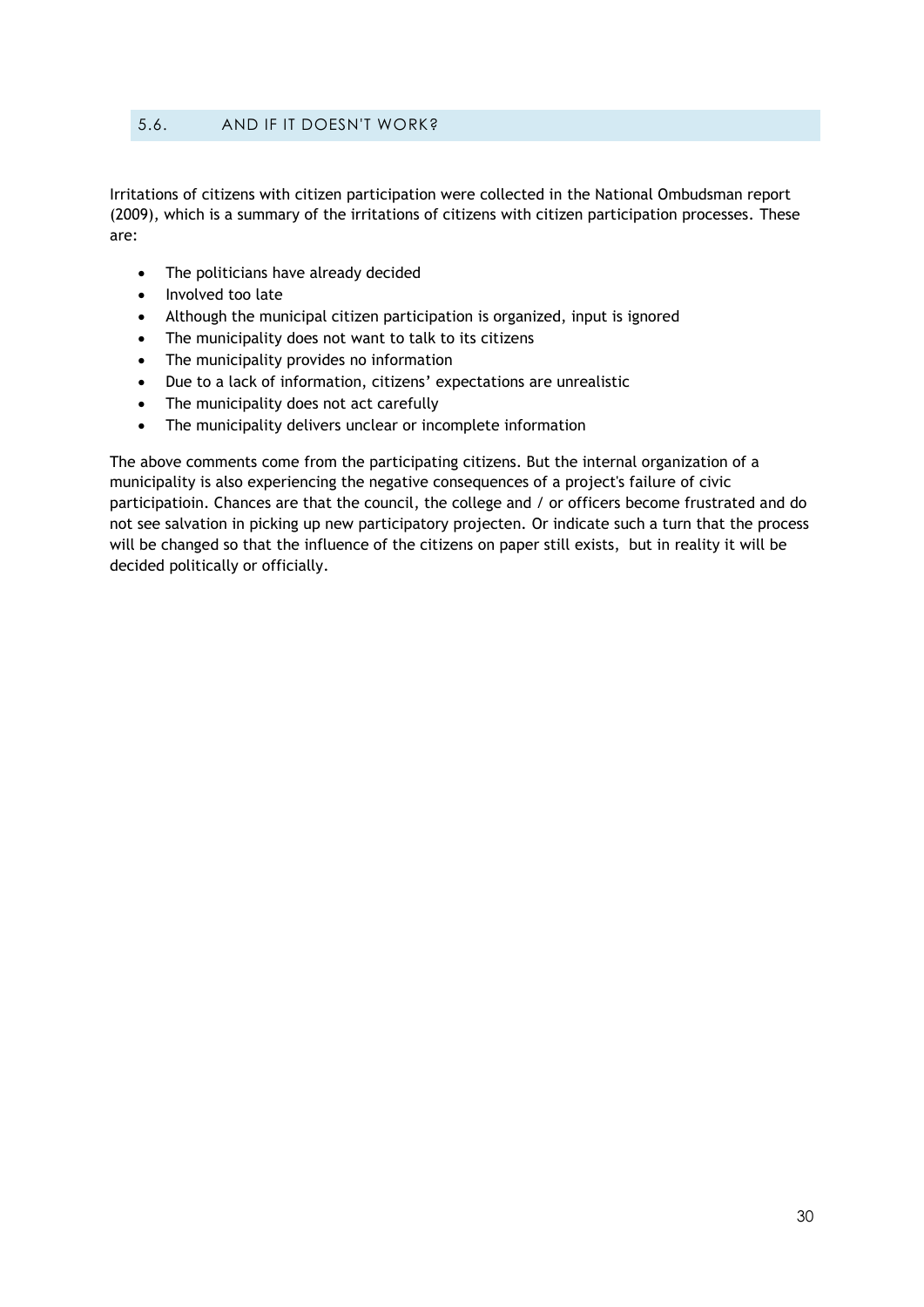## <span id="page-31-0"></span>6. EVALUATION RESEARCHES

In order to answer, **research question 3: Which characteristics do we see in the studied evaluations of participatory democracy?**, 10 evaluations on citizen participation by local Courts of Auditors were analyzed and then the results were compared conform the analytical framework based on the contours of a plan of approach to interactive policy as described by Pröpper and Steenbeek (Pröpper & Steenbeek, De aanpak van interactief beleid: elke situatie anders, 2001), for more information look chapter 5.5.1.

This concerns a so-called meta analysis. Evaluations by the institute 'Court of Auditors' or 'Municipal Audit Committee' were chosen, the reason being that these organizations have the same approach: each municipality in the Netherlands has (legally required by the Municipal Law) has a Court of Auditors or a Municipal Audit Committee, and in some situations a Court of Auditors is installed to do research for several municipalities, This has become evident in this analysis: the municipalities Opmeer and Medemblik have the same Court of Auditors just like the municipalities Vlaardingen and Schiedam, in which the research is carried out by the same Court of Auditors.

Each Court of Auditors has an important role in the support of the council. Of the three branches of the council – Representative, Framework and Controls – the Court of Auditors serves as support in the last two.

The Court of Auditors analyzes the effectiveness (has the objective been reached?), the efficiency (by way of appropriate cost and efforts) and the legality (does it satisfy advanced policy of the law and regulations?) of the government of the municipality. This doesn't only have to do with the performance of the board of Mayor and Aldermen, but also the performance of the municipality as a whole. The Court of Auditors is independent. The members are independent in their choice of subject, reports and opinions. The independence of the Court of Auditors is further guaranteed by its authority to obtain all the information it needs for its research from municpal services, institutions and bodies. Wherever possible , recommendations will be given to improve the quality of the establishment and check the implementation of policy.

Members of the Court of Auditors may be external as well as internal (Council members). The Court of Auditors which participate in this research, almost all have a Court of Auditor manned by external members(with the exception of Bedum and Heemstede in which council members have seats).

The research consists of a theoretical part, presenting a research question, research, conclusions and recommendations. With the exception of the research in Houten, research has been done on different participation programmes which have been carried out within the municipality. In Houten the information to answer the central research question has been obtained in a different way, namely from three workshops in which 42 people participated (27 council and commission members, 9 residents and 6 civil servants).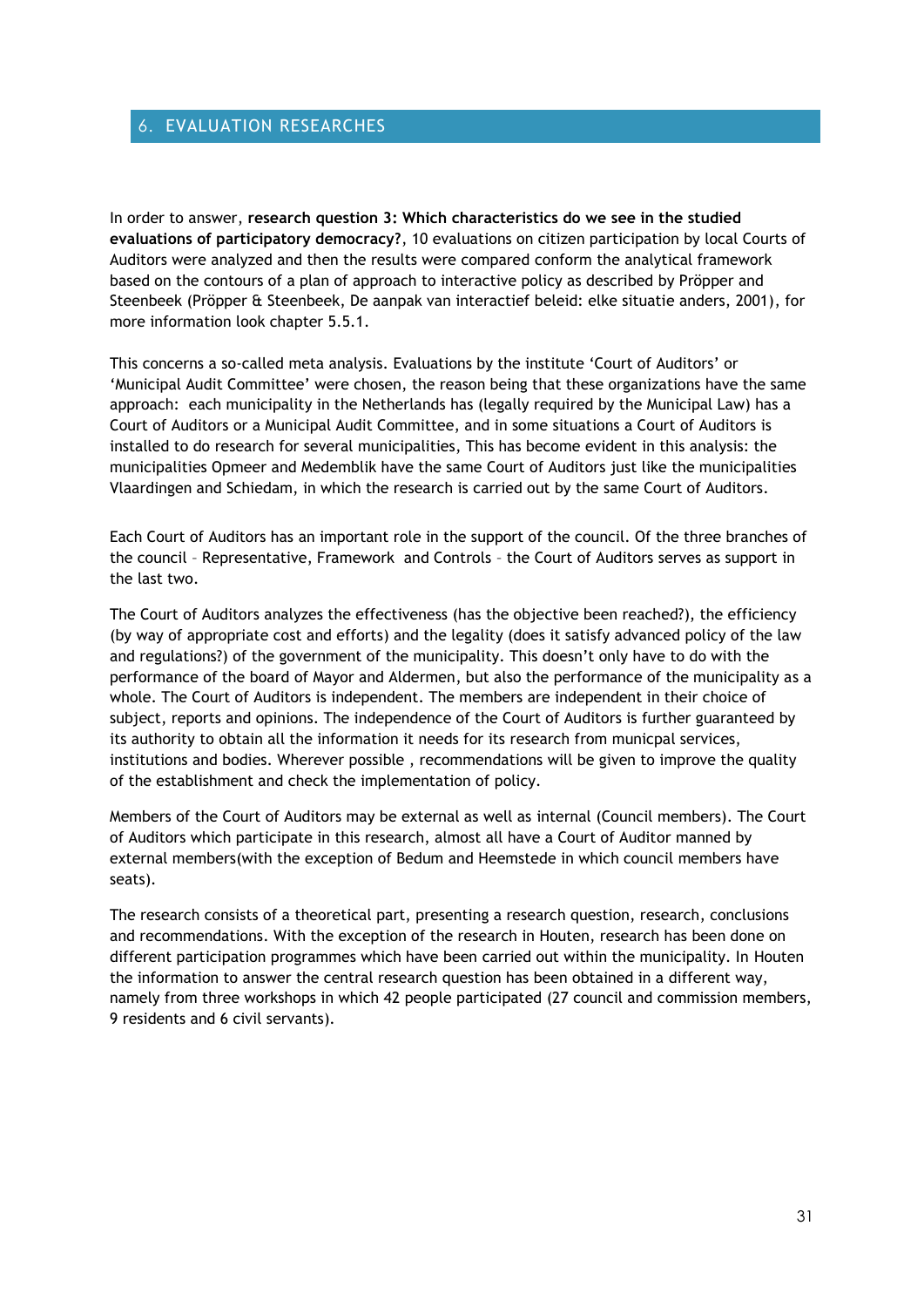The distribution across the Netherlands is good, except in the eastern part of the country which did not receive sufficient attention. The size of the municipalities ranges from small (Bedum) to middle-size (Schiedam).2 The reports have all been established in the past five years and can, therefore, be called recent.

## Comparability:

 $\overline{a}$ 

To see if the selected evaluations are mutually comparable (homogeneous), the central question must be inspected. In many cases it is clearly defined, and in other cases it is the sum of a number of subquestions. It is evident that all of the municipalities would like to know in what way to give substance to civic participation, what the effects are and what is necessary to make the participation (more) successful (the evaluations will all be completed with recommendations for improving the process). Mutual comparison seems to be very well possible.

Below is the central research question listed by municipality.

| <b>Municipality</b> | <b>Central questionn</b>                               |
|---------------------|--------------------------------------------------------|
| Bedum               | To what extent do their participation                  |
|                     | possibilities and use thereof by citizens lead         |
|                     | to effective policy implementation, to what            |
|                     | extent are the conditions present to achieve           |
|                     | effective participation, and which                     |
|                     | recommendations can we give to <i>improve</i>          |
|                     | these conditions?                                      |
| Den Helder          | This research aims at getting a better up-to-          |
|                     | date picture of the <b>effects</b> of the              |
|                     | participation policy in the municipality of Den        |
|                     | Helder.                                                |
| Haren               | Which conclusions can the municipality of              |
|                     | Haren draw from the <b>manner in which</b> civic       |
|                     | participation has been shaped in the past 3            |
|                     | years?                                                 |
| Heemstede           | What is the <b>effectivieness</b> of the various forms |
|                     | of civic participation in Heemstede, and how           |
|                     | was thi s experience seen?                             |
| Houten              | In what way does the municipality of Houten            |
|                     | fulfil the ambitions in terms of                       |
|                     | citizen/government participation, what are             |
|                     | the experiences of those involved with this            |
|                     | policy, which conclusions can be drawn from            |
|                     | these experiences, and what does this mean             |
|                     | for the role of the council?                           |

<sup>2</sup>Size of the municipalities (> 100.000 inhabitants), middle-sized municipalities (50-100.000 inhabitants), medium-small sized municipalities (20-50.000 inhabitants) and small municipalities (<20.000 inhabitants) (Source: Raadslid.nu)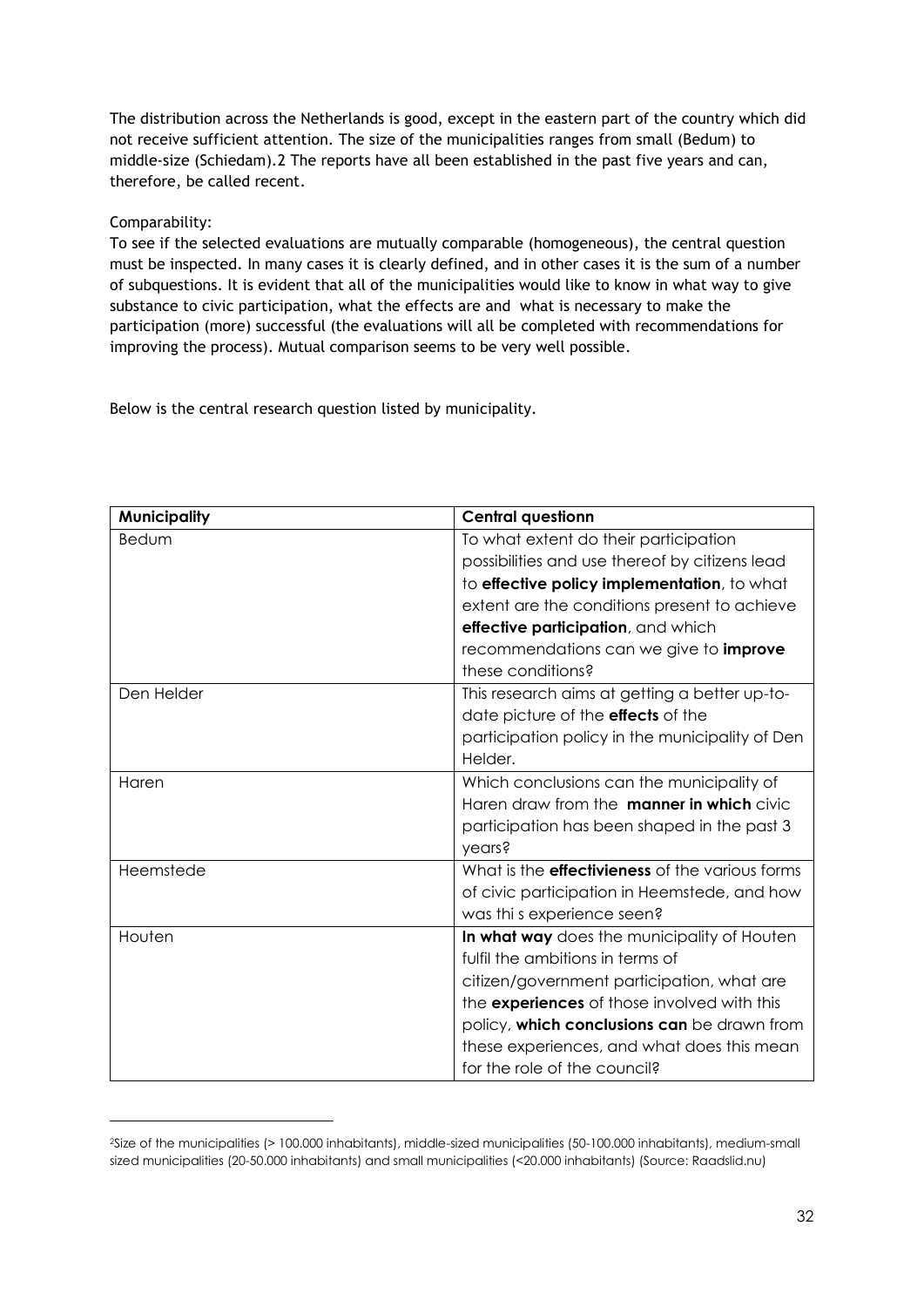| Medemblik   | To what extent are the most important             |
|-------------|---------------------------------------------------|
|             | conditions met, and how are the roles             |
|             | between council and board divided to make         |
|             | civic participation in policies and intiatives    |
|             | from society in the municipalities of             |
|             | Medemblik and Opmeer successful?                  |
| Opmeer      | To what extent have the most important            |
|             | prerequisites been fulfilled, and what is the     |
|             | division of roles between council and board       |
|             | to make civic participation in policy and         |
|             | initiatives from society in the municipalities of |
|             | Medemblik and Opmeer a success?                   |
| Schiedam    | Has the municipality of Schiedam shaped the       |
|             | policy and conduct of involvement and             |
|             | citizen participation in such a way that it is    |
|             | considered sufficient by the residents?           |
| Vlaardingen | Has the municipality of Vlaardingen shaped        |
|             | the policy and conduct of involvement and         |
|             | citizen participation in such a way that it is    |
|             | considered sufficient by the inhabitants?         |
| Woensdrecht | To what extent has the municipality of            |
|             | Woensdrecht created the prerequisites             |
|             | necessary to enable the town platforms to         |
|             | exercise influence on behalf of the residents     |
|             | for municipal policy and management               |
|             | activities.                                       |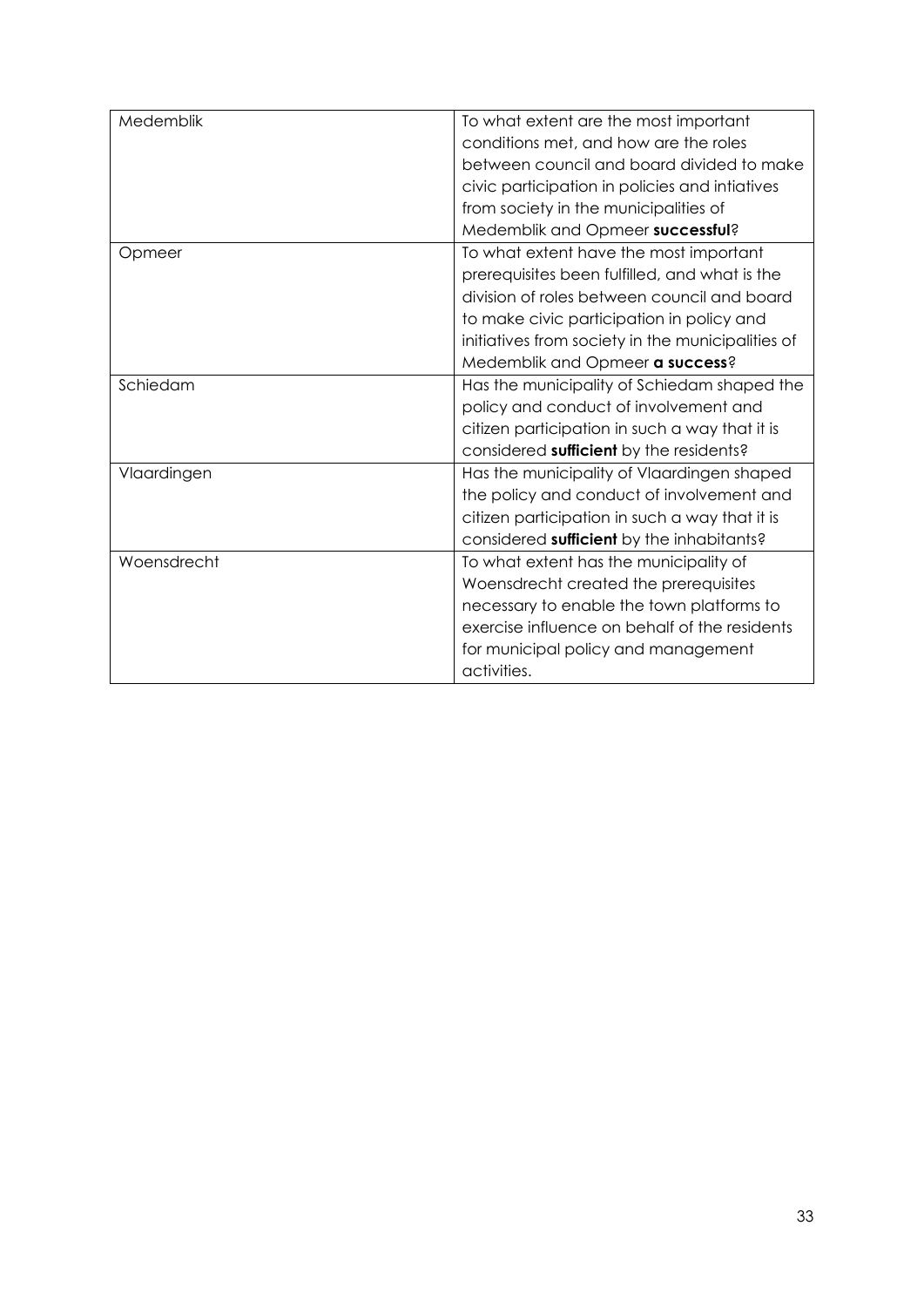## <span id="page-34-0"></span>6.1. REPORT CONCLUSIONS AND CHARACTERISTICS

#### **In general:**

The widely-shared opinion of the various studies is that citizen participation is an indispensable development in our society. The fact that decision-making for solving social issues is no longer the exclusive domain of government, is widely accepted and supported, and municipalities want to continue working on this. It is clear that this relatively new way of working is still a quest, which until now has been done by trial and error.

The success of participation programmes depends not only on firm agreements by means of, for example, notifications of intent, checklists, decision trees, etc. But the 'soft' component is just as important. By this, we mean that the style of governance and culture within a municipality must also change, i.e. the behaviour of civil servants, directors and council. This is described as thinking from 'outside to inside', so environment-oriented and solution-oriented.

Policy is no longer written at a desk but in consultation with, and sometimes even by, the residents. Municipalities are all invoved in their own way, in which each municipality is in its own developmental stage.

In a number of studies, the difference between citizen involvement (in government) and government participation (facilitation of citizens' initiatives, democracy) is mentioned. According to researchers, this distinction requires another specific approach. Other studies do not mention this difference but mention, for example the 'participation ladder' where this government interference is made clear. For everyone, therefore, it is clear that citizen participation has many forms, and it is recognized that customization is required.

The various evaluations contain so much information that needs to be chosen for an analysis framework, a point of view that allows the different evaluations to be systematically compared. This analysis framework will be the format that Pröpper and Steenbeek (Chapter **5.5.1**.) use in the contours of a plan of approach of interactive policy. The reason for this is that it outlines the features that should contain effective, successful participatory policies. If this process is fully completed, there is a well-thought-out policy that can reduce the risks of negative results.

Successively we will look at the various evaluation studies on the extent of the presence of the following process steps and Pröpper Steenbeek:

- 1. Political administrative approach
- 2. Organization and management of the interactive approach
- 3. Structure of the substantive policy development
- 4. Structure of the interaction
- 5. Political administrative translation of the results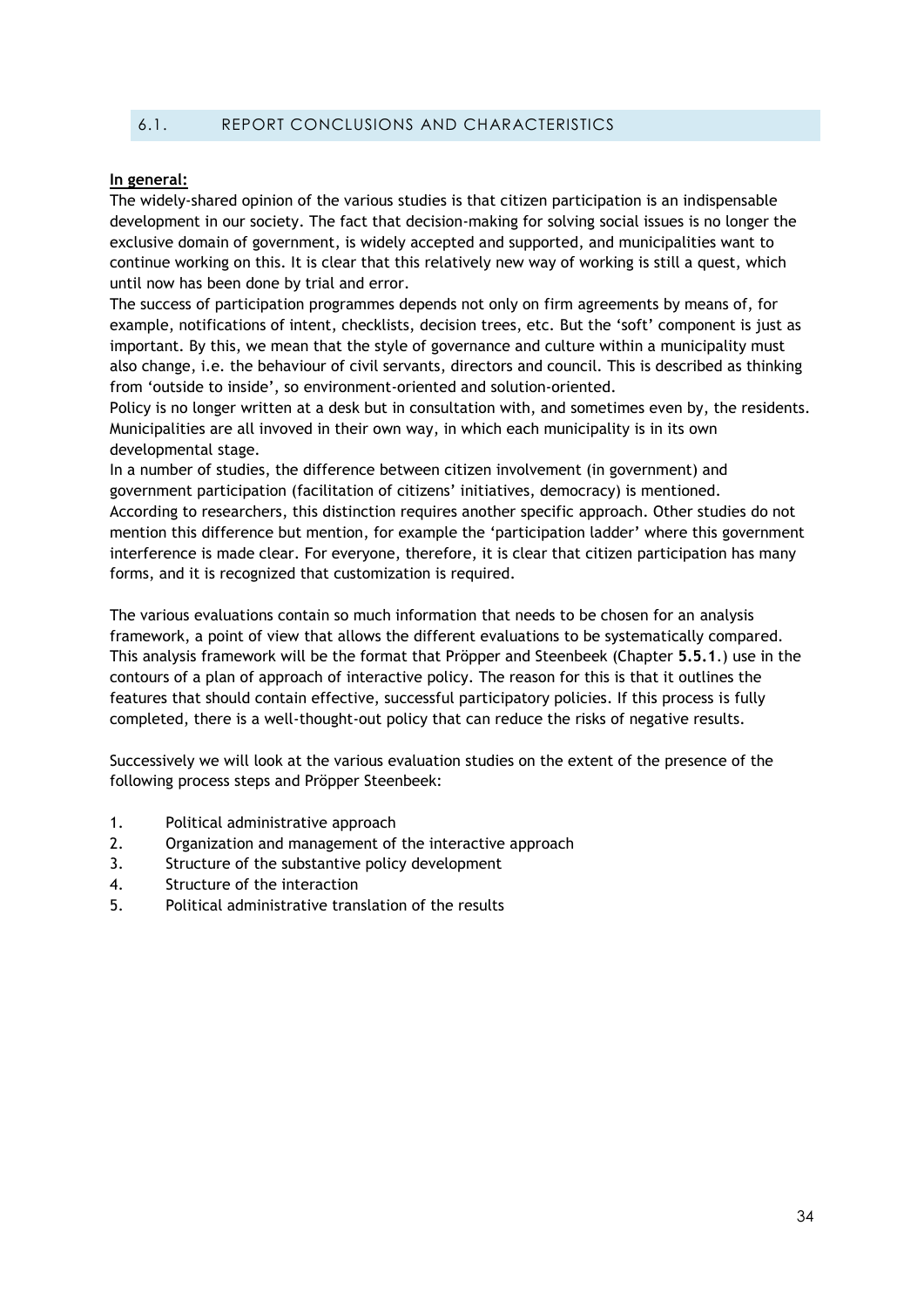## **1 Political administrative approach**

The first part of a plan of action consists of strategic consideration of the place of the interactive process in the political and administrative process and the establishment of politci and directors in relation to this process. This strategic consideration should first of all be defined in policy (notes) so that everybody (internal and external) is clear why and how the municipality chooses for civic participation. The reports of the different Courts of Auditors show the following: The topic of citizen participation is a popular subject in coalition agreements and programmes. However, a strategic description of precise frameworks, assumptions and responsibilities in areas involving civic participation is not always (fully) present or known to anyone (officials, councilors, residents). However, there are certainly municipalities (for example, Schiedam) that have given specific and comprehensive input through, for example, participation frameworks, participation protocol, and tool kit participation. It ensures internal clarity, in particular. In addition, there are municipalities that have written a more general report, for example, where only the principles and added-value of citizen participation have been expressed, but no strict rules or guidelines for the way citizen participation should be put to use. Argumentation to deal with it in this way is based on the fact that there is no added-value in defining formal rules becuse it could work counterproductively. Setting (too many) rules could evoke more resistance than it would create support (for example, Den Helder). All-in all there is a colourful mix of notes, tool kits, checklists, participation tools, etc.

The overall reaction of the Courts of Auditors therefore is to formalize policy more specifically concerning citizen participation so there is clarification about the frameworks, rules, extent of influence, roles, instruments, responsibilties and communication lines in participation processes. This clarity is important for all involed in the process: civil servants, board, council and involved residents/initiators.

A clear recommendation in all reports is as follows: create clarity for all parties (civil servants, board and participants) in the process of participation. Ensure clear phasing, division of roles and delimitation of responsibilities.

In a number of municipalities, this means (again) determining whether an update of an existing participation statement or regulation of citizens' initiative, for example. It is therefore obvious that they are widely discussed and supported by council, board and organization.

In 9 studies, it is recommended to, in addition to a general view, simultaneously give a more concrete elaboration by setting a note of principles and instruments for participation, for example, which must then be approved by council. These frameworks should then be widely communicated with all parties involved in the participation process i.e. internal and external (i.e. residents). Communication with residents is important because a fixed and clearly-communicated framework that eliminates the appearance that can be applied at your own discretion or it is chosen to sideline residents when it is suitable.

For councilors, awareness is needed about what is important: the content (political) or the process of initiative. The protection and the surveillance of the general interest – the outcome of careful and democratic consideration of all interests and of all of the advantages and disadvantages – and the consideration underlying it, lies eminently with the council.

The municipality can and must take different positions and roles in the participatory programmes, both in the process facilitator, director) and in terms of the results (to what extent are the specific interests of the municipality itself served in that process). This calls for officials to act situationally. For this they need a margin of manoeuvre and the council will have to give them this.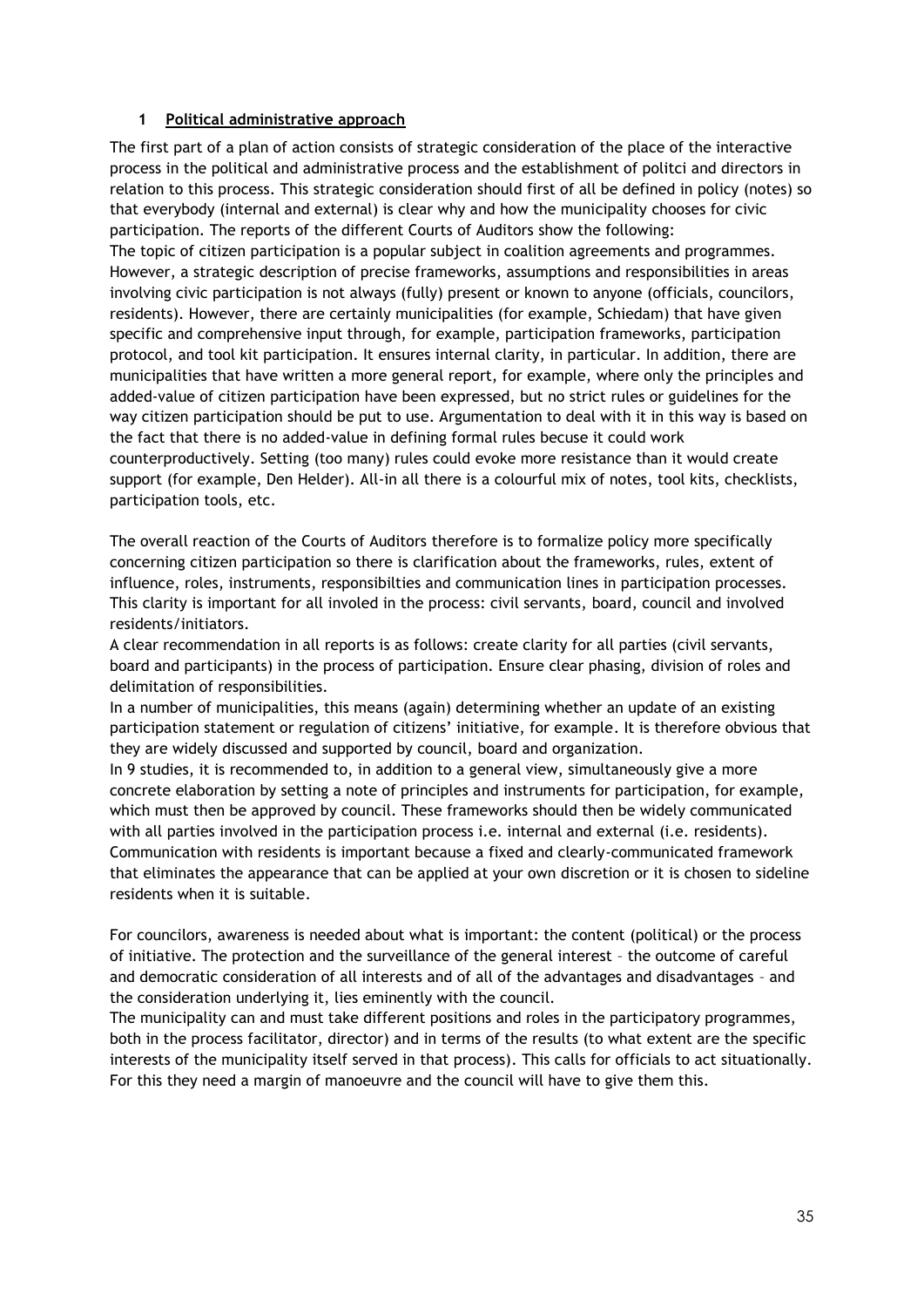Attention and appreciation:

In 4 studies it is argued that good citizen participation is not only due to clear notes and beautiful tool kits, but it is important to have a widespread sense of feeling of the importance of citizen participation. It cannot be and may not be only an exercise on paper. This must be clearly visible from the municipality. Therefore, it is advisable to be present at significant moments to show interest in an initiative and, where possible, to appreciate the energy that (frequently) volunteers put into participation.

Perhaps an unnecessary remark, but during the process of citizen participation, genuine interest and conviction of the added-value of citizens' involvement must be present with civil servants as directors. What is important is that the input is appreciated and that this is also expressed (explicitly named in 3 studies).

## **2 Organization and management of the interactive approach**

Good thinking of interactive policy is ideally located from an organization that is geared towards interactive policy. Both the (political) leadership and the employees of the civil society must reflect on the consequences of interactive governance for their organization.

The conclusion of the Courts of Auditors in 8 studies is that a so-called 'tilting of the organization' is necessary for a good implementation of citizen participation. This must work differently: more from outside to inside.This requires civil servants to differentiate their role and other responsibilities.

This new way of working requires professionalization of the civil service by means of peer-coaching, continuing education/training and refresher courses so that the risks of personal preferences of civil servants can be limited and the efficiency will be increased. This professionalization can also prevent the success of participation tracks from a (number of) civil servants who 'accidentally become involved'. But for the members of the board and the council, this requires a new way of looking at the different stages of policy-making and involving the residents. Also, within these bodies, attention must be paid to this transformation.

Their recommendation is to mainly work towards a common, professional procedure. It involves the following, in particular: working from outside to inside (civil servants, board and council), the interplay between council, board and governmental organization should facilitate and motivate cooperation with parties in society. It is important to secure this method by creating a learning organization: for example, organizing pilots, peer coaching or continuing education, where reflection on the manner of communication/participation tin the various phases (before, during and afterwards) takes place.

The council should actively take part. The council has also been given the example of mutually reflecting on the functioning of citizens' initiatives in the local community at least once a year. This can also be done by conversing with the community. It is also recommended to learn from other municipalities and /or consult with other municipalities.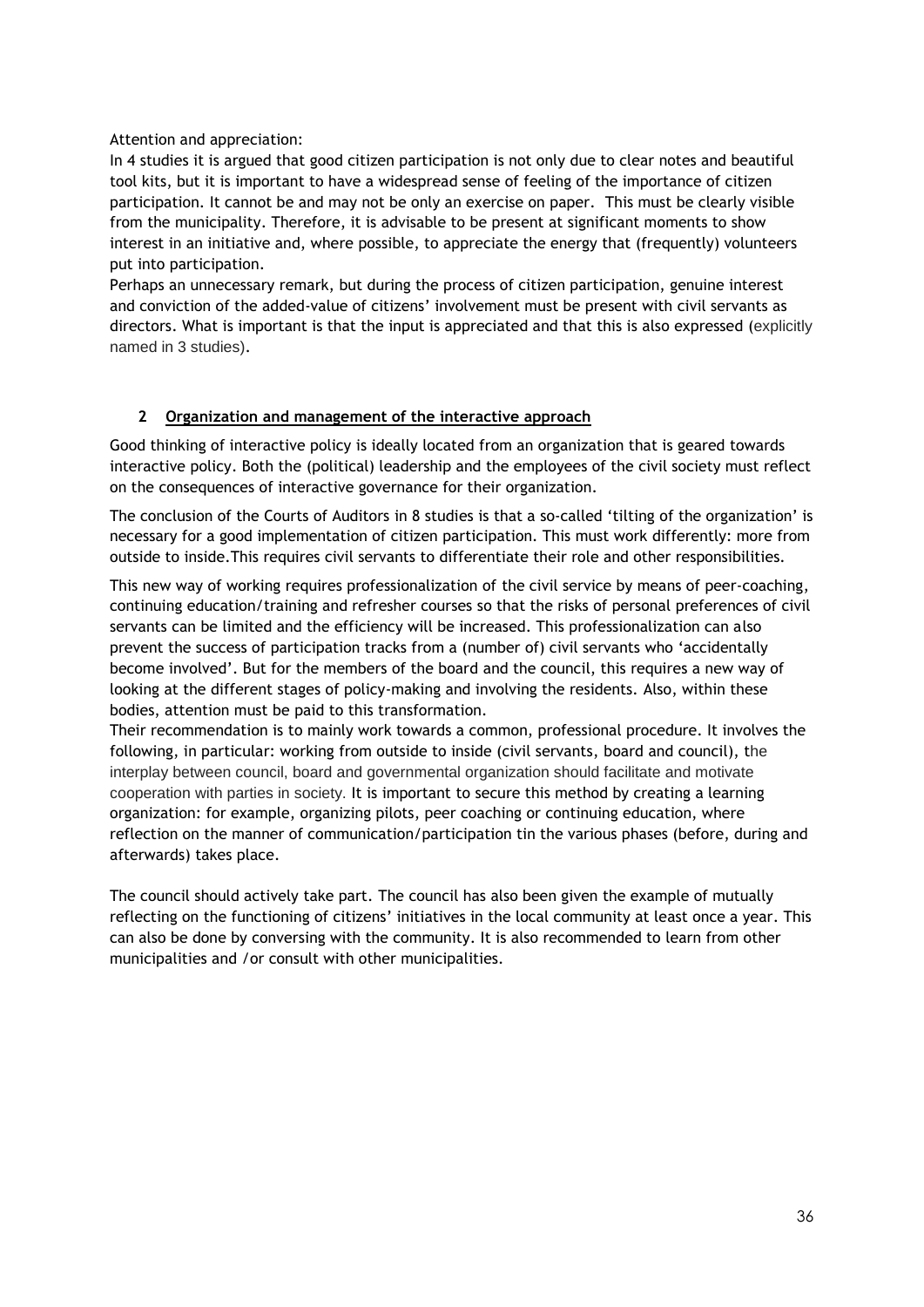## **3 Structure of the substantive policy development**

In order to structure the policy process, it can be divided into several phases (policy preparation, policy definition, policy implementation and policy evaluation) within which a specific pattern is dissolved to questions. Regarding policy preparation, determination and implementation, this research has already revealed that various products are very diverse in the political management approach. From general strategic assumptions about civic participation to more elaborate schemes that can be used directly in implementing participatory policies.

Talking about policy implementation the Courts of Auditors concludes in 4 studies that although there is a wide range of instruments that can be used for citizen participation, research shows that one often reverts to familiar, more conservative forms. In addition, little use is made of modern techniques.

It is advised to use other, more modern instruments of citizen participation. Per project / process, the goals of the participation could be determined. What the target group looks like and what (modern or classical) (communication) resources should be used can be derived from these goals.

An other conclusion in **all** studies about the phase of policy evaluation is, is that many studies indicate the lack of or too little attention for a thorough assessment of citizen participation and formulating lessons to further develop participation practice. Individual participation programmes are not systematically evaluated afterwards. Lessons, best-practices and pitfalls are not kept and turned into new ways of working.

In the studies, particular attention was paid to the experience of the participants during the process itself. Sometimes there is a broader view of the support or citizen satisfaction in general during the process itself where the actual effect is difficult to determine and, in particular, statements of involved parties (internally and externally). Other goals that citizen participation may have such as: better / faster decision-making, substantive enrichment, etc., hardly ever explicitly mentioned and certainly not researched. This seems logical because, at the start of most of the programmes, no clear goals have been formulated and operationalised. Targeted evaluation is therefore difficult.

A clear, broad-based recommendation is thus to provide a structures and systematic procedure for evaluating participation processes. Experience is not structurally collected everywhere and is not sufficiently learned from previous experiences.

Information from these evaluation moments could be collected at a central point, for example. In order to be able to evaluate well, (also in the meantime) it is necessary to determine by process / project what the goals of the participation are. A number of Courts of Auditors recommend drawing up a starting-document so the principles of the goals and the principles of the process are clearly formulated. The interests, stakeholders, playing field, rules, roles, information moments to the council, and the elements council wishes to see in the proposal should also be mentioned here. The idea to monitor the process with progress reports is also encouraged.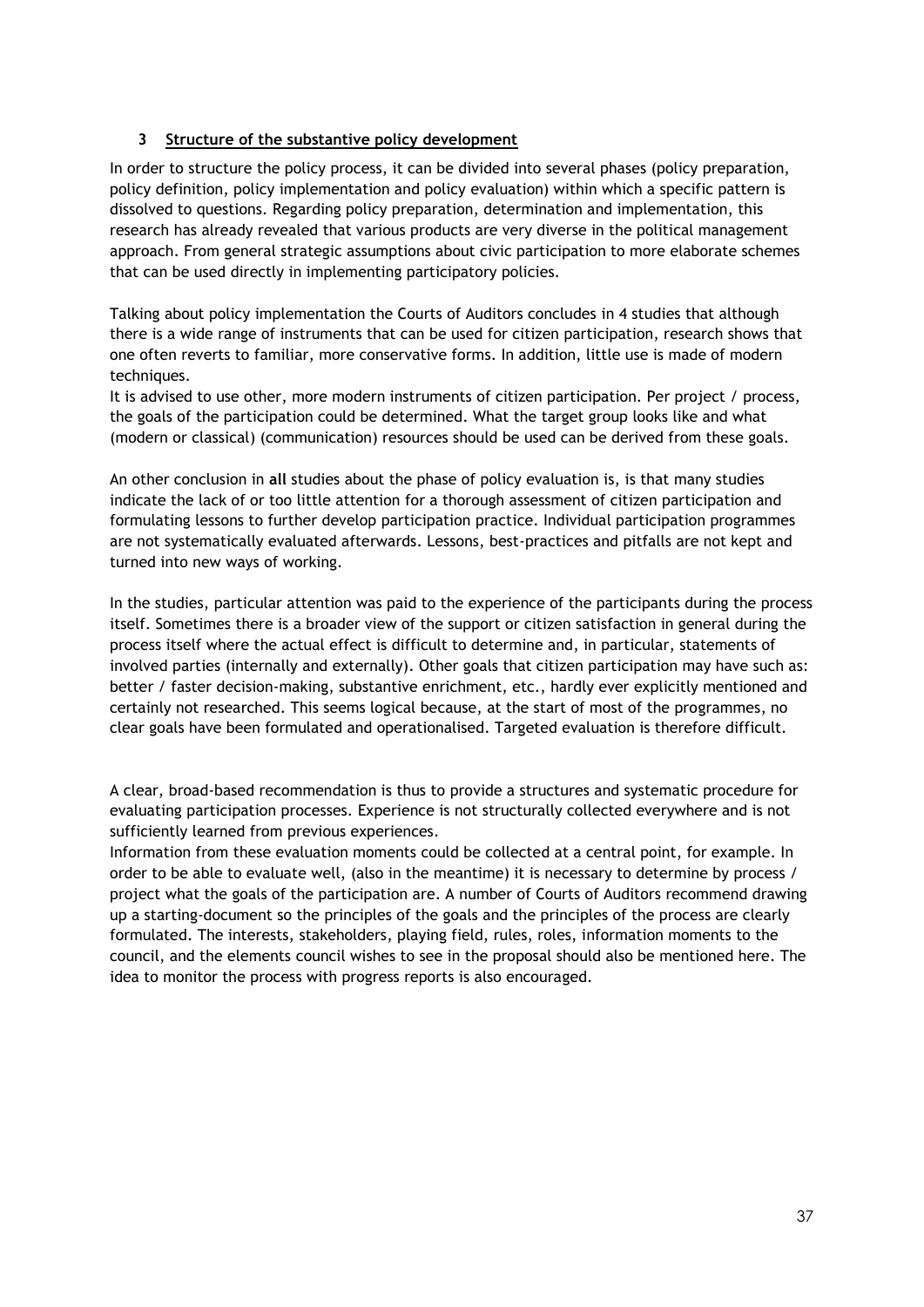## **4 Structure of the interaction**

In addition to a substantive thinking process, citizen participation is a social process also. Together with citizens, the government tries to come up with policies. The interaction with these can be preprepared and organized participants. This structure consists of three parts: designing a communication strategy, planning operational communication and drawing up rules for interaction between board and participants.

The Courts of Auditors recognises the need for good communication, in 5 studies attention is being paid to this topic. They are also convinced of the fact that it is important that participants are fully informed throughout the entire participation process. Clear and regular communication is essential, it is about setting the rules of the game. For the purpose of managing expectations, it is necessary to indicate to the participants at the start of a participation programme the weight their input will have on decision-making. This weight of their input has been established in the political administrative approach (strategic decision) or the process of substantive policy development (operational decision). During a programme, it must be made clear to all of those involved and in a timely and sufficient manner, if there is, for example, a change in (the extent of) influence possibilities in the participation process. At the back much can be gained from the feedback. Participant input should be as visible as possible during the feedback. There is also a need for text and explanation for suggestions which aren't adopted.

The evaluations show that drafting and the pre-thinking about rules for interaction are not commonplace. In 9 studies it is shown that the local government is starting with participation without thorough and deliberate goals, preconditions, role distribution, rules and working methods. Or with an incomplete set of these factors. In a correct process these factors are determined in the political administrative approach and/or the substantive policy development. Because it tells something about the content of the policy. Reason why it is mentioned here (interaction), is the importance of good communication about these rules, if not this leads to misunderstandings along the way. These may be the reason why some programmes are a disappointment in the participants' eyes. The municipality must set clear frameworks, not create false hope, and be consistent from previous decision-making. Circumstances can change but this again creates careful and transparent consideration and communciation. And that ultimately determines the reliability of the government.

At the (desired) start of the participation, it is indicated that the advantages of participative processes must be weighed against the disadvantages. Participation is in itself a means and not an end. This consideration is made in the political administrative approach and/or the substantive policy development. For policy purposes, the consideration must be clear and public, described in an initiation document, for example. In this way, the municipality is given a view of the consideration and of the implementation and feedback of the residents. In addition, it is of utmost importance to be clear about which meaning the input of the participants has and the (degree of) influence they have on the final decision-making process (which level of the participation ladder). And that there is clarity and consistency in the process that is being used is also of utmost appearance. These things must be done at the beginning. It shows the need for transparent and good interaction.

This research has been based on various participation programmes of different sizes and with various degrees of government and citizen intervention. It has been found that participants have varying thoughts about the space they receive and the extent to which they feel supported by the municipality. In some cases, the participants' input is not done justice, there is insufficient insight into all relevant interests, or there is question of a decline in mutual trust and understanding. What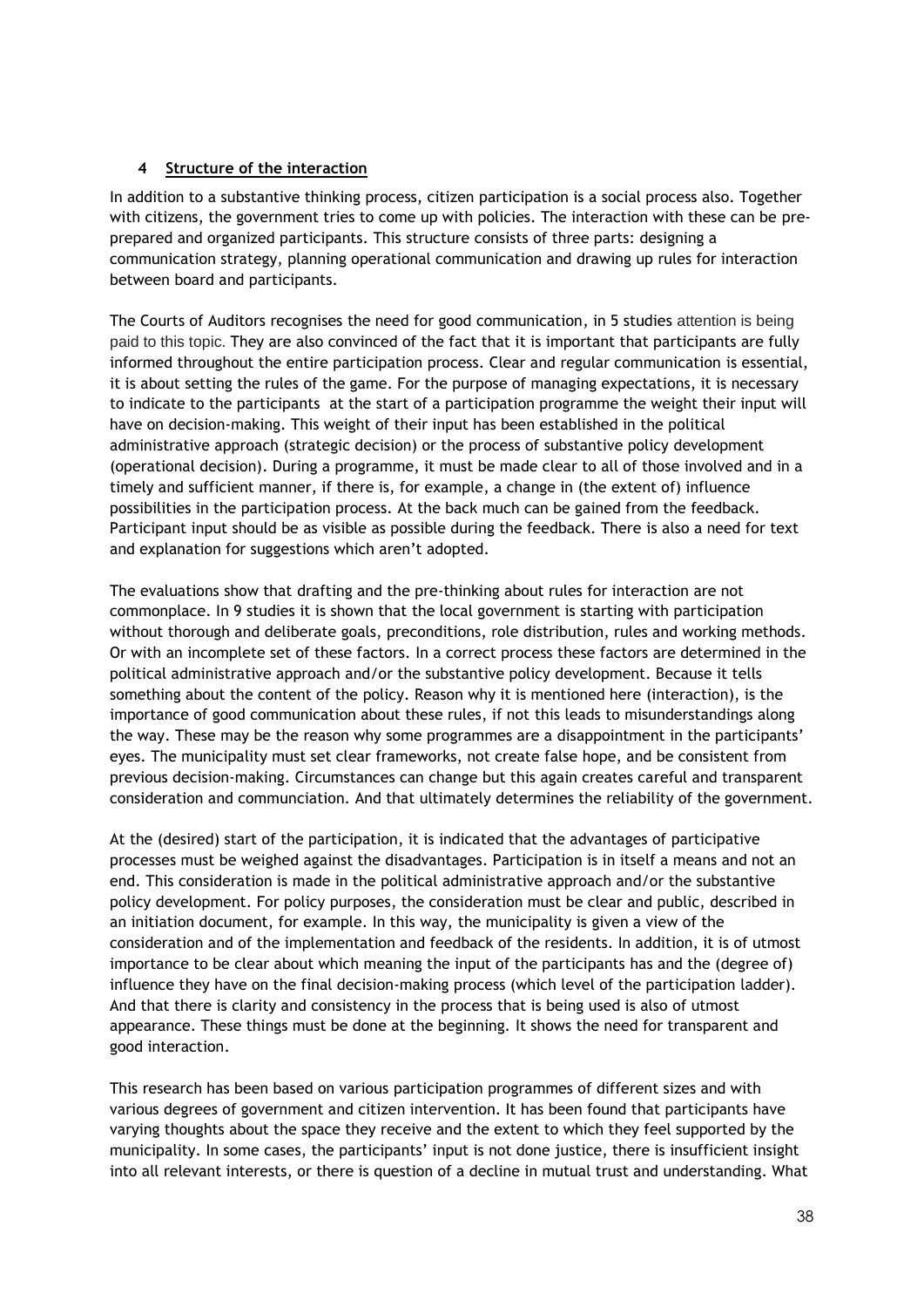is also evident is that the participants involved are particularly satisfied in the first steps of the participation programme. With completion and follow-up of programmes, participants' satisfaction diminished somewhat. Although they are aware that their role is often not more than advising, they do not always understand the choices the municipality makes in decision-making. In addition, clear feedback is not always given on the degree in which ideas and insights in programmes are accepted. Another example is the,very formal attitude of the municipal organization in the recording the legal agreements in light of the initiatives, as experienced by the participants. (Vlaardingen).

In this process of communication and clear rules the council will be given an evident role, this comes back in 5 studies, it must make the playing field clear ahead of time. For them, it is especially important to ensure that all interests are visible at the front and remain so in the future. Where choices and decisions must be made, the council must make a transparent and insightful consideration for all parties involved. An important recommendation is that a distinction is made between the common interest of council for a good process and a differentiated position when it comes to political consideration.

The own political consideration works best if there is an underlying careful process. If interested parties advise the council that they do not feel adequately heard, a process-approach is appropriate: first determine if they and their interests are adequately included in the process and then possibly make a substantive consideration. The council should only deal with the front and back of the course on the plan and implementation, repectively. Of course, they need to be timely and sufficiently-informed to carry out these tasks properly.

The council should play an important role here, namely feedback to citizens and policy organization. The focus of the council is to see that the outcomes of civilian participation have either gained a place in the policy, either being linked to the citizens. She can also enter the neighborhood to hear from citizens how they experience the process and the results. In this way councilors can also hear the sound of people who do not come to the town hall.

![](_page_39_Figure_4.jpeg)

Figure 6: The interaction between representative and participatory democracy (Ministerie van Binnenlandse Zaken en Koninkrijksrelaties, 2010)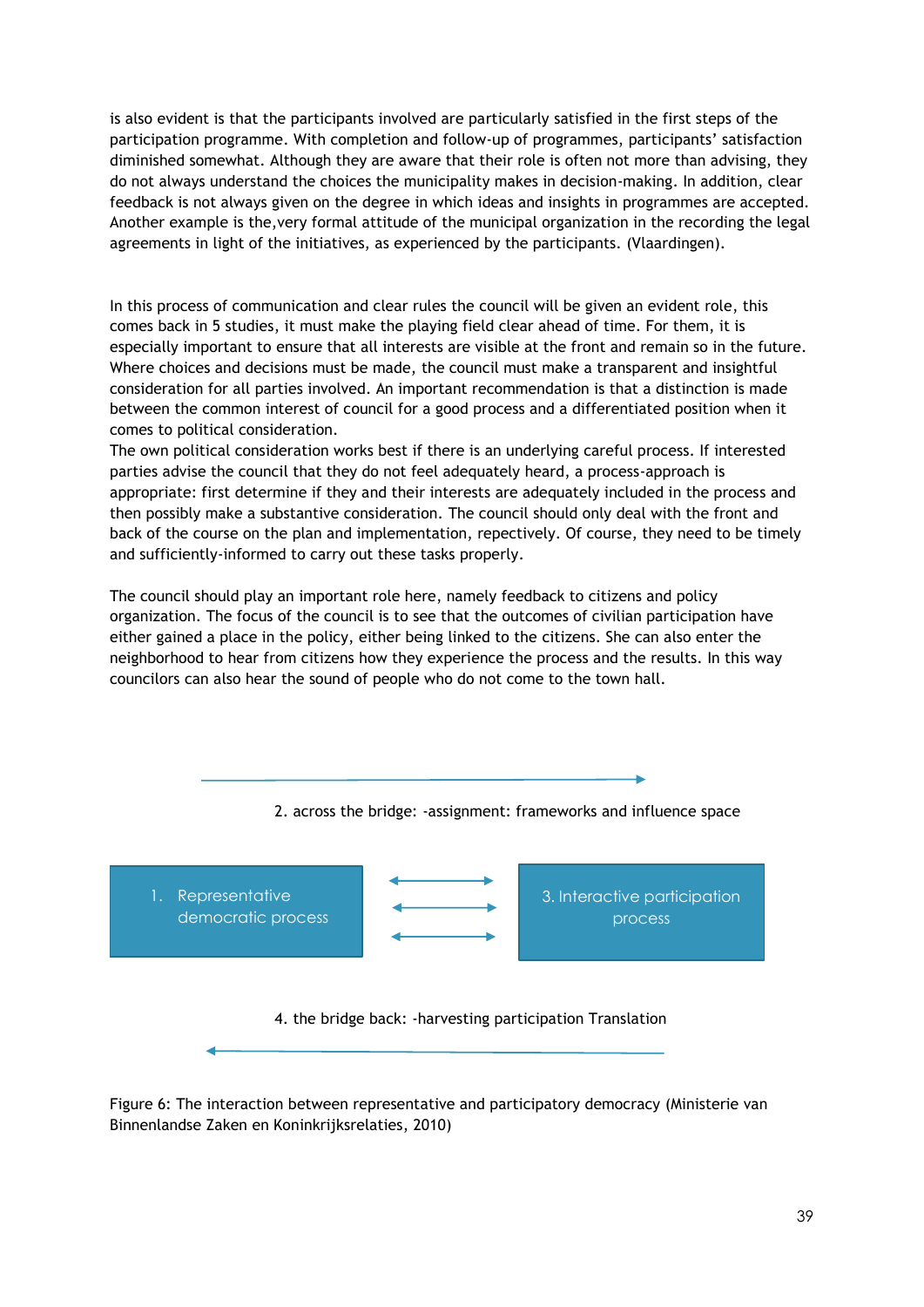## *The link between substantive policy development, political administrative approach and interaction:*

Pröpper and Steenbeek indicate that **the substantive policy development** and **interaction** in an interactive process must be coordinated and linked to political administrative approaches to the process. The question is what type of interaction is needed on the subject matter or, conversely, what form of interaction makes the substantive policy development possible. Looking at the cases above, **the political administrative approach** (strategic decision) can also be linked at the structure of interaction. Decisions at this startegic level must also be communicated, which will improve the interaction between all participants of the process.

#### **5 Political administrative translation of results**

The external interaction gets a real translation into the policy and the concrete actions of the board. This factual translation is no longer covered by the plan of action, but it applies to announcements indicating how the results of the interactive process are dealt with.

## **Conclusion:**

Looking at **the third research question: which characteristics do we see in the studied evaluations of participatory democracy?** we can tell that there are differences in many ways. The Courts of Auditors focus in particular on what is missing or what to improve. It is clear that there are many different shapes with regard the step **Political administrative approach**. There is a large variety of frameworks, rules, extent of influence, roles, instruments, responsibilties and communication lines in participation processes. These forms of policy should be formalized more so there is clarification about it. This clarity is important for all involed in the process: civil servants, board, council and involved residents/initiators. If there is uncertainty in the process, this can lead to frustration. Participants take part in the process but if during the process it turns out that it does not meet expectations, this can lead to frustration and can discourage people.

Looking at the step **Organization and management of the interactive approach** the conclusion of the Courts of Auditors is that a so-called 'tilting of the organization' is necessary for a good implementation of citizen participation. This must work differently: more from outside to inside. Both the (political) leadership and the employees of the civil society must reflect on the consequences of interactive governance for their organization.This requires civil servants to differentiate their role and other responsibilities. This new way of working requires professionalization and working towards a common, professional procedure for all intern parties.

The importance of being able to look from the outside to the inside is great, an intrinsic added value must be felt with regard to citizen participation and this should be made possible. If this is absent, there is a danger that participants will not feel taken seriously and will stop the process before or never take part again. If the internal procedures are not correct, this can lead to delay or loss of quality in this process. The idea may also be that such processes are arbitrary, a hobby of a single official. This can lead to frustration with both the internal organization and the external participants.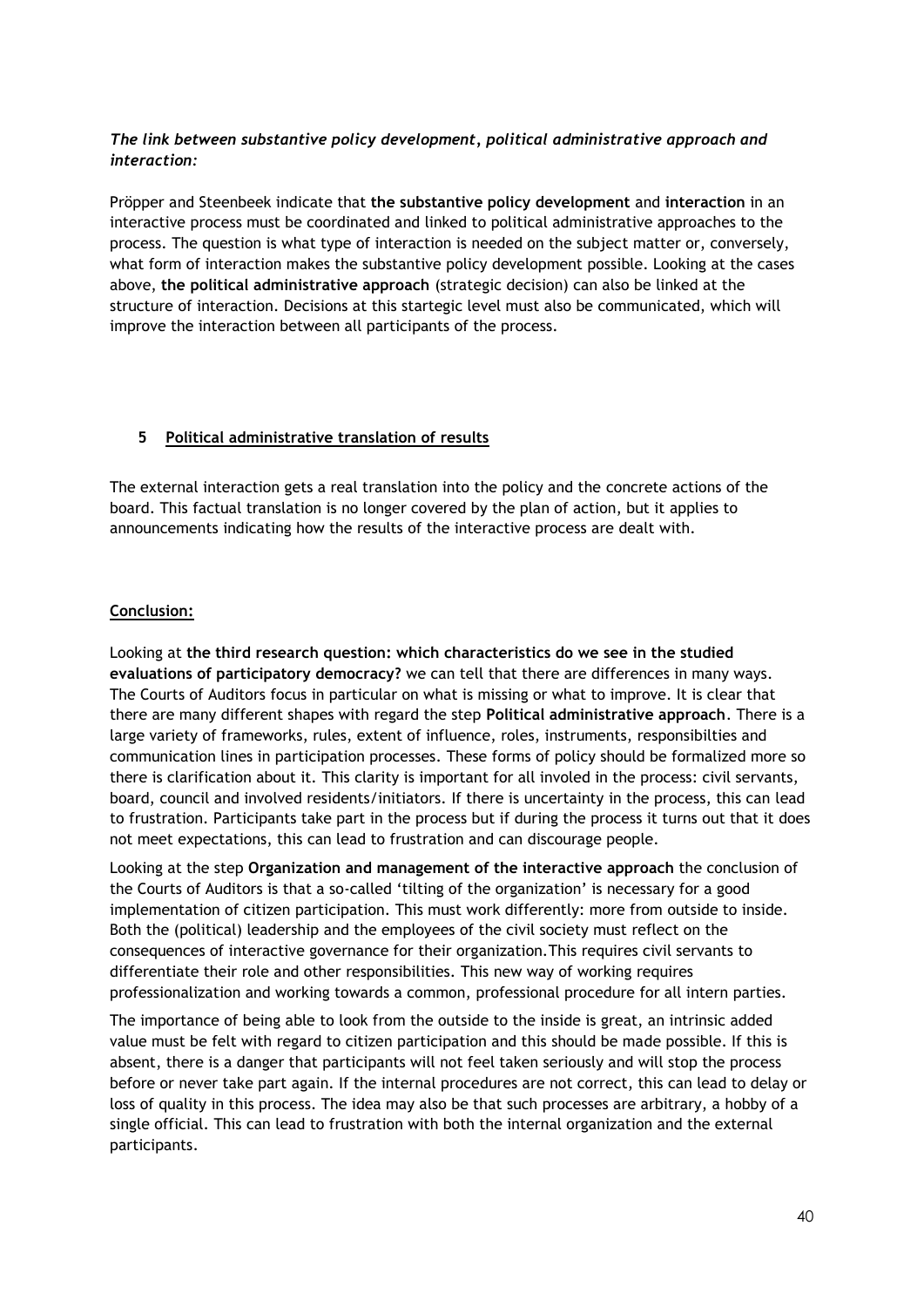What can we tell about the step **Structure of the substantive policy development**? All studies indicate explicitly the lack of or too little attention for a thorough assessment of citizen participation and formulating lessons to further develop participation practice. Individual participation programmes are not systematically evaluated afterwards. The importance of evaluation is that processes can be formulated more sharply and that the process as a whole can be improved after each evaluation. The results of citizen participation can thus improve. What is essential here then, is to be recorded in the previously defined policy, objectives with regard to the expected results of participation, so they can be tested later. These are now missing, making it unclear what the actual results of the policy are. Often words are called "enthusiasm" and "appreciation" of the participants, but what they create and what this is worth is unclear.

Talking about policy implementation the Courts of Auditors concludes that although there is a wide range of instruments that can be used for citizen participation, research shows that one often reverts to familiar, more conservative forms. It's important to get along with your time, thus increasing your reach: this can work positively on the number of participants and on a better image.

**Structure of the interaction**: the Courts of Auditors recognises the need for good communication. They are also convinced of the fact that it is important that participants are fully informed throughout the entire participation process. Clear and regular communication is essential. The evaluations show that drafting and the pre-thinking about rules for interaction are not commonplace. In a number of cases, the local government is starting with participation without thorough and deliberate goals, preconditions, role distribution, rules and working methods. This leads to misunderstandings and frustration along the way.

At least the **Political administrative translation of the results.** The council should play an important role here, namely feedback to citizens and policy organization if not there may be uncertainty about, for example, not including proposals given by the participants in the policy. As a result, people lose confidence in politics and there is a chance that they will keep themselves from participating processes in the future. This increases the gap between citizens and politics. Practice has shown that a good explanation often works well, participants accept this also if the outcome is different from what they expected.

The above summary of especially missing features and their effect can not really answer the research question 4 : *How do the characteristics of the studied evaluations influence the decision making within representative democracy in the projects?* What I would like to know is what works, so what makes a positive contribution to effective civic participation policy. As indicated, this is a loss that almost all evaluations emerged: no clear goals regarding the desired effects and so no possibility for proper evaluation

Moreover, no municipality is now evaluating, so there is also an absolute necessity to know more about the effects of the policy. The reports mention "appreciation' and "enthusiasm", but what is this precisely and why it originated is unclear.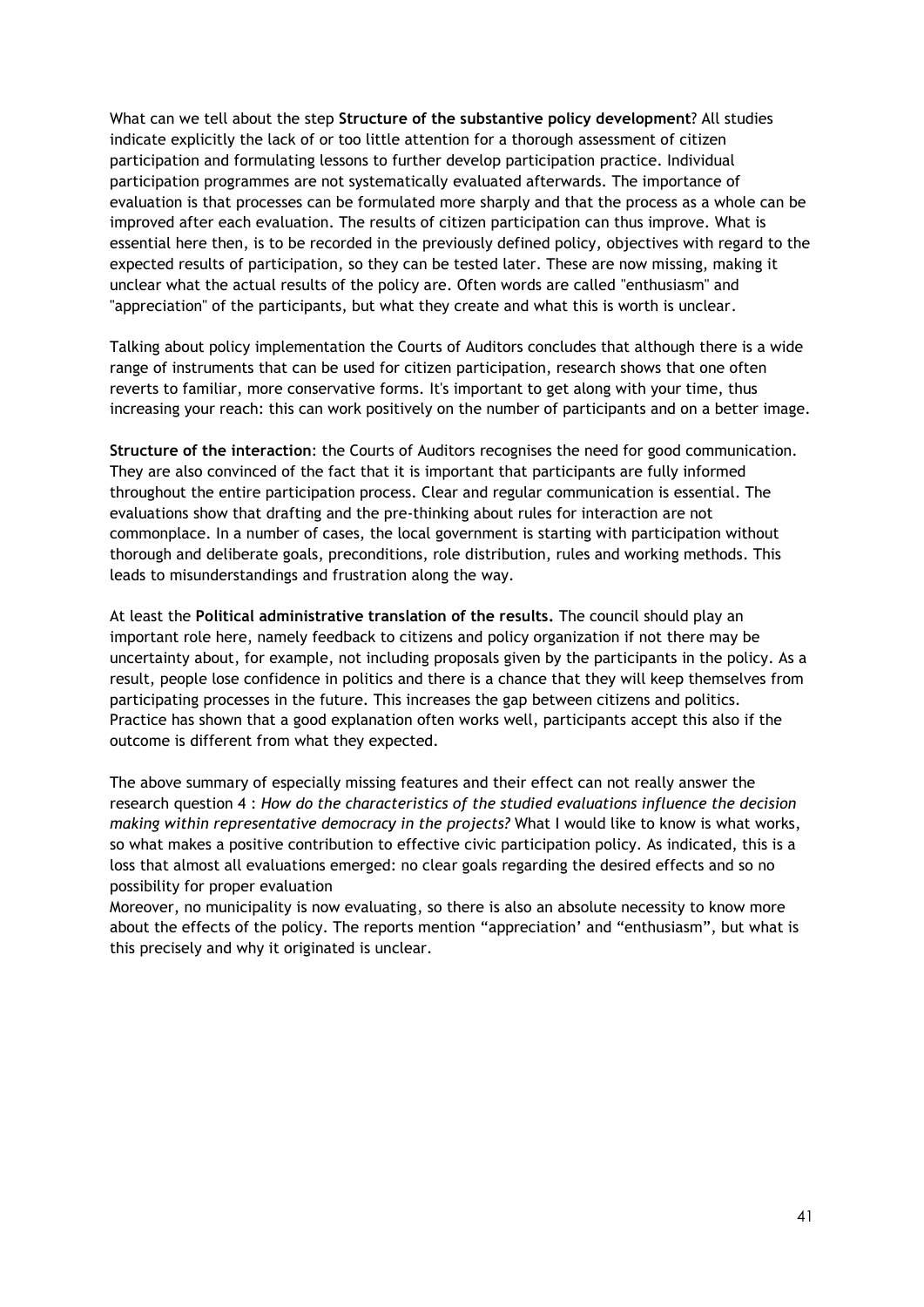This means for my main research question:

## **Which characteristics do projects of participatory democracy need to influence the decision making within representative democracy in Dutch local government?**

that no clear insight can be obtained in this research on the necessary characteristic that influence representative decision making. What is well known is the desired effects of participatory democracy and a plan of approach that will enable successful completion of participatory projects. With success, I mean in this research: the desired effects are achieved. It is a general approach and tells which step (s) of the plan of approach should be given special attention in order to achieve these effects. So in order to make successful policy. This will be discussed in the next chapter.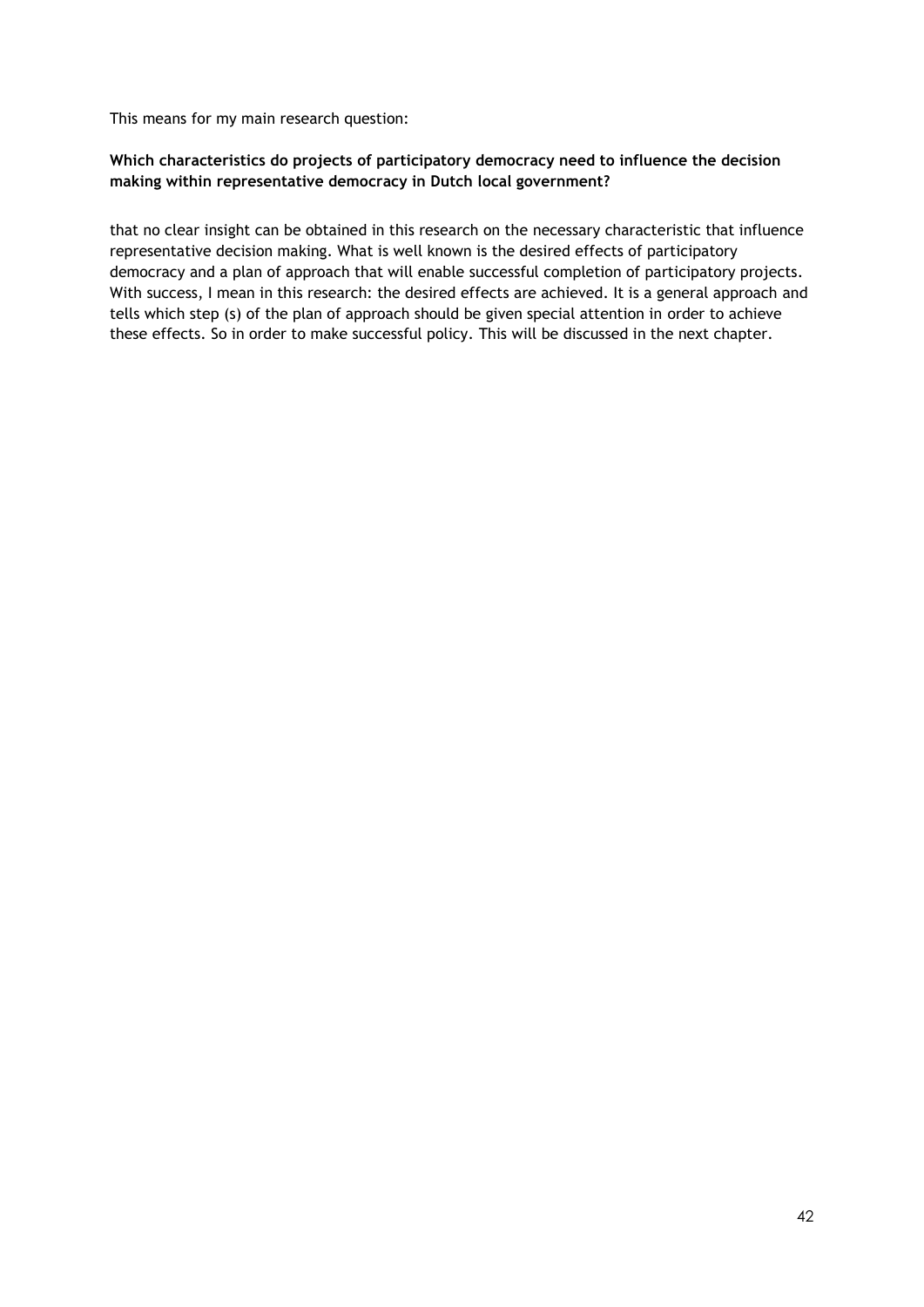## <span id="page-43-0"></span>7. CHARACTERISTICS AND INFLUENCE ON DECISION MAKING

Now all information is collected, theoretical and empirical, **the research question 5 which characteristics can, combining the answers from sub questions 2,3 and 4, be used in projects of participatory democracy in general to influence the process of decision making within representative democracy in Dutch local government?** can be answered.

As already stated, there is little to no research on the impact characteristics have on the goals of participatory policy. What is widely seen are process oriented plans that contribute to overall success of the civic participation process/interactive policy. Now it can not be made clear what the causal link between the particular (process) characteristics and the achievement of the goals is, for example, does more civic participation, provide more support for the policy? However a second best analysis can be made. This is done by initially determining what the desired effects are through the use of participatory democracy on representative democracy. These effects are thus pursued, but it is unclear which makes it exactly possible. However, due to the clear plan of approaching interactive policy (Pröpper & Steenbeek, De aanpak van interactief beleid: elke situatie anders, 2001) that is available, it can be indicated where emphasis should be placed on the design of a participative process, if a particular effect is desired. It remains a process approach, but in combination with the desired effects it will help to reach the desired results.

Chapter 5.4 describes the following intended effects:

## o **Quality**

By working together as a team on planning and formation of policy (and the implementation) the municipality and inhabitants can achieve a higher quality.

#### o **Alliance**

During a citizen participation process, participants become familiar with how politics and the municipal organization work. This results in:

- More support for the implementation;
- More efficiency in the decision-making;
- Less costs in the realization of this decision-making;
- Faster procedures.

#### o **Increase trust between citizens and municipality**

The process itself and the role of the municipality as partner (i.e. initiator) in that process are important. Citizen participation can be deployed as an instrument with which to reinforce and improve the citizens' trust in politics and administration.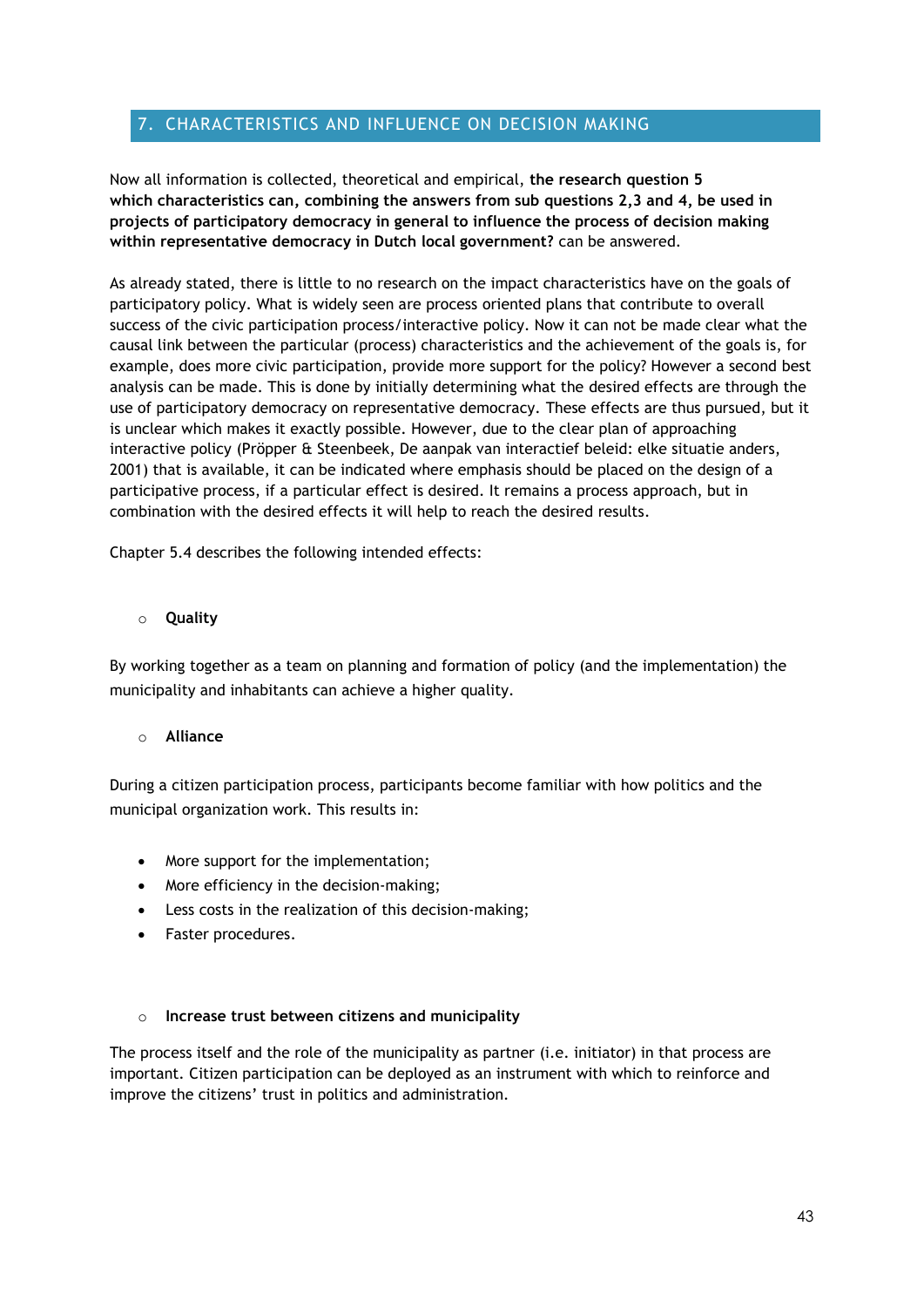## o **Support**

If inhabitants of the municipality are involved in planning, have followed the process closely, and know that their opinions and those of co-inhabitants have been considered, they are more likely to support the end result than if there was no involvement.

## o **Increase in tasks for local government and the commitment to establish a different relationship between government and citizens.**

Municipalities are being given more and more tasks by the State. At the same time, the government expects municipalities to carry them out with fewer resources. The municipality shifts from "caring for" to "caring that". The basis is the strengthening of individual responsibility of citizens. Following that, certain (implementation) tasks that historically were automatically carried out by the municipalities for the citizens are examined to see if the citizens can now deal with them themselves.

## o **Costs in the creation of this decision-making**

Citizen participation may lead to savings on hiring specific (external) expertise and skills. Inhabitants of a municipality with special expertise can contribute their knowledge. This motivates inhabitants to participate and may even, because of a better view of their own living environment, for example, lead to better results.

## o **Interaction (increasing knowledge)**

The benefit of citizen participation is that it results in citizens becoming more skilled through active participation in the decision-making process. On the other hand, the municipality (administration and civil servants) gain more insight into what is going on in the towns and where specific expertise is available.

## o **Improve the internal organization.**

By working from the outside in, the organization is aware of the environment, which affects the quality of products and services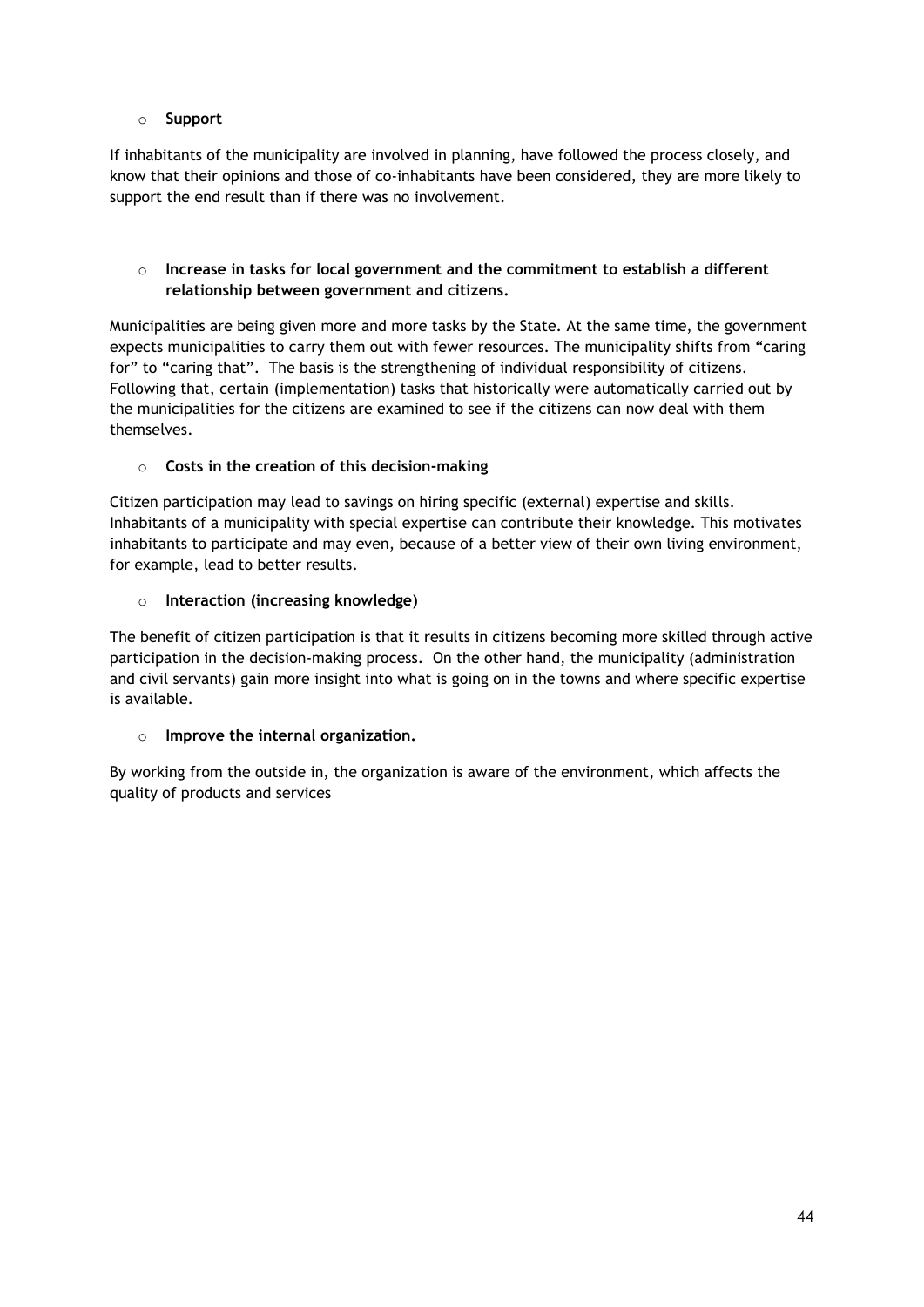These different effects can be subdivided into the following four blocks of desired effects:

- Content Enrichment
- Improve support, cooperation, understanding of each other.
- Quality of process (reduce time and cost savings)
- Improving the organization.

## **Which step (s) of the contours of a plan of approach of interactive policy should be given special attention in order to achieve these effects?**

The government can learn from the contributions of participants, so that the contents of the policy will be **improved or enriched**. The substantive enrichment is greater as the throughput in the policy process is greater. It is important that the process is well-supervised and a good choice is made in the participants. Good ideas must be collected and redeemed in policy, there must be no compromise because of representativeness leading to average and less surprising creative solutions. Important steps: structuring the substantive policy development (especially the policy and policy implementation) and structuring the interaction (selection and role of the participants).

Interactive policies can lead **to more support and understanding** for the policy (and policymakers) and can lead to better viability. When people review their opinion, they will support it earlier. This is especially evident when participants see that their input has also had real results. Understanding for each other also provides support. The feasibility can be increased if interative policies provide a better thought-out policy. The bottlenecks are eliminated in advance by the participants. If there is no clarity, citizen participation can also lead to expectations that can not be met, which causes participants to get frustrated and less support for the policy. Important steps: Structure of policy development (clarity about Roles) and structuring the interaction (operational communication).

An effect of citizen participation may be that **policy processes are shorter**, because the proposals are more worn, which subsequently results in less resistance or procedures. However, in general, interactive policy is seen as a time investment. Important in monitoring this intended effect is a clear procedure and planning (structuring the substantive policy development, in particular policy implementation planning and organization) but the communication (structuring of the interaction) remains important because the required support level is also necessary. As far as **cost savings** are concerned, this may mean that special specializations are requested from the participants, so the municipality does not have to rent it anymore. In particular, structuring of the interaction (selection of participants) can be looked at. The cost aspect is also linked to the support of the policy, which causes less people to object to the backside. Therefore one has to look at the structuring of the interaction (operational communication) as it concerns the creation of support.

Interactive policies can improve **internal organization**. Compartmentalisation and inadequate coordination between official services can be revealed because participants are not guided by frames and structures in contact with the municipality. Civic participation also calls for a different way of working, thinking from outside to inside, so culture change must take place. Looking at the step which should be considered in particular, would be the political administrative approach (political management involvement and commitment) and organization and management.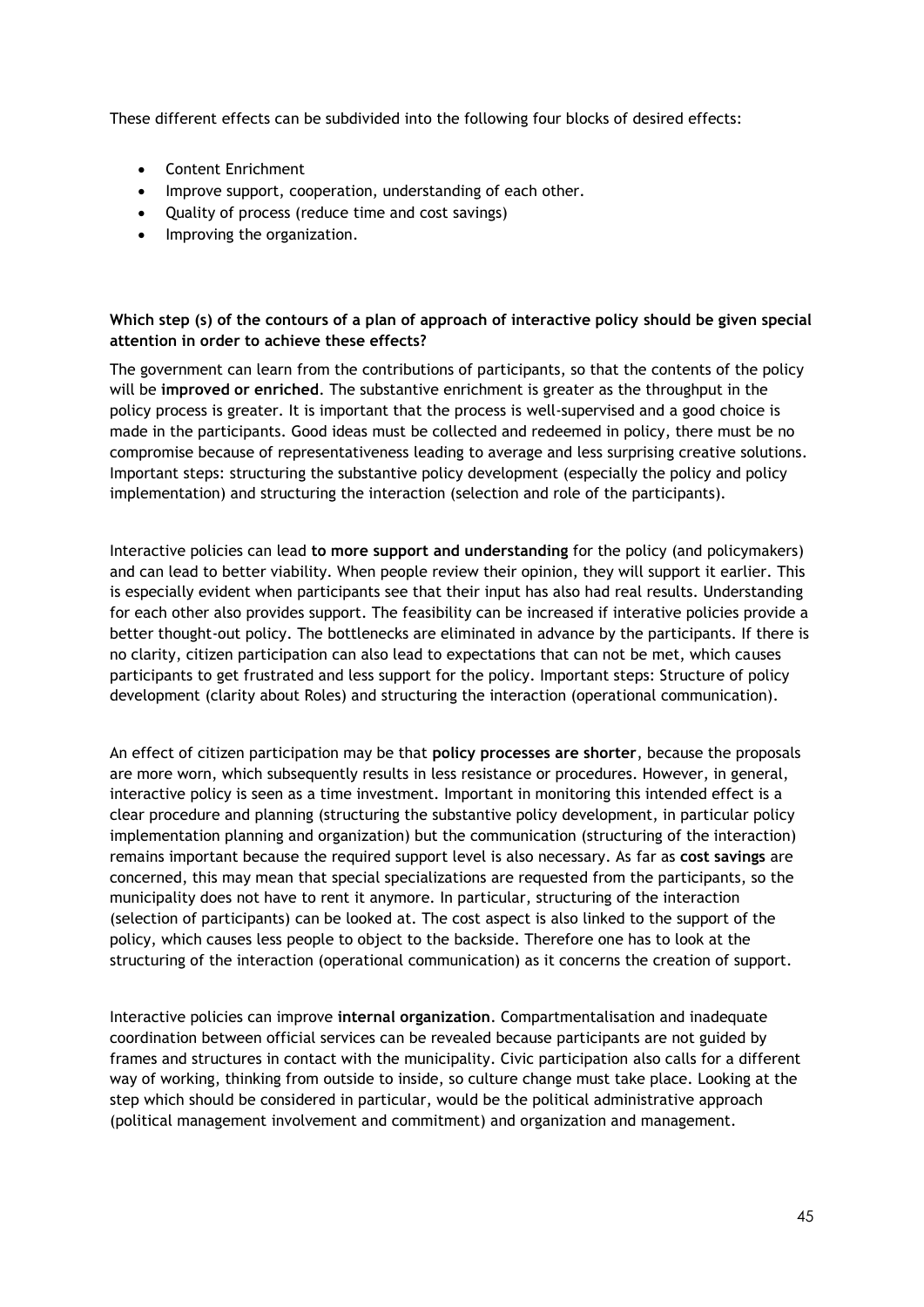## <span id="page-46-0"></span>8. CONCLUSIONS

It can be concluded that in addition to representative democracy there is a very strong growth of participatory processes. In particular, the local government is keen in this area. This is obvious because this layer of government is the closest to the people and has the most impact on the immediate environment of the citizens. Representative and participatory democracy can co-exist alongside each other and can reinforce each other. However, under the condition that they both move with the times and that participatory processes are carried out properly and carefully. If the latter does not happen, there is a chance that "noise on the line" will arise and the policy itself will even turn to the government because participants do not feel heard. This causes frustration and completely disapproval of the government. And the gap that should be filled with this policy is actually increased.

As regards the projects of civilian participation in the municipalities investigated, it can be said that much is happening and that the municipalities also all recognize the importance of civic participation. The way, however, differs. The general conclusion that can be drawn is that most municipalities have not drawn up a clear set of agreements explicitly stipulating roles, tasks and responsibilities of the various authorities in the municipalities. For all parties: board, managers, councilors and residents, this clarity is important. In this way, it is clear to everyone in what is chosen within the municipality. In addition, it is important that the organization is organized in such a way that implementation of civic participation is possible. Officials must have enough space and tools. Of importance here is the culture: thinking from the outside in. And the intrinsic feeling that citizen participation is necessary and contributes to better policies. This also applies to the college and the board. Communication, in practice, seems to be a difficult point. Both internal and external communication must be clear and transparent. Everyone must well informed, both internally and externally. And, lastly, I would like to mention the lack of evaluation. In the investigations of the audit room, this was discussed almost explicitly in all researches. It is important that more projects are evaluated so that one can learn from the ongoing processes. Success and failure factors can be appointed. It is also important that these conclusions are being shared between municipalities so that there can be learned from and the quality of citizen participation will increase.

My final conclusion is that there is a lack of research and thus information about the influence that citizen participation would have on the desired effects sec. So there is still an undisputed field of research.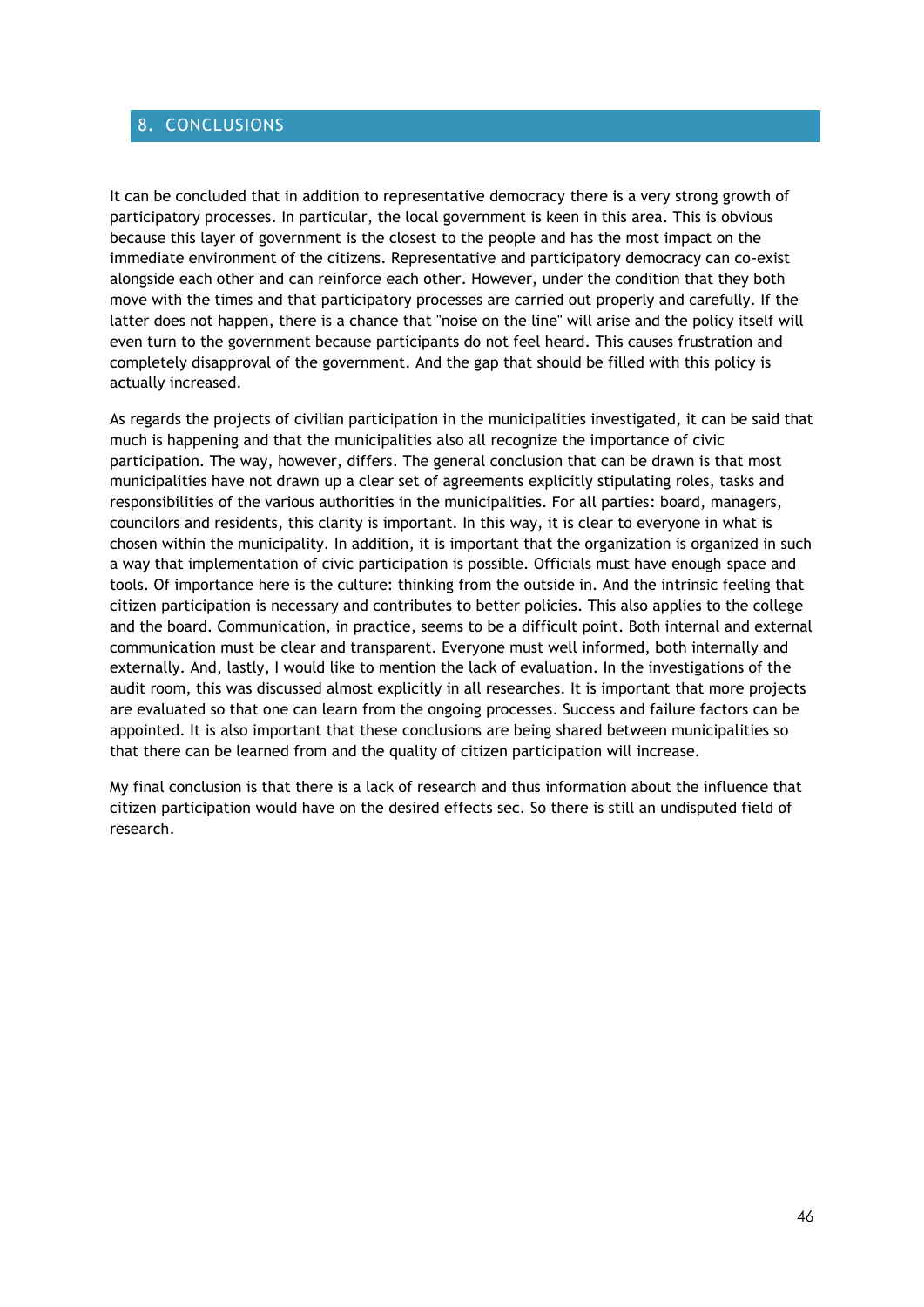## <span id="page-47-0"></span>9. RECOMMENDATIONS

In conclusion, the following recommendations can be made:

- Keep up with all kinds of civic participation
- Beforehand, think carefully about civic participation, is or isn't it an added value for the development of the policy. Civic participation is a means not an end in itself.
- Ensure that the organization is organized in such a way that cultural change can take place
- Make decisions -made in the processes: Political administrative approach and Structure of the substantive policy development (strategic and operational level)- clear and transparent so that all parties involved in this area know what they can expect.
- In particular, make clear what the tasks, roles and responsibilities are for all actors (both at strategic and operational level).
- Communicate on all steps taken (strategic and operational), both internally and externally.
- Learn! Evaluate the processes. Evaluation is an important factor in determining the success and failure factors of the processes. Evaluation not only needs to be done at the end of the process but also interim evaluation is useful. Also find other communities and learn from each other.
- Investigate what en how characteristics of citizen participation influence the desired effects.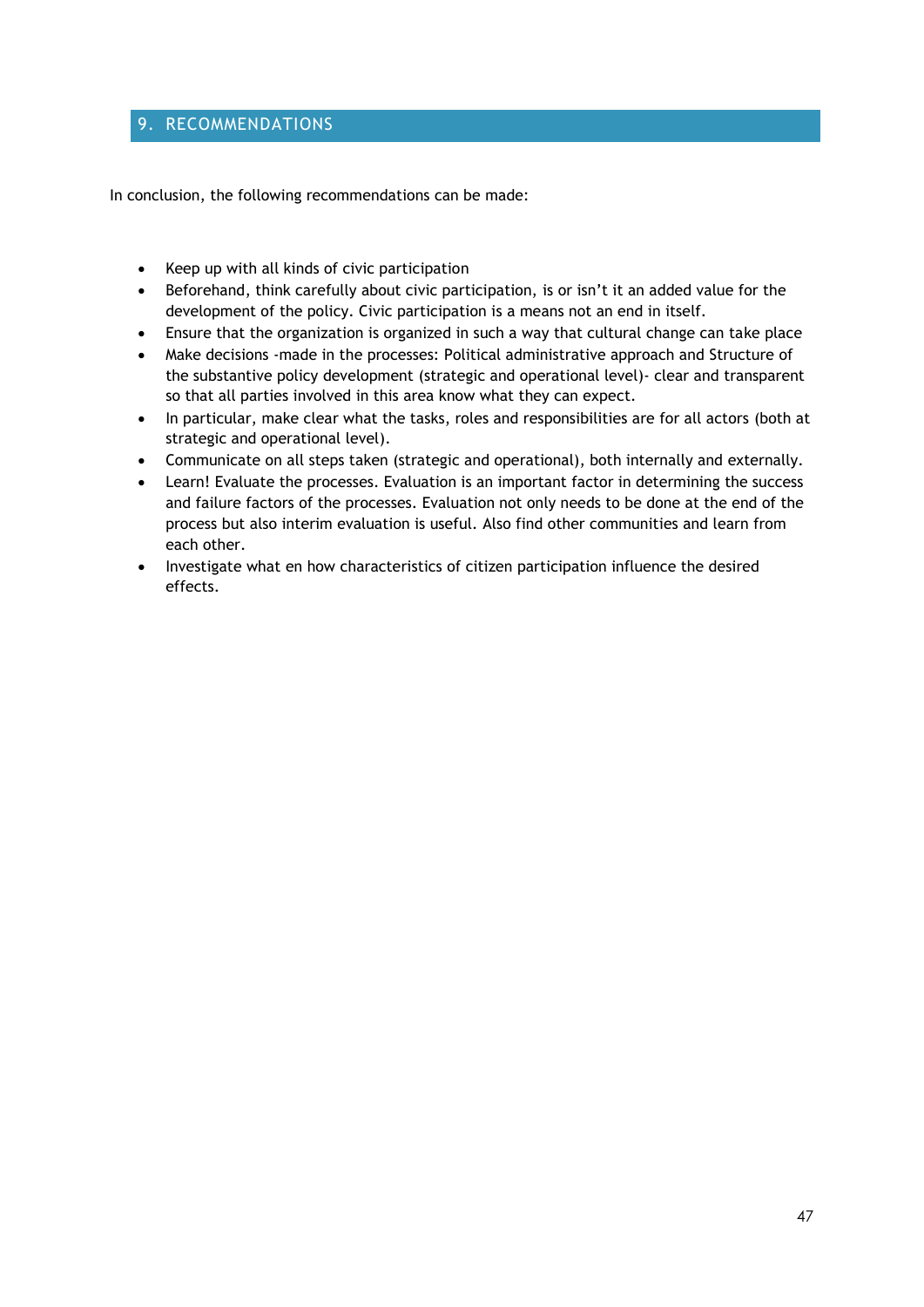## <span id="page-48-0"></span>REFERENCES

Boogers, M. (2007). *Lokale politiek in Nederland.* Den Haag: Lemma.

- De Ridder, J., & Dekker, P. (2015). *Meer democratie, minder politiek?* Den Haag: Sociaal en Cultureel Planbureau.
- Edelenbos, J., & Monnikhof, R. (2001). *Lokale interactieve beleidsvorming.* Utrecht: LEMMA BV.
- Edelenbos, J., Domingo, A., Klok, P., & Van Tatenhove, J. (2006). *Burger als beleidsadviseur. Een vergelijkend onderzoek naar acht projecten van interactieve beleidsvorming bij drie departementen.* Amsterdam: Instituut voor Publiek en Politiek.
- *Frankwatching*. (2013, april 24). Opgehaald van Frankwatching: https://www.frankwatching.com/archive/2013/04/24/offline-online-inspraak-9-tipsvoor-succesvolle-burgerparticipatie/
- Gemeente Renkum. (2013). *Een eerste stap om te komen tot kadervorming op het gebied van Burgerparticipatie bij de tot standkoming van beleid.*
- Gilsing, R., Boutellier, H., Nederland, T., Noordhuizen, B., & Waesberghe, E. S. (2015). *De gemeenteraad in een nieuwe rol. Over democratische legitimiteit in het sociale domein.* Verwey-Jonker Insituut.
- Heijder, G. v., & Schrijver, J. (2002). *Representatief en participatief, dubbele democratie.* Delft: Eburon.
- Janssen, R., & Blom, P. (2015). *Waarom gemeenten niet naar burgers luisteren, in zeven stappen naar betere participatie.* Amsterdam: Reed Business Information.
- Kiesraad. (sd). *Databankverkiezingsuitslagen*. Opgehaald van http://www.verkiezingsuitslagen.nl/
- Ministerie van Binnenlandse Zaken en Koninkrijksrelaties. (2010). *De raad en burgerparticipatie.* Den Haag : Ministerie van Binnenlandse Zaken en Koninkrijksrelaties.
- Ministerie van Binnenlandse Zaken en Koninkrijksrelaties. (2013). *De Doe-democratie, kabinetsnota ter stimulering van een vitale samenleving.* Den Haag: Ministerie van Binnenlandse Zaken en Koninkrijksrelaties DGBK/B&I/Interactie .
- Movisie. (2014, mei 28). *Het vliegwiel van de doe-democratie*. Opgehaald van Movisie, kennis en aanpak van sociale vraagstukken: https://www.movisie.nl/artikel/vliegwiel-doedemocratie
- Nationale ombudsman. (2009). *'We gooien het de inspraak in' Een onderzoek naar de uitgangspunten voor behoorlijke burgerparticipatie.*
- Pröpper , I., Litjens , B., & Weststeijn , E. (2006). *Wanneer Werkt Participatie? Een onderzoek bij de gemeenten Dordrecht en Leiden naar de effectiviteit van burgerparticipatie en inspraak.* Vught: Het Stedelijk Innovatieprogramma .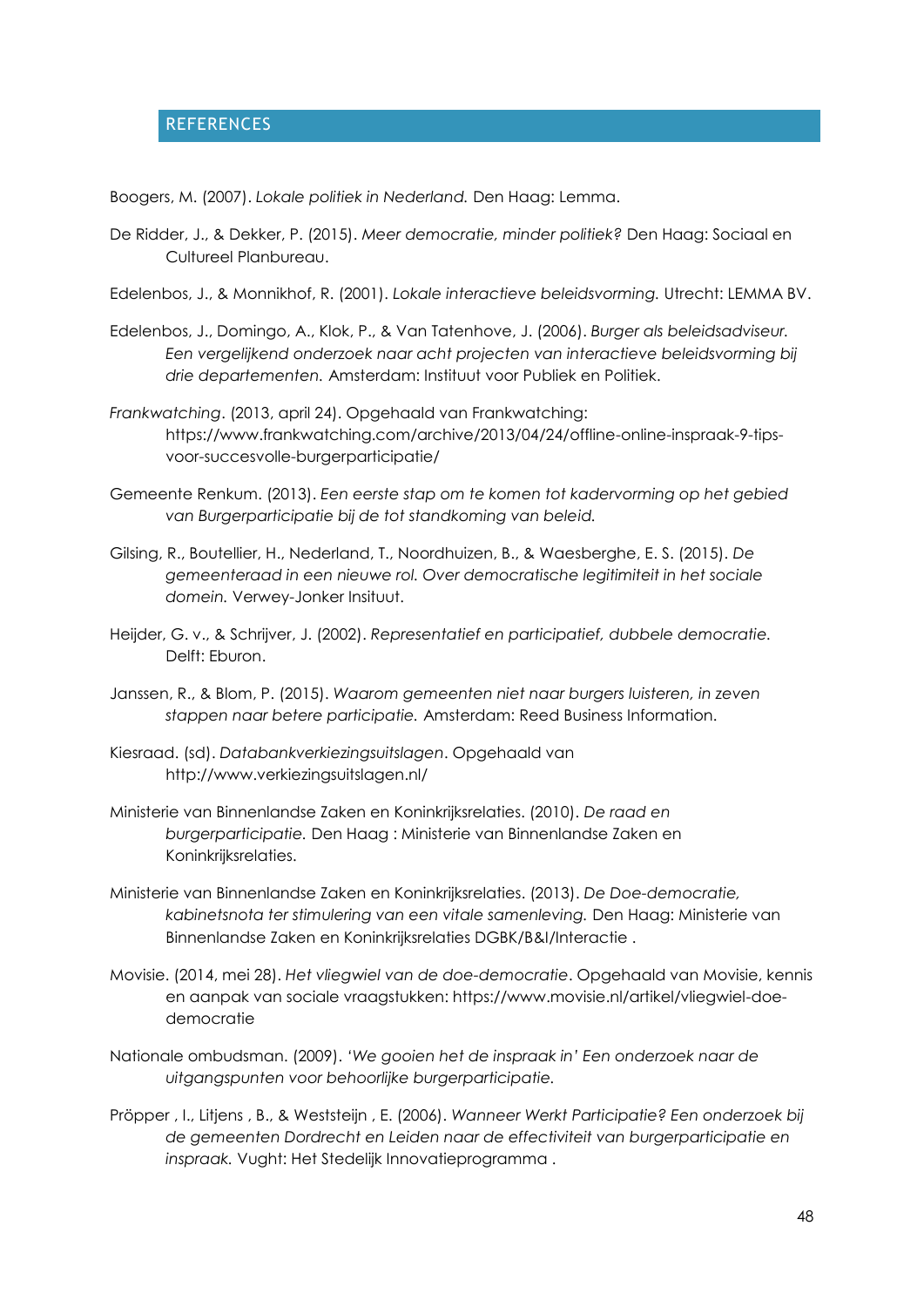- Pröpper, I., & Steenbeek, D. (2001). *De aanpak van interactief beleid: elke situatie anders.* Bussum: Coutinho.
- Punch, K. F. (2016). *Developing effective research proposals.* London: Sage.
- Raad van State. (2017). *Jaarverslag 2016.* Den Haag.
- Raad voor het openbaar bestuur. (2012). *Loslaten in vertrouwen. Naar een nieuwe verhouding tussen overheid, markt en samenleving.* Den Haag: ROB.
- Raad voor het openbaar bestuur. (2016). *15,9 uur. De verbindende rol van het raadslid in een vitale democratie.* Den Haag: ROB.
- Siegers, A. (2016, april 5). *Weg met die participatieladder?* Opgehaald van LinkedIn: https://www.linkedin.com/pulse/weg-met-die-participatieladder-anke-siegers?trk=hpfeed-article-title-like
- Thiel, S. v. (2007). *Bestuurskundig onderzoek, een methodologische inleiding.* Bussum: Coutinho.
- Tonkens, E., Trappenburg, M., Hurenkamp, M., & Schmidt, J. (2015). *Montessori democratie.* Amsterdam: Amsterdam University Press.
- Van de Peppel, R. (2001). Effecten van interactieve beleidsvorming. In J. Edelenbos, & R. Monnikhof, *Lokale inetractieve beleidsvorming, een vergelijkend onderzoek naar de consequenties van interactieve beleidsvorming voor het functioneren van de lokale democratie* (pp. 33-49). Utrecht: LEMMA BV.

Van Reybrouck, D. (2015). *Tegen verkiezingen.* Amsterdam/Antwerpen: De Bezige Bij.

VNG. (2014). Vernieuwing en versterking lokale democratie., (p. 5).

- VNG, Denktank. (2016). *Maatwerkdemocratie. Naar een krachtiger, trefzekere gemeenteraad 2020 als kruispunt in de lokale democratie.* Den Haag: VNG.
- Wallage, J. (2012). Apps voor democratie. Den Haag.
- Wester, F. (2006). *Inhoudsanalyse:theorie en praktijk.* Waddinxveen: Kluwer.
- Wetenschappelijke raad voor het regeringsbeleid,. (2012). *Vertrouwen in burgers.* Amsterdam: Amsterdam University Press.
- Wetenschappelijke Raad voor Regeringsbeleid. (2004). *De staat van de democratie. democratie voorbij de staat.* Den Haag/Amsterdam: WRR/Amsterdam University Press.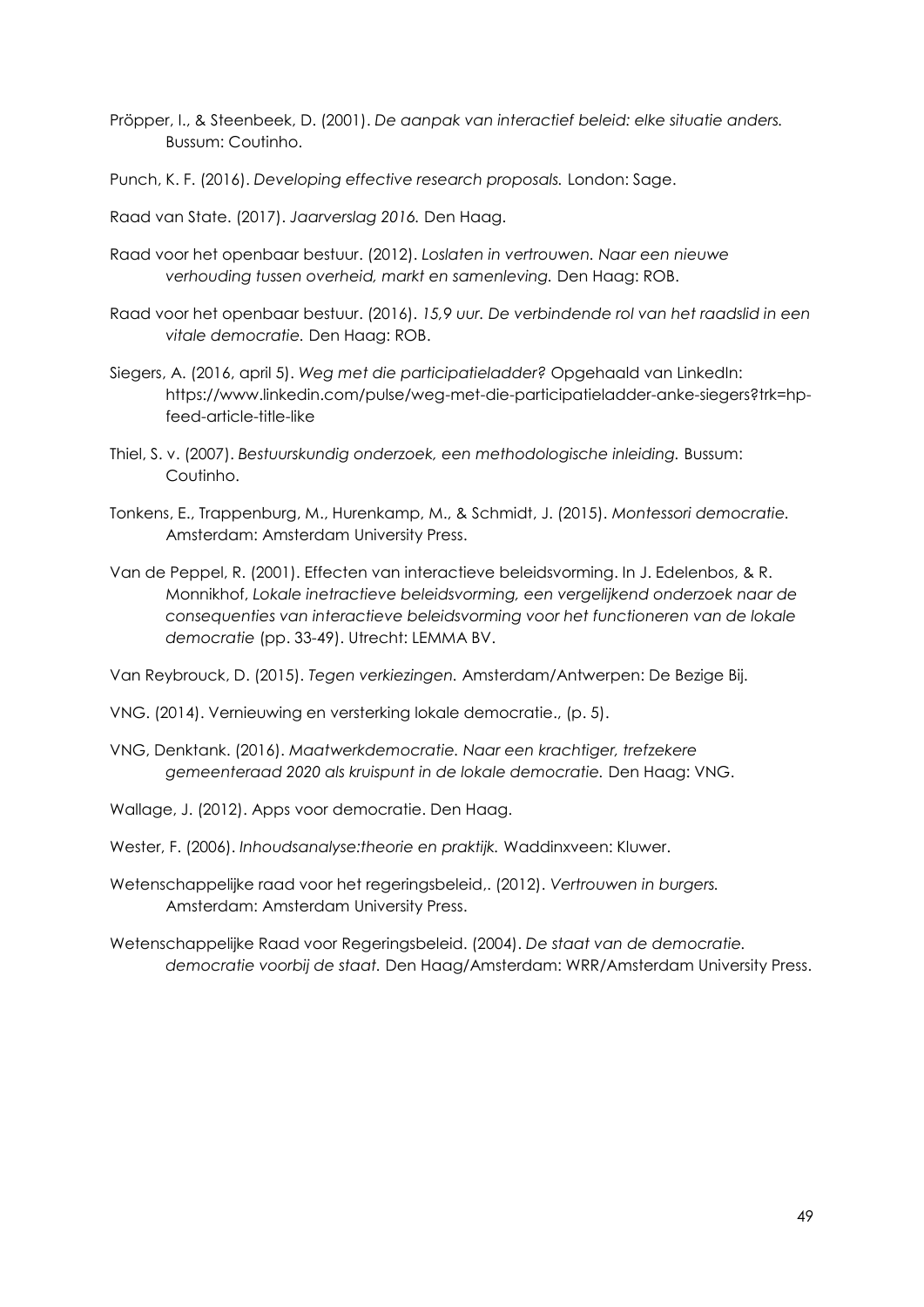# <span id="page-50-0"></span>APPENDICES

## *The following evaluations with respect to citizen participation have been examined:*

| <b>Municipality</b> | Province      | Population<br>(as of $1-1-$<br>2017) | Date of Report    |
|---------------------|---------------|--------------------------------------|-------------------|
| <b>Bedum</b>        | Groningen     | 10.479                               | November 2015     |
| Den Helder          | Noord-Holland | 56.020                               | <b>March 2014</b> |
| Haren               | Groningen     | 19.570                               | April 2016        |
| Heemstede           | Noord-Holland | 26.936                               | November 2016     |
| Houten              | Utrecht       | 49.300                               | October 2016      |
| Medemblik           | Noord-Holland | 44.058                               | January 2017      |
| Opmeer              | Noord-Holland | 11.420                               | December 2016     |
| Schiedam            | Zuid-Holland  | 77.838                               | April 2015        |
| Vlaardingen         | Zuid-Holland  | 71.999                               | April 2015        |
| Woensdrecht         | Noord-Brabant | 21.837                               | September 2012    |